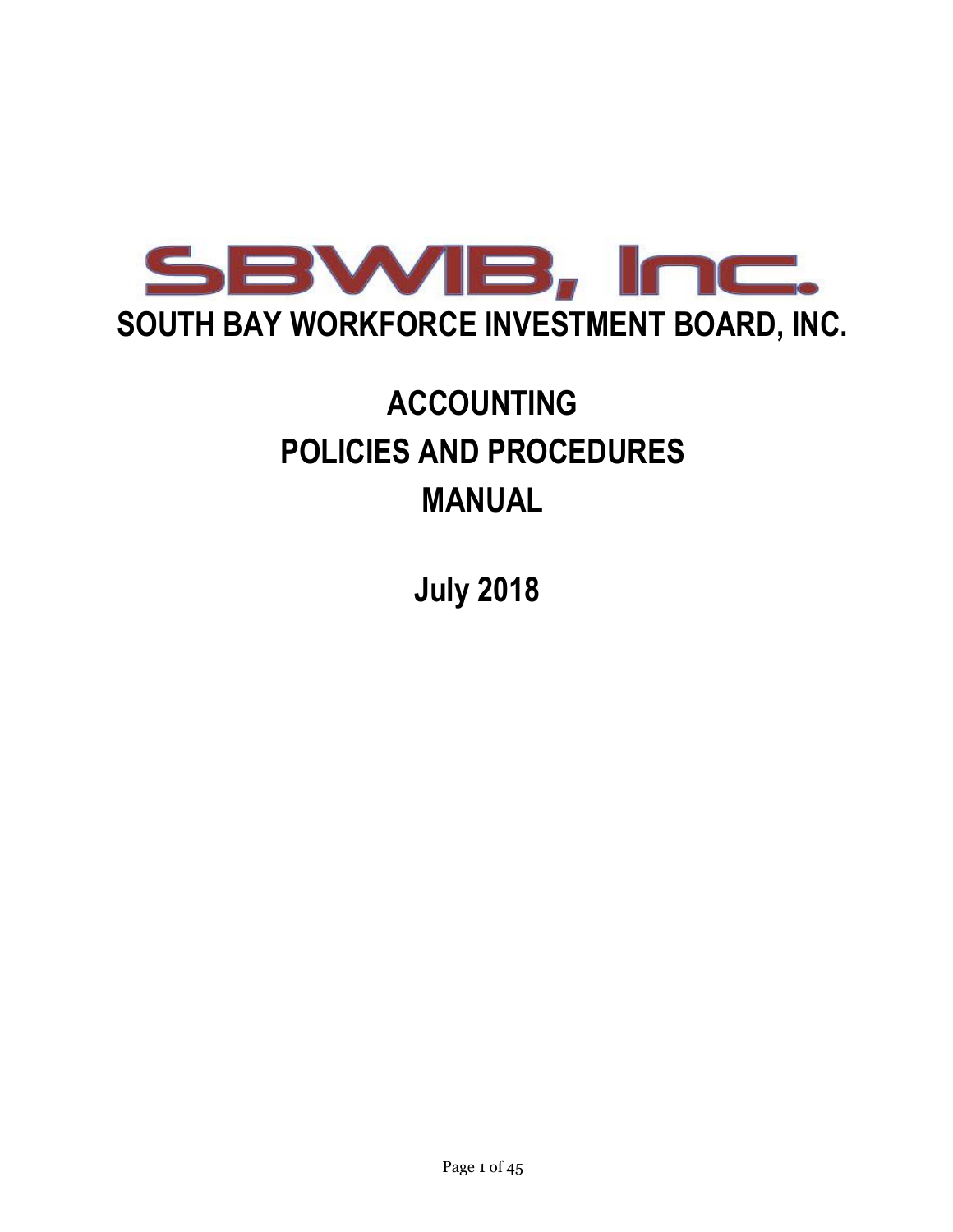# **Table of Contents**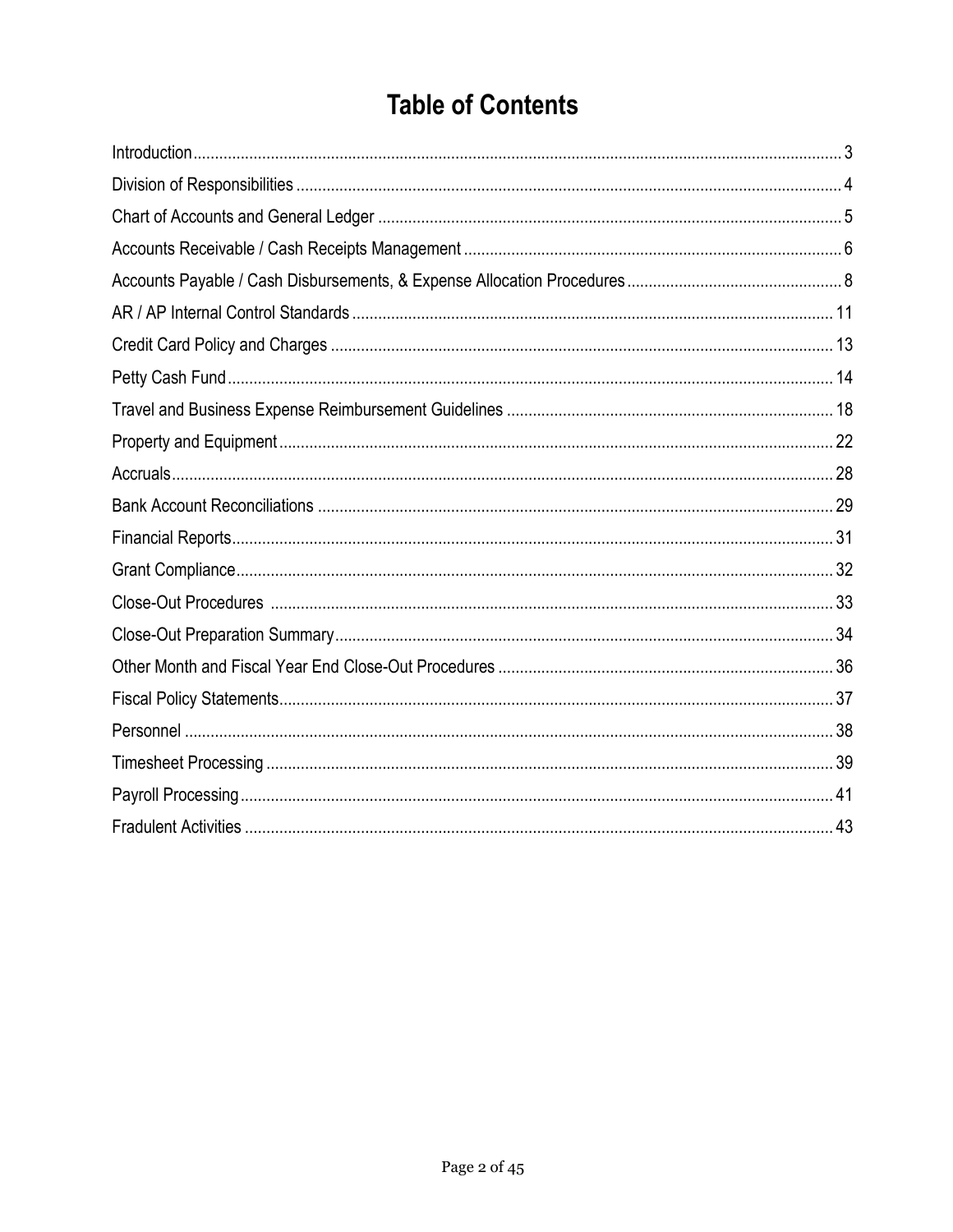# *Introduction*

<span id="page-2-0"></span>The purpose of this manual is to describe all accounting policies and procedures currently in use at the South Bay Workforce Investment Board (hereinafter simply the "SBWIB") and to ensure that the financial statements conform to generally accepted accounting principles; assets are safeguarded; guidelines of grantors and donors are complied with; and Fiscal staff are managed with accuracy, efficiency, and transparency; and all aspects of finance are controlled.

Financial controls include reconciliations, division of responsibilities and following the standards of accounting principles, all of which are implemented with view toward compliance reporting and fraud and theft prevention. It is the role of the company to ensure procedures are set up properly to manage that process with minimum to none errors.

All SBWIB, Inc.'s staff with a role in the management of fiscal and accounting operations are expected to use resources prudently in fulfillment of the SBWIB's mission and in compliance with the guidelines presented in this policy.

<span id="page-2-1"></span>This manual will be reviewed annually and revised as needed by the designated staff member(s) and approved by the Executive Director/CEO, Finance Manager/CFO and Board of Directors.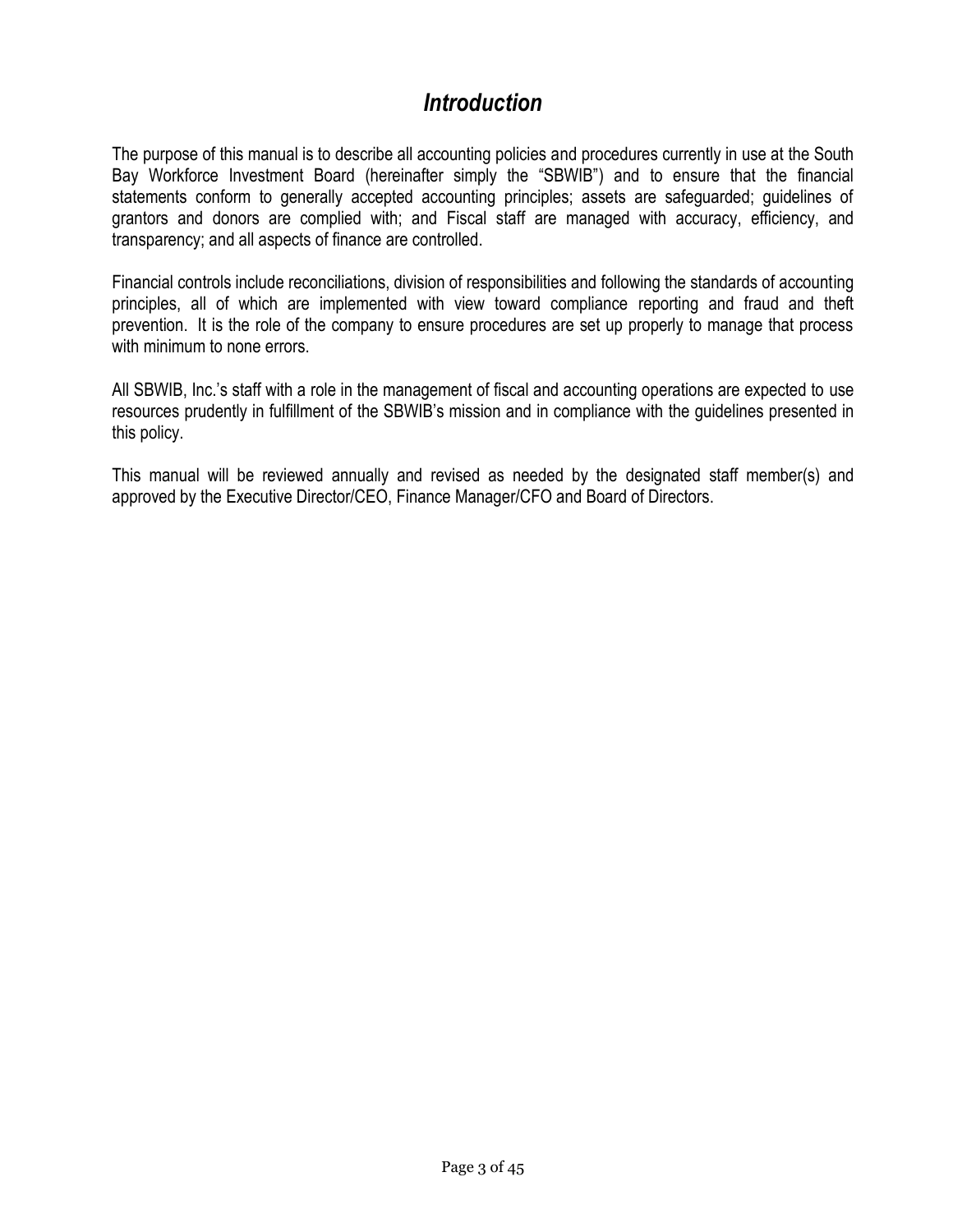# *Division of Responsibilities*

### **Responsibilities**

Internal controls over cash management are needed at all levels of the organization that handle cash and/or cash equivalents, i.e., coupons, credit card slips, etc. Both Program Managers and Financial Managers are accountable for cash under their control.

However, the organization's Finance Manager must provide guidance to all employees who have cash management responsibilities; s/he also bears ultimate responsibility for internal controls over cash collections, disbursements, and holdings, which are accounted for by his/her operations.

Therefore, the organization's Finance Manager should formally delegate responsibilities of cash management to applicable employees to ensure that duties have been distinctively assigned and understood, and so that a level of control may be established and maintained so that duties are appropriately segregated.

Segregation of duties is the means by which no one person has sole control over the lifespan of a transaction. Ideally, no one person should be able to initiate, record, authorize and reconcile a transaction.

Segregation of duties is critical to effective internal control because it reduces the risk of mistakes and inappropriate actions. Adequate segregation of duties reduces the likelihood that errors both intentional and unintentional, will remain undetected by providing for separate processing by different individuals at various stages of a transaction and for independent reviews of the work performed.

The basic idea underlying segregation of duties is that no employee or group should be in a position to both perpetrate and conceal errors or fraud in the normal course of their duties.

In general, the principal incompatible duties to be segregated are:

- $\triangleright$  Custody of assets
- $\triangleright$  Authorization or approval of related transactions affecting those assets
- $\triangleright$  Recording or reporting of related transactions
- $\triangleright$  Execution of the transaction or transaction activity

A detailed supervisory review of related activities is required as a compensating control activity if these functions cannot be separated in smaller departments.

#### No one person should:

- $\triangleright$  Initiate a transaction
- $\triangleright$  Approve a transaction
- $\triangleright$  Record a transaction
- $\triangleright$  Reconcile balances
- $\triangleright$  Handle assets
- $\triangleright$  Review Reports

At the most basic level, management should assign responsibilities to ensure a crosscheck of duties. If a single person can carry out and conceal errors and/or irregularities in the course of performing their day-today activities, they have generally been assigned or allowed access to incompatible duties or responsibilities.

**Note:** At least two sets of eyes are required for any transaction!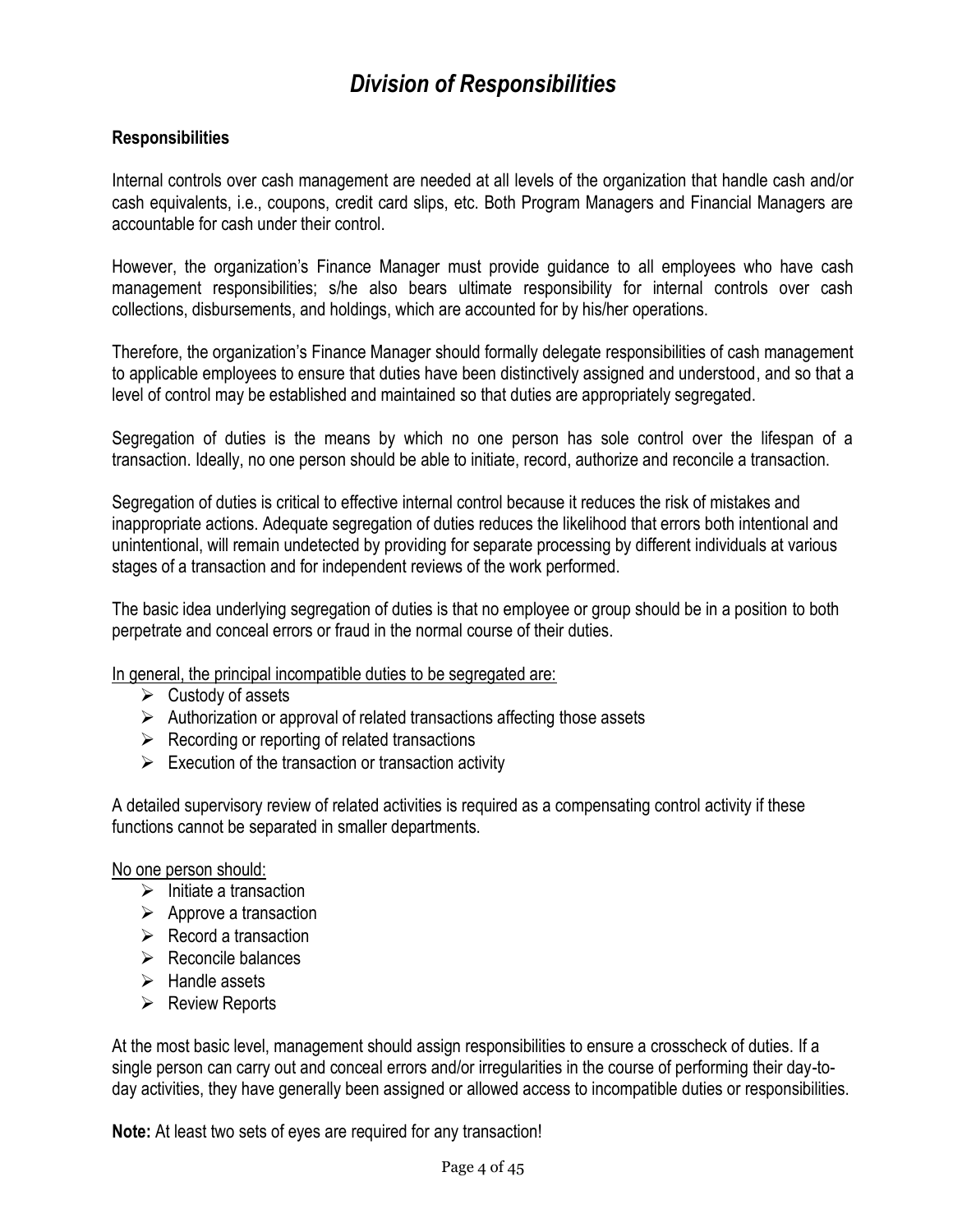# *Chart of Accounts and General Ledger*

<span id="page-4-0"></span>SBWIB, Inc. has designated a Chart of Accounts specific to its operational needs and the needs of its financial statements. The Chart of Accounts is structured so that financial statements can be shown by natural classification (expense type) as well as by functional classification (program vs. fundraising vs. administration).

Chart of Accounts contains identifiers or account codes necessary to maintain accounting records as required by budgetary statutes and by generally accepted accounting principles. The Finance Manager is responsible for maintaining the Chart of Accounts and revising as necessary.

The Finance Manager is also responsible for ensuring that fiscal staff makes appropriate decisions regarding the use of accounting identifiers in order to ensure accuracy and consistency in expense and financial reporting. If additions or revisions to the "account" identifier are needed to meet external or management reporting needs, such requirements should be communicated to the Finance Manager or designee.

The Chart of Accounts may be referred to as the Allocation of Accounts or is even often referenced as the General Ledger accounts**.** The General Ledger consists of the Chart of Accounts, individual transactions, account balances, and the financial reports for a given accounting period. In other words, the General Ledger is the repository for all financial records and statements of business for a particular time period.

The General Ledger is so named because it is used as a ledger providing various reports of accounting information. The two most important reports are the Balance Sheet and Income Statement. The Balance Sheet provides a financial picture of the organizations status at a particular point in time by reporting its assets, liabilities, and owner's equity. The Income Statement, or Profit & Loss Report, lists all income and expense account balances and calculates Net Income.

Each account in the General Ledger is classified as one of five account types as mentioned below - provided with a generic description of each account.

- **Assets:** what the company owns of value (e.g. cash, equipment);
- **Liabilities:** what the company owes to others (e.g. loans);
- **Equity:** that portion of the total assets fully owned by organization;
- **Revenue or Income:** money earned or awarded from grantors, sales, donations and/or interest and dividends;
- **Expenses:** money spent in relation to operational maintenance (e.g. utilities, office supplies) and/or services provided according to contractual establishments.

The general ledger is automated and maintained using our accounting software. All input and balancing is the responsibility of the Finance Manager or designee unless duties have been otherwise delegated to other fiscal staff. The Finance Manager or designee should review the general ledger on a periodic basis for any unusual transactions and rectify them accordingly.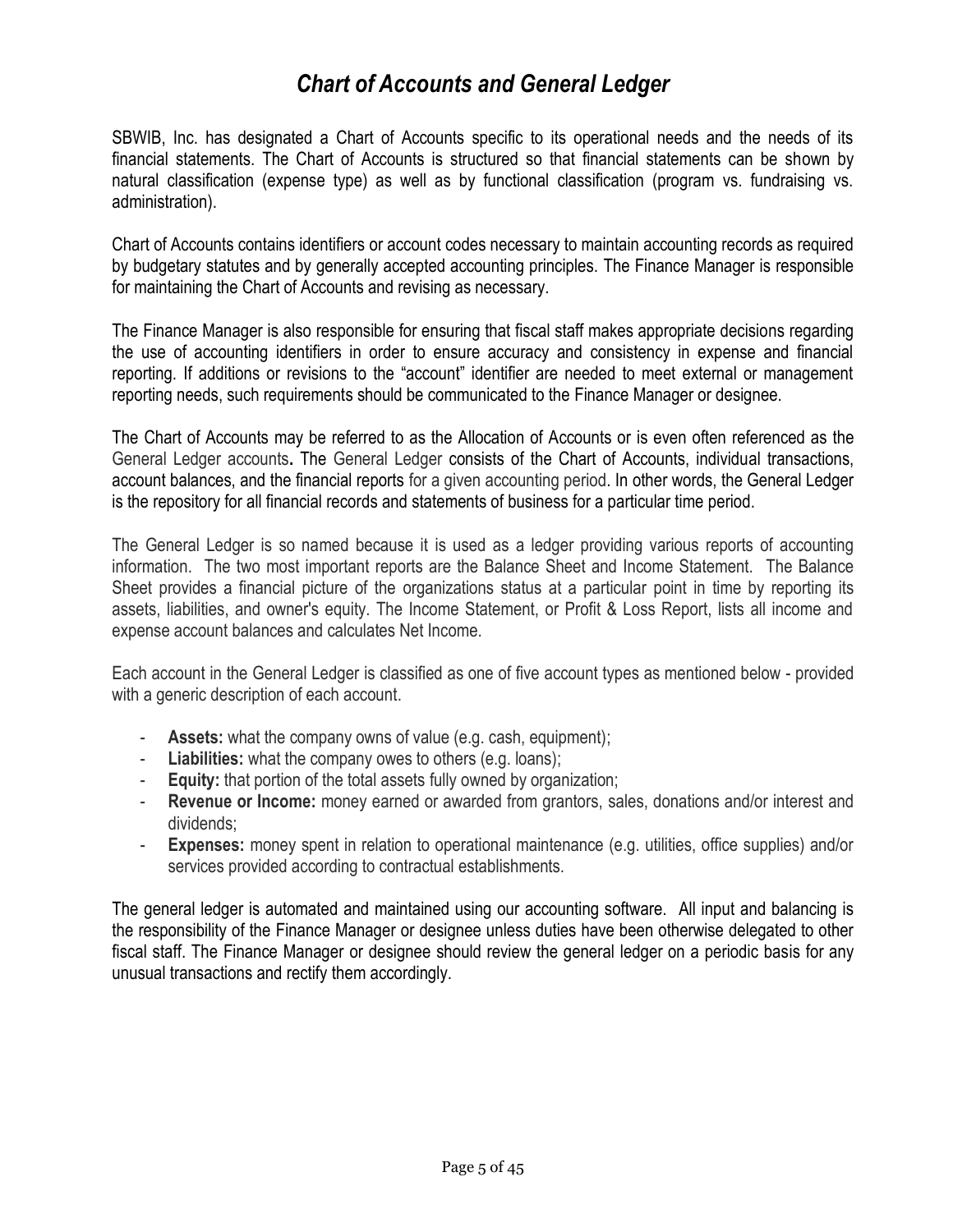# <span id="page-5-0"></span>*Accounts Receivable / Cash Receipts Management*

*Accounts Receivable* – (cash received): All cash received from sales and from all other sources has to be carefully identified and recorded, not only in the cash account but also in the appropriate account for the source of the cash received. The fiscal/accounting department makes sure that the cash is deposited in the appropriate checking accounts of the business and that an adequate amount of coin and currency is kept on hand for AP.

#### Cash receipts generally arise from:

- 1. Contracts and Grants
- 2. Direct donor contributions
- 3. Fundraising activities
- 4. Refunds/Reimbursements

The principal steps in the cash receipts process are:

The Receptionist(s) receives incoming mail and separates all fiscal related correspondence and forwards it unopened to the Front Office Manager. The Front Office Manager then filters through all fiscal related correspondence, separating checks/warrants for logging and oversees the distribution of other mail accordingly. The Front Office Manager then records all checks on a cash receipts log, listing the contracts/departments in which the income may be attributed to and forwards the logged checks to the Finance Manager or designee for further processing.

The Finance Manager or designee then enters all checks received into the company's financial system, applying warrants to corresponding invoices and/or depositing monies into the applicable funding accounts. The Finance Manager or designee then stamps all checks with the company's bank account information, makes a copy of all checks and deposits them into the company's bank account(s).

If checks cannot be deposited on the date of receipts then they are to be locked up in the safe/Finance office until such transaction occurs, which should be within three consecutive business days from the time of receipt.

Once the checks have been taken to the bank for depositing, a copy of the deposit slip and deposit receipt should be attached to the check copies and all copies should be filed in the current fiscal year's deposit book/folder for later referencing.

Actual cash received will follow the same procedures as above and also be posted using the appropriate allocation. A receipt will be given to the paying party and a copy kept for internal purposes.

#### **All received cash and/or checks shall be kept in a locked, secure location at all times!**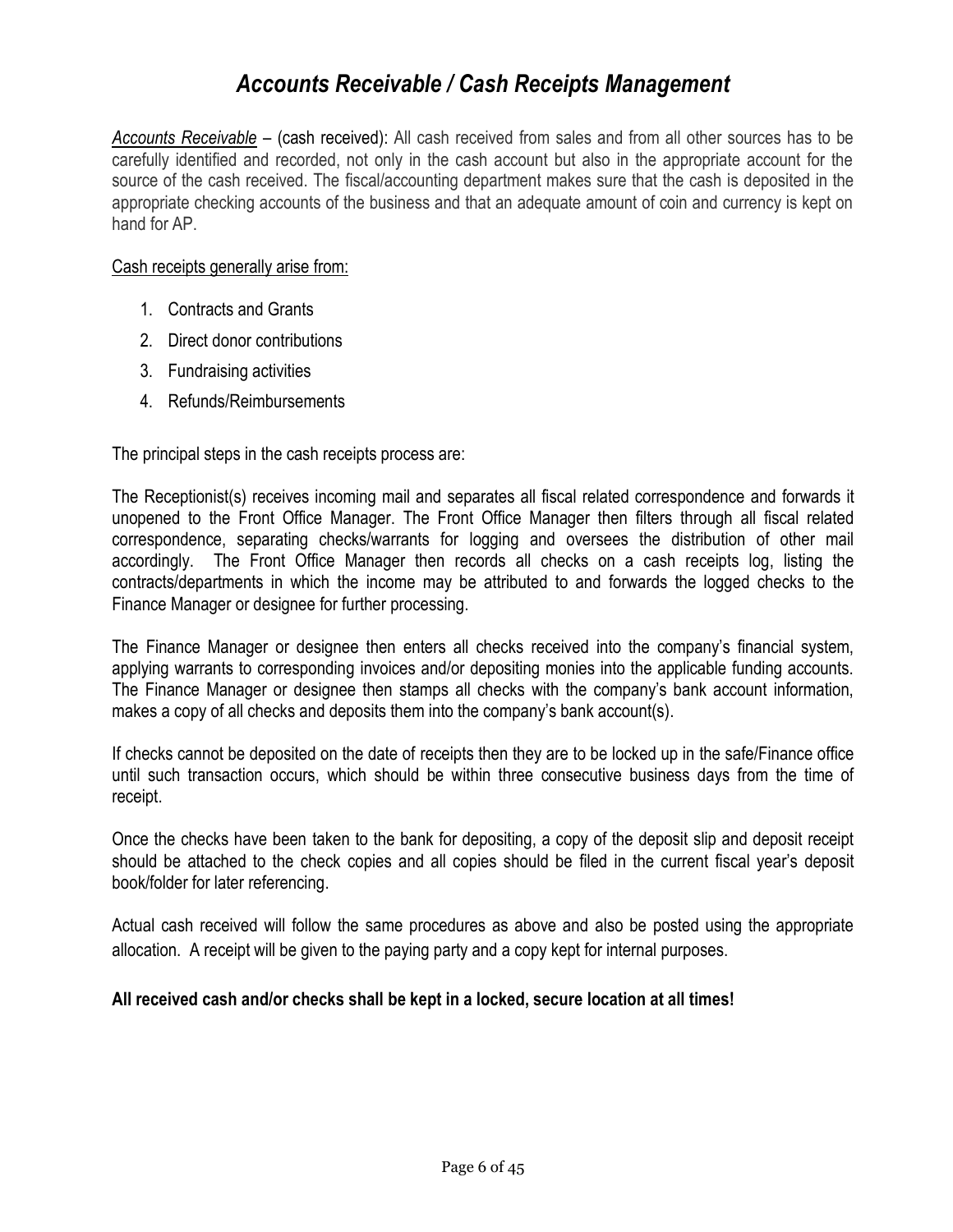#### <span id="page-6-0"></span>Draw Downs, Wired Transactions or Inter-Account Bank Transfers

SBWIB has established cash process systems for the delivery of funds to cover accounts payable and payroll checks issued on a weekly or biweekly basis. In those instances where checks on hand are not sufficient to meet our funding need, then inter account transfers, wires or cash drawdowns are made on-line from various funding streams to make up the difference.

The Finance Manager or designee monitors the balances in the bank accounts to determine when there is a shortage or excess in the checking account. The Finance Manager or designee recommends when applicable that a drawdown or transfer should be made to cover accounting activity.

#### Drawdowns

All funds resulting from drawn down activity is requested based upon the amount of current expenditures, in relation to the various grants, at the time or on the day in which AP is processed. Requests to draw down funds from a grantor should be submitted two days prior to the actual date of expectancy to ensure ample time for reimbursement. The drawings of funds are facilitated by the Finance Manager or designee and are requested upon demand, usually on a biweekly basis unless urgent circumstances require otherwise.

All draw down accounting and/or transactions are protected by passwords. Passwords are issued to the grantee, or more specifically to the Finance Manager or designee of the organization in which a grant is being awarded to, upon commencement of the grant. Instructions in relation to drawing down funds are also provided when the grants are awarded. It is the responsibility of the Finance Manager to ensure that applicable staff has the appropriate authorizations to perform the above discussed functions.

#### Inter-Account Transfers

All funds resulting from account transfers are requested based upon the amount of current expenditures, in relation to the various grants, at the time or on the day in which AP is processed. Transfer of funds from another of the organization's accounts – usually a savings or interest bearing account - should be submitted in advance to allow ample time of transfer in order to meet reimbursement deadlines. The drawing of funds is facilitated by the Finance Manager or designee and is requested upon demand, usually on a weekly/biweekly basis unless urgent circumstances require otherwise.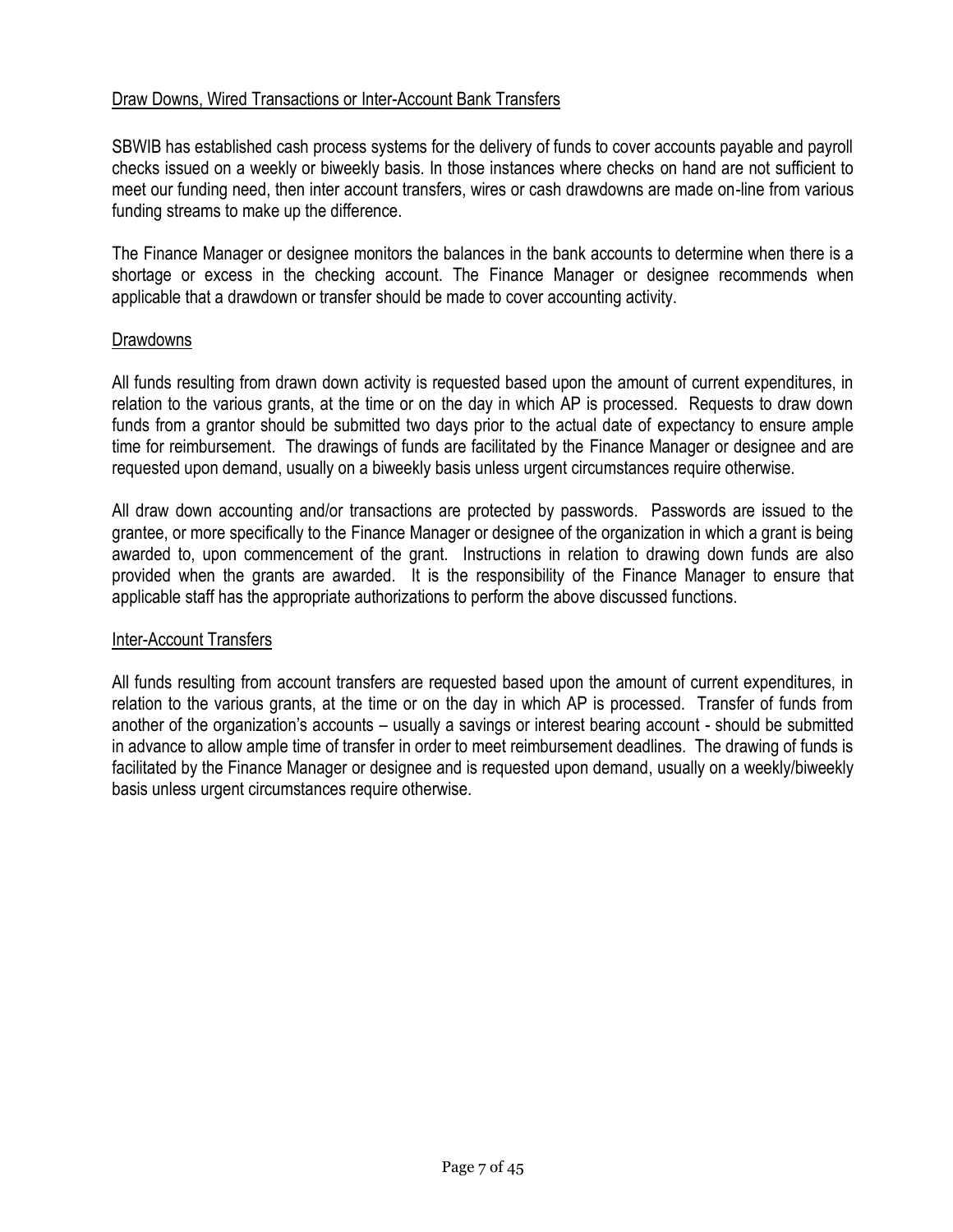# <span id="page-7-0"></span>*Accounts Payable / Cash Disbursements, & Expense Allocation Procedures*

**Accounts Payable** – (Cash Disbursements): Checks issued during the course of a year to pay for a wide variety of purchases. The accounting department prepares AP checks for the signatures of the business officers who are authorized to sign checks. The accounting department keeps all the supporting business documents and files to know when the checks should be paid, makes sure that the amount to be paid is correct, and forwards the checks for signature.

*The Accounts Payable Department processes payments for invoices and check requests and performs other functions of a similar nature. This section provides guidelines to improve the accountability and safeguarding of the organizations cash disbursement activity.* 

#### Invoices for Goods or Services

The Accounts Payable Department pays invoices for goods, supplies or other materials. If payment is required in advance to receiving goods, a follow up should be immediately conducted to determine that such goods are received. When the goods are received, the person that ordered the goods should verify that the goods received were that which was ordered and the invoice amount is correct. The invoice must accompany a request for payment and be submitted to the applicable accounting personnel in a timely manner. The request must be attached to the original invoice and specify the vendor, the date of the invoice, invoice due date, the signature of the requestor, and appropriate account distribution(s).

Invoices for services will be paid after services have been conducted or according to stipulations agreed upon in contractually binding. All contracts require the submission of a completed Form W-9.

Prior to placing an order for goods or services, a "Request to Purchase Form" for any item regardless of its amount, should be submitted to the Finance Manager or designee for prior approval and review of the program budget to insure sufficient funds remains in the budget to cover the purchase expense.

The assigned accountant will then confirm approvals on payment requisition; enter such request into financial system and prepare corresponding check to forward for signatures to, at minimum, two of the authorized check signers (CEO, Finance Manager and/or Principal Accountant). After the check has been signed, it should be mailed to the vendor. The accountant then cancels the invoice by stamping it with "paid" and placing a copy of the issued check to the form and filing it away.

All invoices are to be paid within the lesser of thirty (30) days, the discounted due date or the due date on the invoice, receipt of goods or services, and completion of inspection and approval of the goods or services, or as spelled out in the contractual agreement.

Requests for cash disbursements are submitted to Accounting in four ways:

- Original invoice
- Petty Cash request (submitted on approved form)
- Purchase request (submitted on approved form)
- Employee expense report or reimbursement request (submitted on approved form)

All invoices must have the account code(s) written on them and approved by the Program Manager prior to being submitted to the Fiscal Department.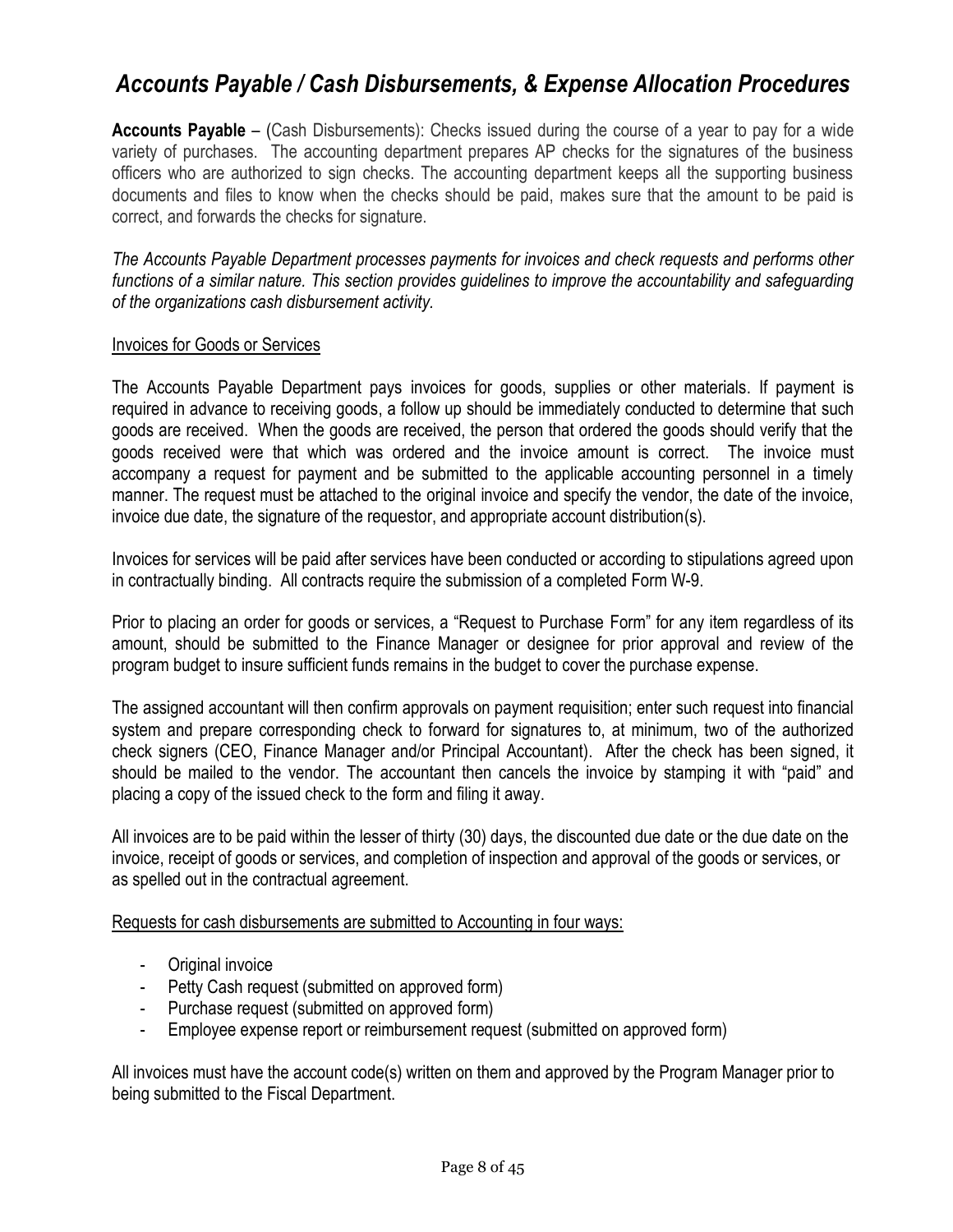Every employee reimbursement or purchase request must be documented on the approved form and submitted with appropriate supportive documentation: receipts, nature of business, program allocation, and funding source (if applicable) before approving for reimbursement. See Travel and Expense Section for more expense related processes.

### The Finance Manager and/or designee reviews all requests for payment and:

- Verifies expenditure and amount;
- Approves for payment in accordance with budget;
- Provides or verifies appropriate allocation information;
- Provides date of payment, taking into account cash flow projections;
- Submits to the assigned accountant for processing.

### Check Processor (accountant) is responsible for the following:

- Immediately enter invoices into the Accounts Payable module;
- Prep checks according to allocation and payment dates;
- Submits checks along with request for payments and attached backup documentation to Executive Director/CEO or designee, and Finance Manager or designee for approval and signatures;
- Mail checks and appropriate backup documentation to vendors;
- File all backup documentation in the appropriate file;
- Reviews or runs an accounts payable aging at the beginning and end of each month to assure timely payment of all invoices.

#### Other Expense Allocations

Most non-salary expenses that benefit more than one cost center (administration, fundraising, and program) are spread across centers using a shared cost method. Under this method, the numbers of full-time equivalents (FTEs) within a department are divided by the total number of FTEs at the organization to determine the percentage of shared costs they should bear. This is done on a monthly basis by the Finance Manager or designee. Occupancy expenses may be split between departments based on the percentage of square footage that is used by each department.

#### Use of Inventory Account

Items that are purchased in advance and in bulk, such as bus passes, bus tokens, books, with the intention to be distributed to the participants served under various programs, are to be booked in an Inventory account. At the end of each month the Career Service Coordinators submit to the Fiscal Department the Distribution list/Sign-in Sheet, with the items distributed during the month to the eligible participants. At that time the items used are charged as an expense to the programs where the participants are enrolled, decreasing the inventory account, thru a Journal Entry. The inventory account is reconciled monthly, with a formal reconciliation at year end, to ensure the proper charges of the expenses.

#### Processing Check Requests

Check requests will be processed only when the request has all proper signature(s) approval; availability of budgeted funds is verified, and the request is completely filled out, including the following:

- Date, name and address of payee
- Dollar amount to be paid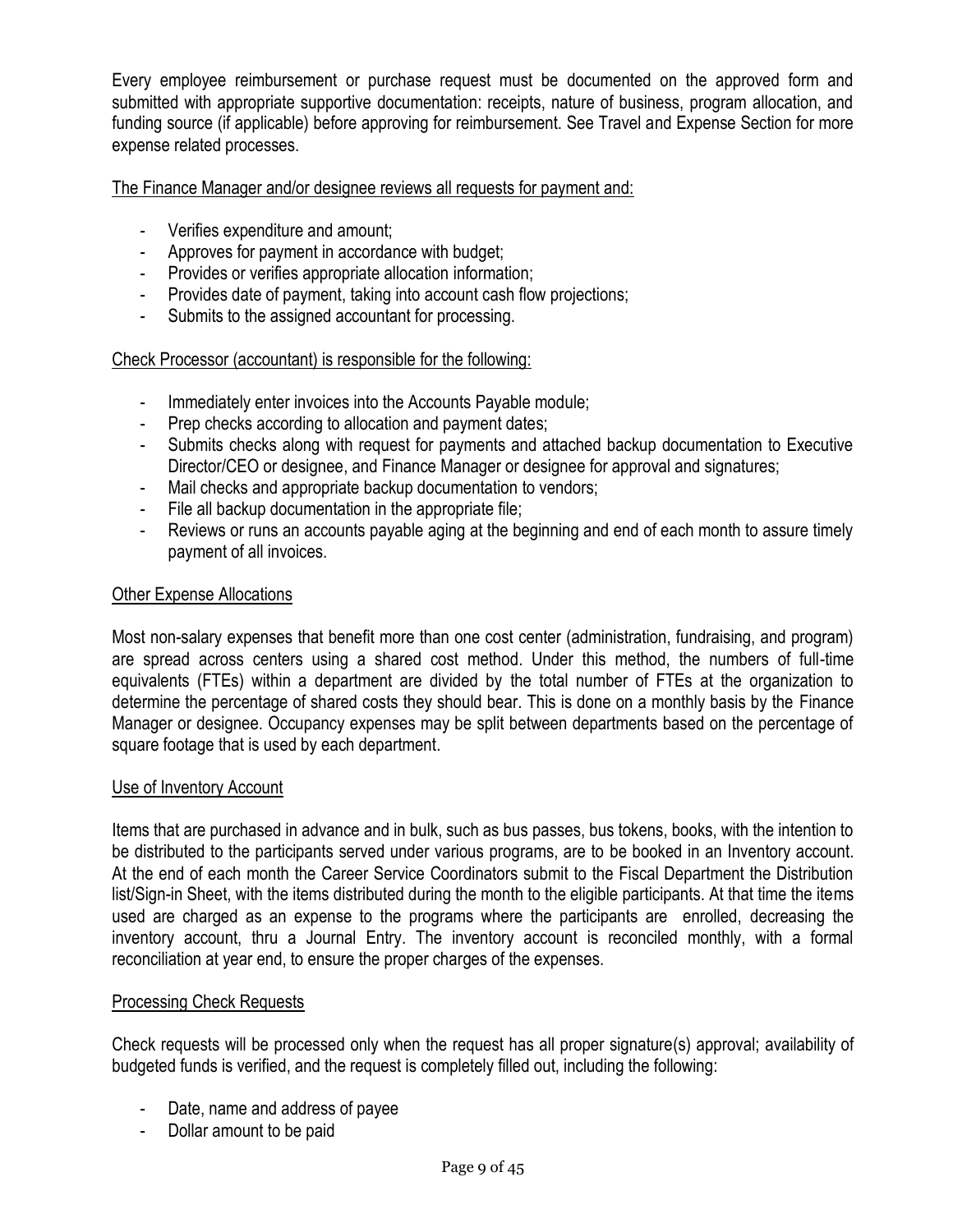- Explanation of reason for check request
- Appropriate signatures authorizing the check
- Proper account coding for charges

Checks are processed weekly. Completed Invoices submitted to accounting by 5 p.m. on Tuesdays will be processed on Wednesday morning and paid by the following Thursday of a short week and by Friday of a long week. Checks can be prepared manually within one day, but this should be limited to emergency situations.

As stated previously, batch processing begins on Wednesday; however, on occasion(s) there will be a special run processed that is strictly for processing immediately necessary payments such as insurance benefits or payroll.

A designated employee within the Fiscal Department reviews the list of invoices to be paid against the actual invoices and verifies the vendor name, invoice number, description, expenditure account number, and total dollar amount. Should corrections or additions to the invoices be required it is done during this stage.

Once all additions and corrections have been made, a final "list to be paid" should be printed for a final verification. If there appears to be no errors, checks and reports are ready to be printed. If errors are found they should be corrected and the list should be printed and reviewed again.

#### Check Printing and Signing

Two people are required to print checks: usually the check processor and another senior fiscal staff member. Once checks are printed, the original checks should be submitted to the applicable personnel for signing. All checks with an amount no greater than \$4,999.99 require a minimum of one signature before distributing. Checks in the amount of \$5,000 or more requires two signatures. However, any checks issued in relation to the CDBG projects that exceed \$500 will require two signatures. Please refer to the organization's *Signature Approval List* for current signers.

Once checks have been signed, two copies of the check should be made: one copy for the check processor to be filed and one copy to be included with the invoice.

Originals invoices should always remain in the Fiscal Department to be filled with a copy of the warrant.

Remittance copies or copies of invoices, along with checks should then be mailed out to all payees.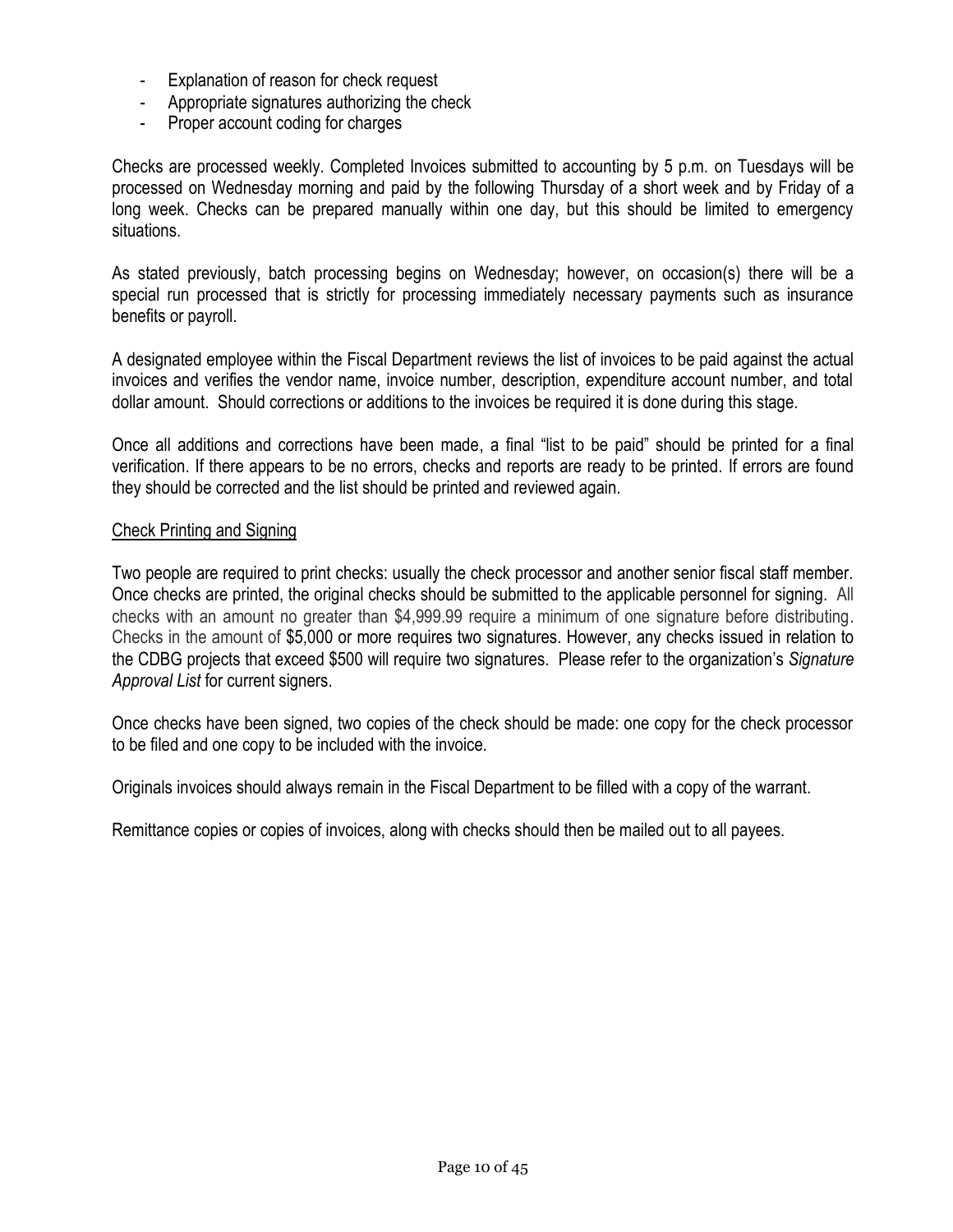# *AR / AP Internal Control Standards*

Proper internal control mechanisms provide management with a reasonable assurance that intended safeguards are being practiced consistently. Therefore, the integrity of any cash management activity depends on the application of internal control principles and standards. The attainment of these principles and standards in the cash management area can be achieved by pursuing the following guidelines:

- $\triangleright$  Cash related transactions shall occur only after the approval of an individual with delegated authority to make approvals.
- $\triangleright$  Cash related transactions shall be fully documented so that an undisputable audit trail exists.
- $\triangleright$  Cash related transactions shall be recorded promptly during each step of the cash handling function.
- $\triangleright$  Documents used in cash related transactions shall be safeguarded against re-use, tampering, or unauthorized disposal.
- $\triangleright$  Provisions shall be made for the regular review and comparison of transaction documentation to detect errors and duplicate payments.
- $\triangleright$  The approval of adjustments to cash related transactions shall be administratively controlled.
- $\triangleright$  Supervision of cash management activities shall be strictly and continually administered.
- $\triangleright$  Cash related duties, such as maintenance of accounts receivable, cashiering, accounting, disbursing, and collecting funds shall be segregated.
- $\triangleright$  Cash related accounts shall be frequently reviewed and reconciled with subsidiary records.
- $\triangleright$  The accessibility to funds and fund records shall be restricted and administratively controlled.
- $\triangleright$  Electronic funds transfer and direct deposit shall be used where feasible and advantageous.
- $\triangleright$  Cash transactions shall not be used to substitute, or circumvent, prescribed procurement approvals and procedures.
- $\triangleright$  Checks received in collections shall be endorsed upon receipt and collections shall be safeguarded until deposit is accomplished.
- $\triangleright$  Prompt responses shall be made to review cash management activities to ensure the correction of cited deficiencies.
- $\triangleright$  Cash disbursement transactions shall be processed promptly, and cash shall be reconciled no less than once a week.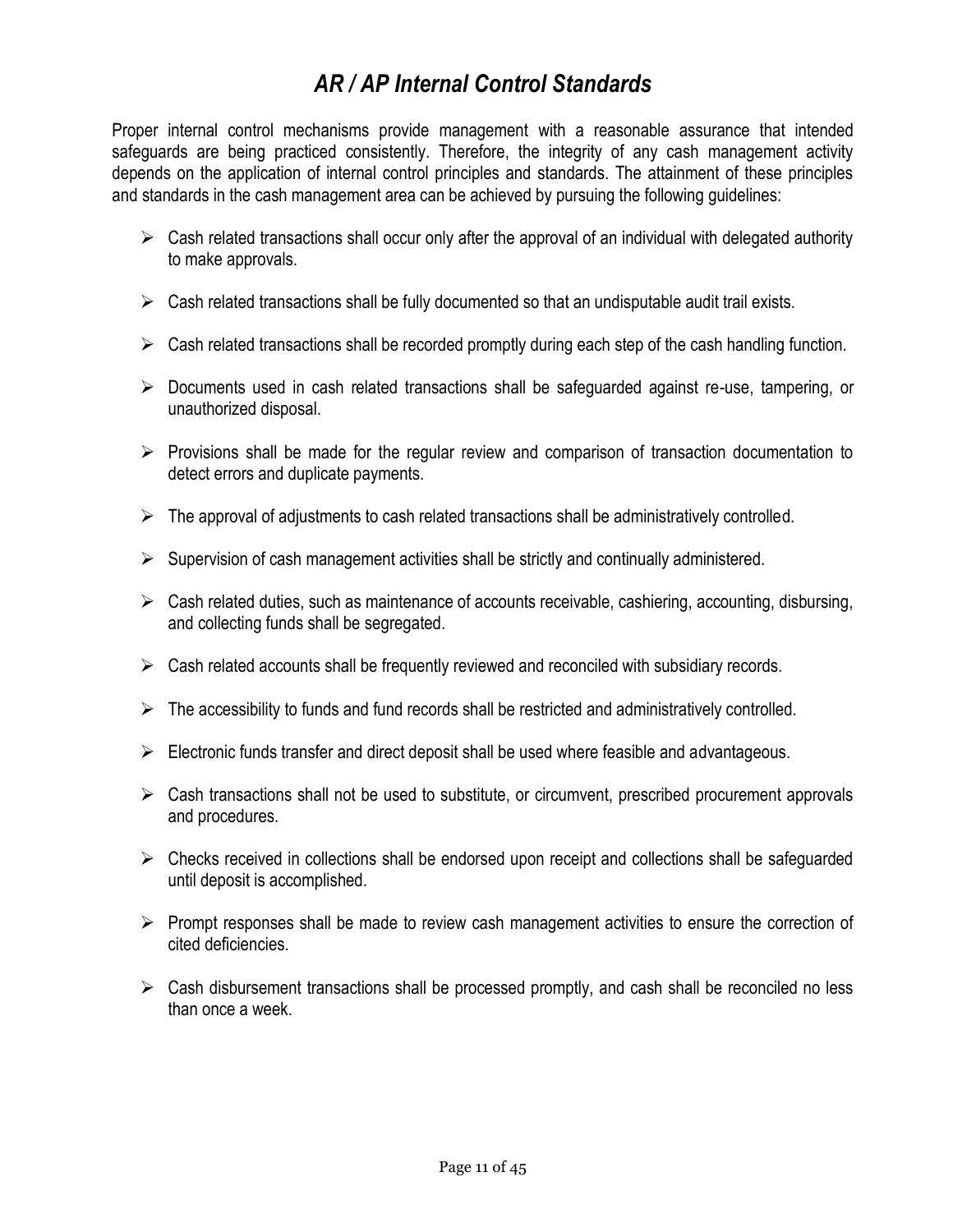#### Other Internal Controls:

- $\triangleright$  Most payments and services are paid by check unless submitted via petty cash or credit card request form (also see petty cash and/or credit card policies).
- $\triangleright$  Checks should be pre-numbered, controlled and locked up at all times.
- Check signers include: Executive Director/CEO, Finance Manager and Principal Accountant.
- $\triangleright$  Signature stamps are not allowed on checks and pre-signed blank checks are disallowed.
- $\triangleright$  Checks presented for signing must be attached to original invoice, purchase order and check request form.
- $\triangleright$  No checks may be issued without an invoice or original receipts. If invoice is lost the unit that placed the original order must request a duplicate invoice for processing.
- <span id="page-11-0"></span> $\triangleright$  Manual/cashier's checks should only be permitted in urgent and rare circumstances. Request for such checks should be submitted in a timely fashion and should coincide with the stated "payables" schedule and procedures, using a requisition form.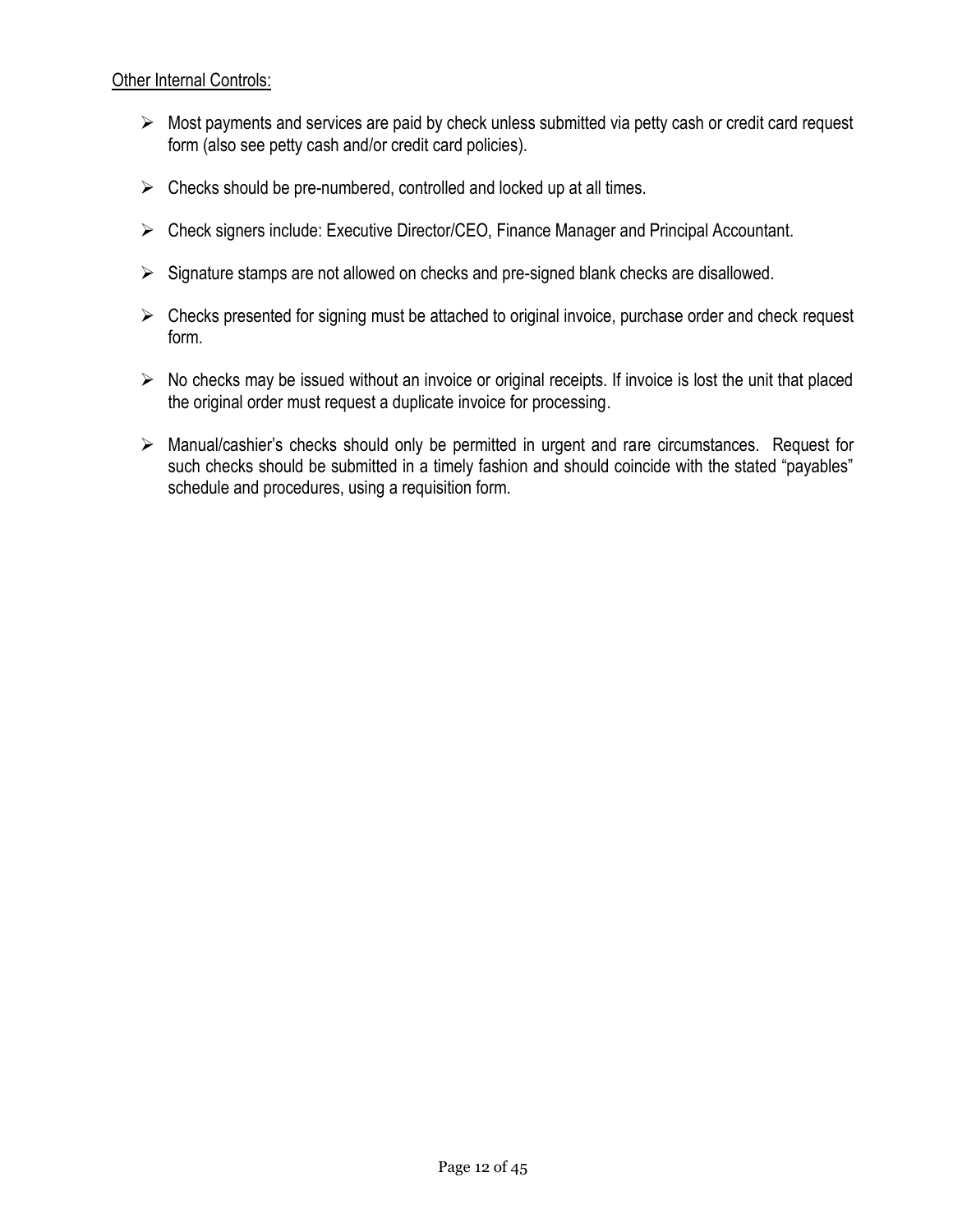# *Credit Cards*

Use of the organization's Bank/Credit Card is allowable for purchases when economically feasible – in lieu of cash or check – whenever possible. The use of a credit card may help to reduce the cost of collection activity and to meet the urgency of a deadline.

All credit card transactions must first be approved by submitting a R*equest For Approval* or *Credit Card Authorization* document to both the Finance Manager or designee and the Executive Director/CEO or designee. Once the documentation has acquired signatures from both authorities, use of the credit card may be granted.

Unauthorized use of the credit card includes:

- personal expenditures of any kind;
- expenditures which have not been properly authorized;
- meals, entertainment, gifts, or other expenditures, which are prohibited by budgets, laws, and regulations, and the entities from which SBWIB, Inc. receives funds.

The Executive Director/CEO will assign an employee to handle all credit card purchases based on the above procedures. Once purchases have been made, the receipts for all credit card charges and copies of the credit invoices or summaries should be given to the Finance Manager or designee within three (3) weeks of the purchase along with all authorizing and other documentation supportive to the purpose of the request.

The Finance Manager or designee will verify all credit card charges with the monthly statements. A record of all charges will be given to the assigned accountant or bookkeeper with applicable allocation information for posting.

<span id="page-12-0"></span>A copy of all charges will be attached to the monthly credit card statement when submitted to the Executive Director/CEO for further approval and signing and then filed according to the established accounting file systems.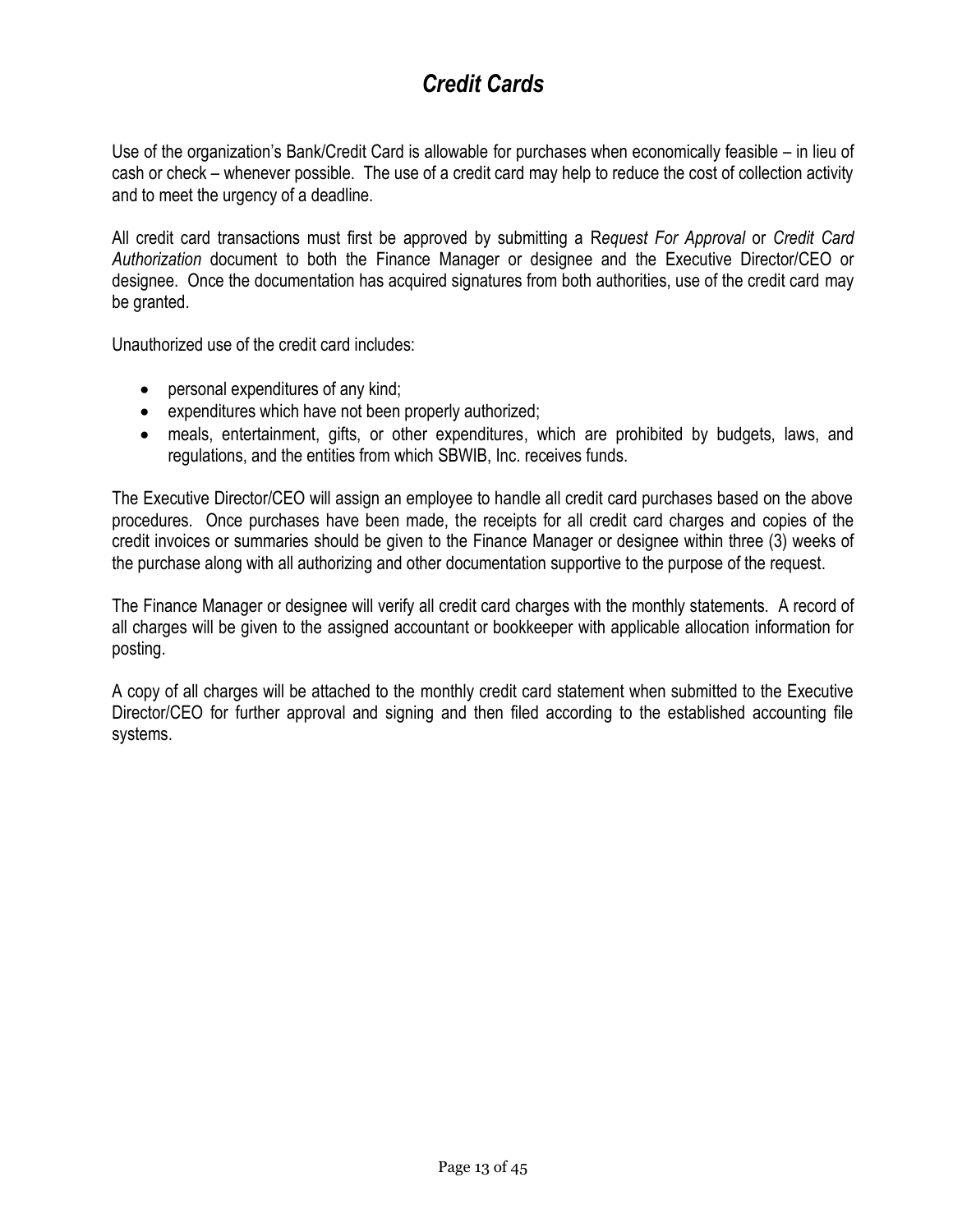# *Petty Cash Fund*

Petty cash funds are maintained by the organization and such funds are to be used for miscellaneous or unexpected purchases when payment by check is impracticable. It is intended that these procedures communicate guidance, security measures and responsibilities. Petty cash funds shall remain locked in the company's safe at all times. Entry into the safe will be restricted to two staff members for each transaction: the Petty Cash Custodian and a Senior Fiscal Staff member - by access of a key and a code - separately assigned.

Petty cash funds are to be carefully managed, and may not be used to circumvent procurement systems, travel policies, or other procedural restrictions. All expenditures from petty cash are charged to the department's budget, and must not cause that budget's capacity to be exceeded.

The Fiscal department is entrusted with the custody and safekeeping of the funds and the responsibility of disbursing funds in accordance with this policy. Any problems or special situations regarding the safekeeping of funds, their distribution, or the enforcement of this policy, shall immediately be brought to the attention of the Finance Manager and CEO or designee.

The below guidelines are enforced to encourage an effective administration and internal control of the petty cash fund.

#### Fiscal and Custodian Guidelines

- 1. The petty cash fund will not exceed \$2000 and will be kept in a locked safe at all times. Entry into the safe will require the presence of staff members at all times: the Petty Cash Custodian and a Senior Fiscal Staff member by access of a key and a code - separately assigned to the applicable staff member.
- 2. The Finance Manager will designate a petty cash custodian from the Senior Fiscal staff members. The Petty Cash Custodian is entrusted with the custody and safekeeping of the funds and the responsibility of disbursing funds in accordance with this policy. Any problems or special situations regarding the safekeeping of funds, their distribution, or the enforcement of this policy, should be brought to the attention of the Finance Manager, CEO or designee.
- 3. The Finance Manager will also designate a Petty Cash Code and/or Key holder from the Senior Fiscal staff members in which entry into the petty cash safe will require both the presence of a code and/or key holder and a Custodian.
- 4. All money taken and/or returned to the petty cash fund or money periodically counted for verification and reconciliation purposes will be the responsibility of the assigned Custodian. However and as previously stated, all transactions should occur in the presence of another senior fiscal staff member.
- 5. The Petty Cash custodian is responsible for counting the petty cash fund monthly or no less than on a quarterly basis to ensure that the fund has the correct total of petty cash and reimbursement vouchers. A record of these counts is to be reviewed and approved by the Finance Manager or Executive Director / CEO or designees.
- 6. Since the Petty Cash Fund is always subject to audit, the assigned Custodian must ensure that the fund be "whole" at all times; i.e., the fund custodian must always have "in hand" a sum of cash and receipts equal to the original advance.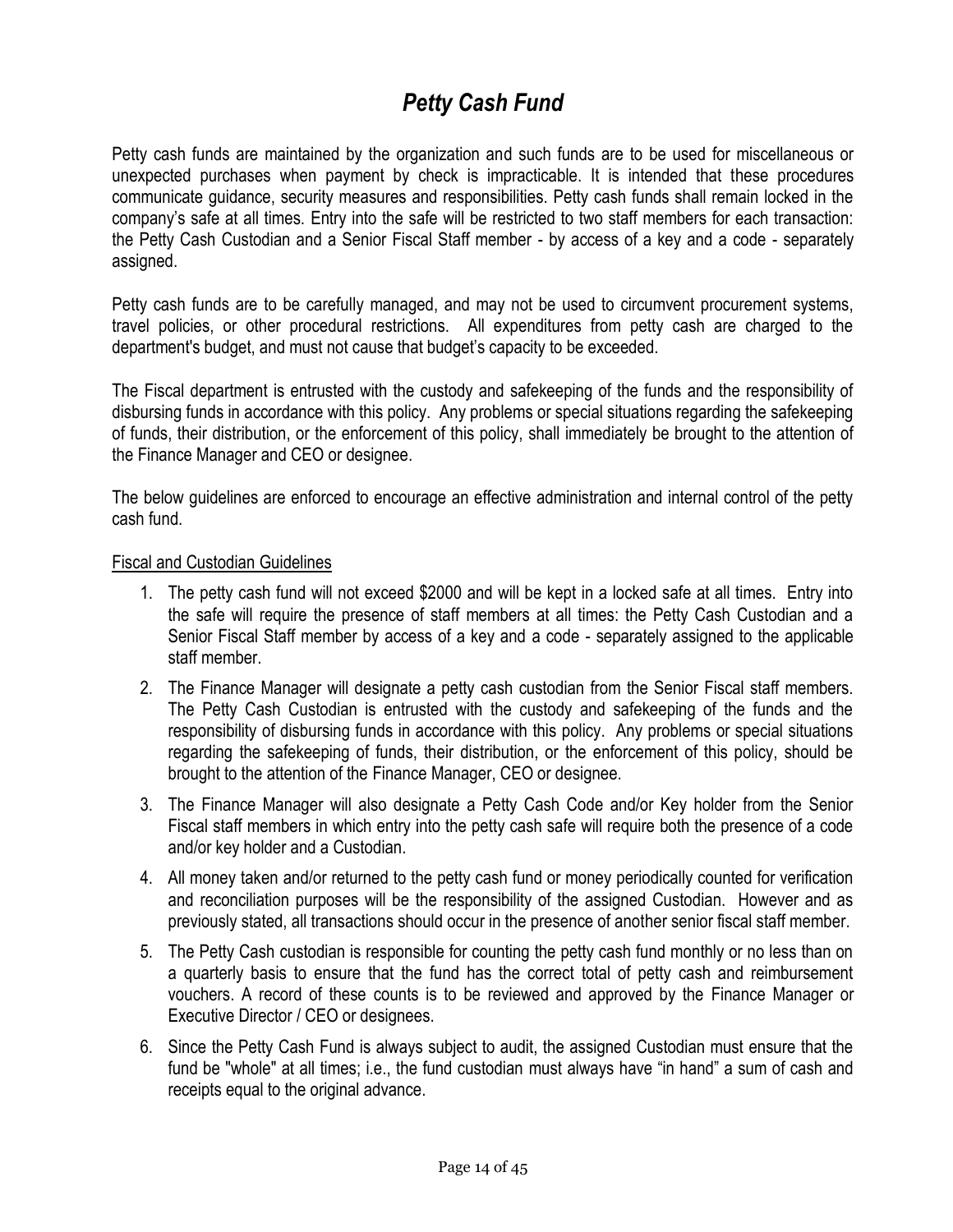- 7. The custodian responsible for the petty cash fund must keep a log of each transaction with paid receipts and documentation describing the goods or service purchased.
- 8. Under no circumstances may un-deposited receipts be used as a petty cash fund, nor may petty cash funds be commingled with other funds. Petty cash funds may not be used to cash checks, personal loans or salary advances.
- 9. Reimbursement for petty cash expenditures must be in the exact amount of the expense(s), and must be documented by original detailed receipts. If an unallowable purchase is made through a petty cash fund, the custodian will be held personally responsible for reimbursing the request.
- 10. Splitting a transaction which exceeds petty cash limits into two or more smaller transactions is not allowed. Each transaction must not exceed the maximum allowance of \$100.
- 11. Custodians may provide a cash advance to an employee who is going to make a purchase up to two days in advance of the anticipated purchase with preapproval from the Executive Director / CEO. The fund custodian is responsible for the return of the funds or an appropriate receipt and supportive documentation for the purchase.
- 12. All petty cash requests shall be submitted on a Petty Cash Request Form. Custodian will not reimburse any request without proper documentation and approval(s). Each petty cash request must have documented: the date of the transaction, the exact amount expended, a brief description of the expenditure - including its company-related purpose, supporting documentation (i.e., agendas, meeting invites, etc.) and the account number/name in which the expense(s) should be booked.
- 13. Custodian should confirm that all reimbursed request vouchers reflect a minimum of four signatures:
	- a. The signature of the Custodian (the disperser);
	- b. The signature of a second Fiscal staff member (the witness);
	- c. The signature of the employee once s/he receives the reimbursement (the requestor and receiver);
	- d. The CEO or designee (the Approver).
- 14. The Custodian shall then record the reimbursement information into the company's financial system for later reconciling and replenishing. The fund shall be replenished when necessary.
- 15. Annually, the petty cash custodian and Fiscal Manager and/or designee, shall review each petty cash fund under their control and verify the following:
	- a. The fund is still needed for the amount authorized;
	- b. The sum of cash on hand and receipts for unreimbursed expenditures is equal to the amount which has been authorized;
	- c. The funds are secured and NOT deposited in a separate bank account;
	- d. The custodian is still the custodian of record and no change is necessary;
	- e. This petty cash policy and supplemental guidelines have been reviewed and the fund is being used in accordance with this policy and that all records kept provide clear documentation of petty cash expenses.
- 16. In the event of theft or unexplained disappearance of all or part of the fund, the Finance Manager should be notified immediately. Once the situation has been confirmed by the Finance Manager, the CEO should then be notified and new security measures be implemented.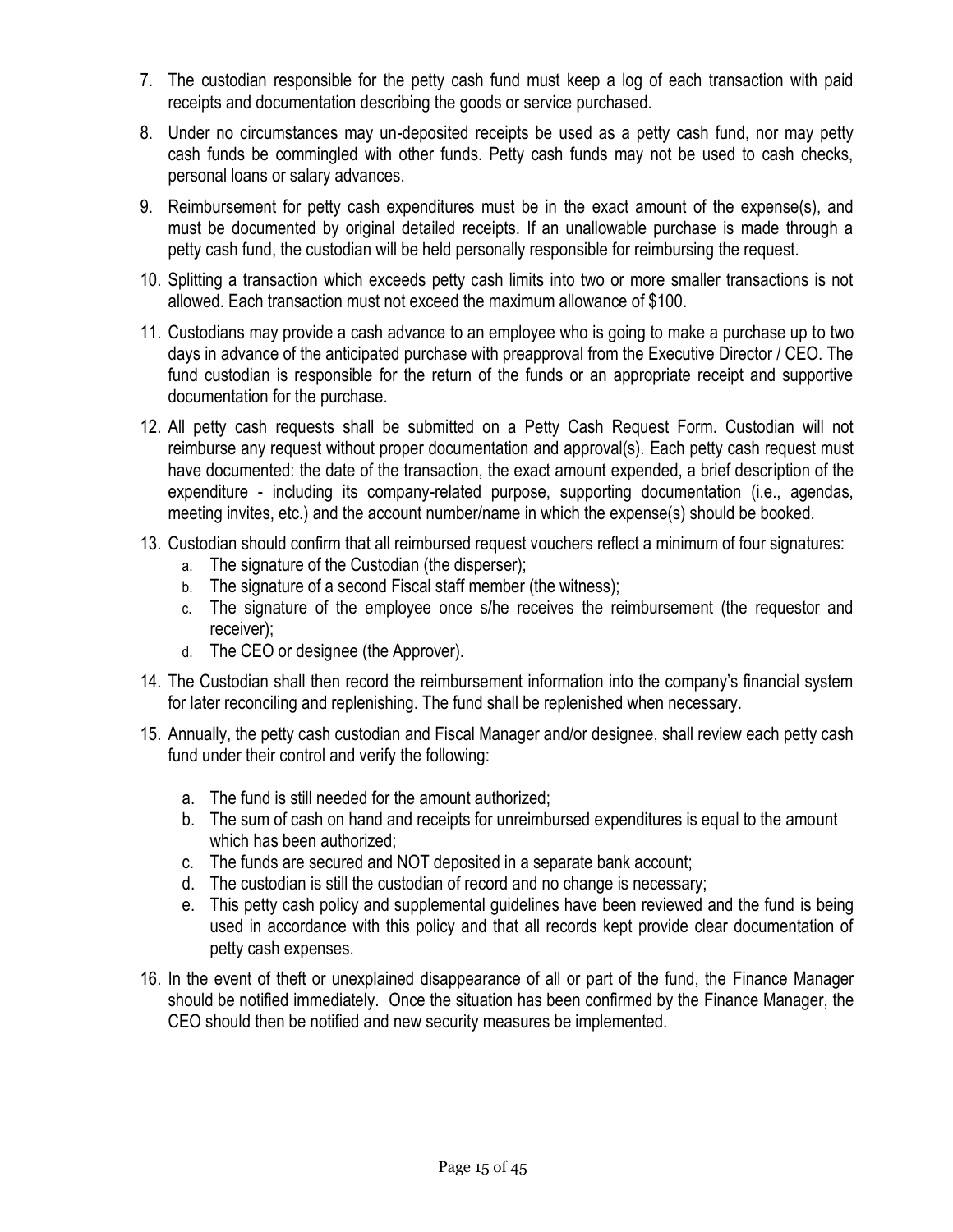#### Petty Cash Request Processing Guidelines

- 1. Petty Cash fund may be used for minor expenses that generally require immediate handling, or where the use of the normal purchasing or accounts payable processes is impractical. Examples of appropriate uses include the purchase of stamps, the payment of express delivery charges, and the payment of incidental employee reimbursements.
- 2. Petty cash requests shall not exceed \$100 and must have documented: the date of the transaction, the exact amount expended, a brief description of the expenditure including its company-related purpose, supporting documentation (i.e., agendas, meeting invites, etc.), the program account in which the expense will be charged, and should always be initialed by employee's Supervisor and/or Program Manager.
- 3. All request forms should be completed in pen with the exception of a cash advance. When requesting cash advances, all information shall be completed in pen except for the amount, which should be completed in pencil until the original receipt has been received.
- 4. All disbursements must be supported by an approved Petty Cash Request Form (or requisition for amounts over \$100), an official petty cash receipt and original supporting documentation of the expenditure. When food is purchased for a meeting, the purpose of the meeting should be "*meeting purchase*" and such request should be accompanied by copies of attendee sign-in sheets, copies of agendas and any other supporting documentation.
- 5. Requests for petty cash funds/reimbursements shall be submitted on the appropriate Petty Cash Request form to the Administrative Front Office Manager or designee for the purpose of acquiring approval from Executive Director or CEO. Note that requests may be subject to disapproval so employees should follow policies and procedures when purchasing items that require reimbursement and always seek at minimum a verbal pre-approval before purchasing items requiring reimbursement. You may contact the front office or the fiscal department for petty cash forms.
- 6. Once the request is approved, the request voucher will be forwarded to the Fiscal Department for further processing. The assigned custodian(s) will then confirm authenticity of request, approvals and documentation and proceed accordingly.
- 7. The petty cash requestor will be contacted by the Petty Cash Custodian to pick up the reimbursement once it has been processed. Upon reimbursement the employee will be required to sign the request form before receiving funds. It is the employee's responsibility to count and confirm that the reimbursed amount is equivalent to the request and has been received before he/she provides a signature and before leaving the Fiscal Department.
- 8. All petty cash request should be forwarded to the Fiscal Department within 30-days of the expense occurrence.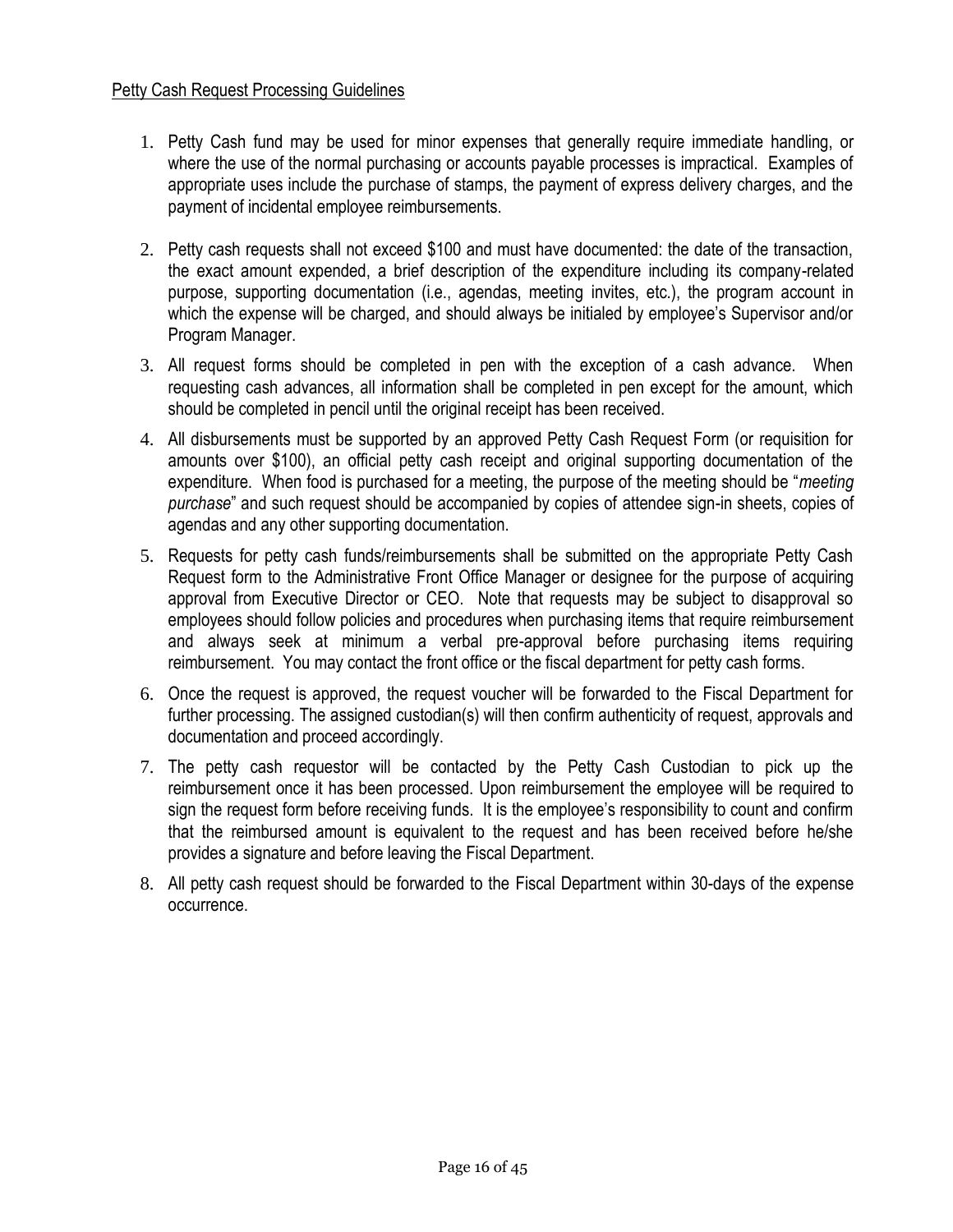# Prohibited Uses (Petty Cash)

- 1. Petty cash funds may not be deposited into personal bank accounts;
- 2. Petty cash funds must not be commingled with other monies, such as personal funds of employees;
- 3. Purchases of goods and services for more than \$100 should not be made with petty cash.
- <span id="page-16-0"></span>4. Petty cash funds may not be expended for:
	- a) Employment salary and travel expenses or similar payments to individuals;
	- b) Payment of personal checks or IOU's;
	- c) Payroll advances, travel advances, and loans to employees;
	- d) Cashing checks for employees or other individuals;
	- e) Reimbursement for entertainment expenses.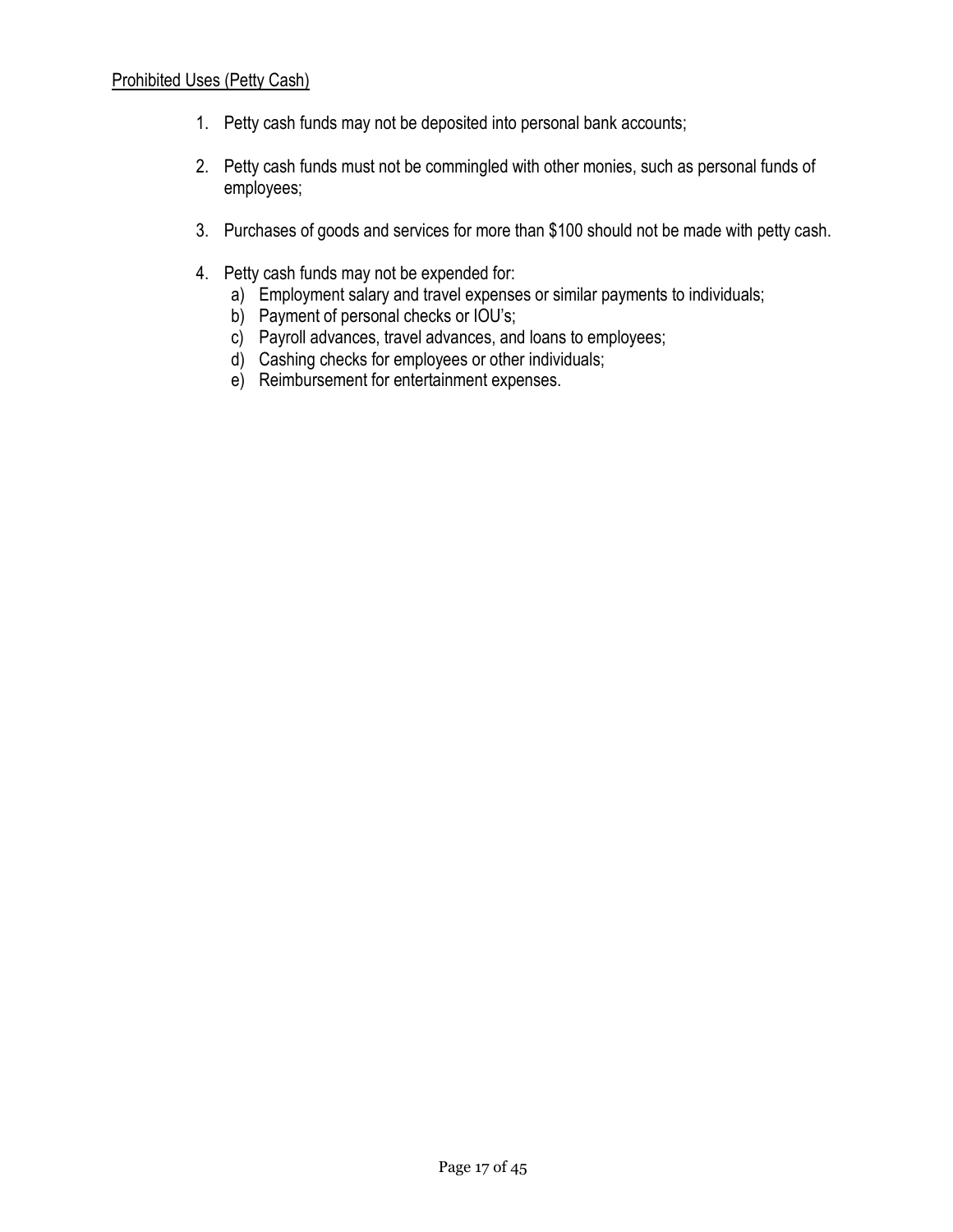# *Travel and Business Expense Reimbursement Guidelines*

The purpose of these guidelines are to establish procedures in the approval of travel, meals and other business related expenses eligible for reimbursement by the South Bay Workforce Investment Board, Inc., (SBWIB, Inc.). These guidelines are designed to ensure consistency in reimbursing employees for reasonable and necessary travel expenses, provided advance approval is obtained in accordance with this procedure.

Travelers will be reimbursed only for expenses deemed to be in the best interest of the SBWIB. This policy applies to all travel regardless of the source of the funds.

#### The SBWIB, Inc. established the following Travel Policy:

#### **Travel Expenses for Non-Employees**

Travel expense reimbursement for individuals other than SBWIB employees, such as board members, guest speakers and consultants are subject to this policy.

#### **Local and Extended Travel**

Local travel shall include any trip within the Los Angeles, Orange, Ventura, Riverside or San Bernardino counties (which does not require an overnight stay.) Generally, no lodging expense or advance travel will be paid. Mileage will be reimbursed in accordance to the annual Internal Revenue Service's standard mileage reimbursement rate. Other expenses such as reasonable meal costs and/or parking may also be submitted for reimbursement.

Extended travel shall include any trip, conference or meeting which required the presence of an employee for more than one day and requires air, automobile or rail travel. Travel can be authorized to be paid for meetings of one day or less requiring air travel but no overnight stay. Lodging expenses shall be reimbursed for extended travel. Lodging cost will not be paid if the location of the conference or training program and the schedule of meeting permit travel home each night within a reasonable time. A determination concerning this allowance should be sought from the CEO/Executive Director by the employee prior to incurring any expense.

### **Travel Time**

Authorized travel time shall be based on time required by the most appropriate mode of transportation. Should an employee desire travel time in excess of the above, such time shall be considered and accounted for as vacation or compensatory time off.

#### **Approval Procedures**

To be eligible for reimbursement, all travel must be requested and approved in advance. Extended travel should be programmatically approved by departmental Manager as well as fiscally approved by Finance Manager or designee and by the SBWIB, Inc. Chief Executive Officer. The travel normally should be made no less than two weeks in advance to allow for approval and processing. Generally, airfare and other transportation costs are much lower if reservations are made at least two or more weeks in advance. A travel and expense report should be filed soon as possible after the travel is completed. It is the responsibility of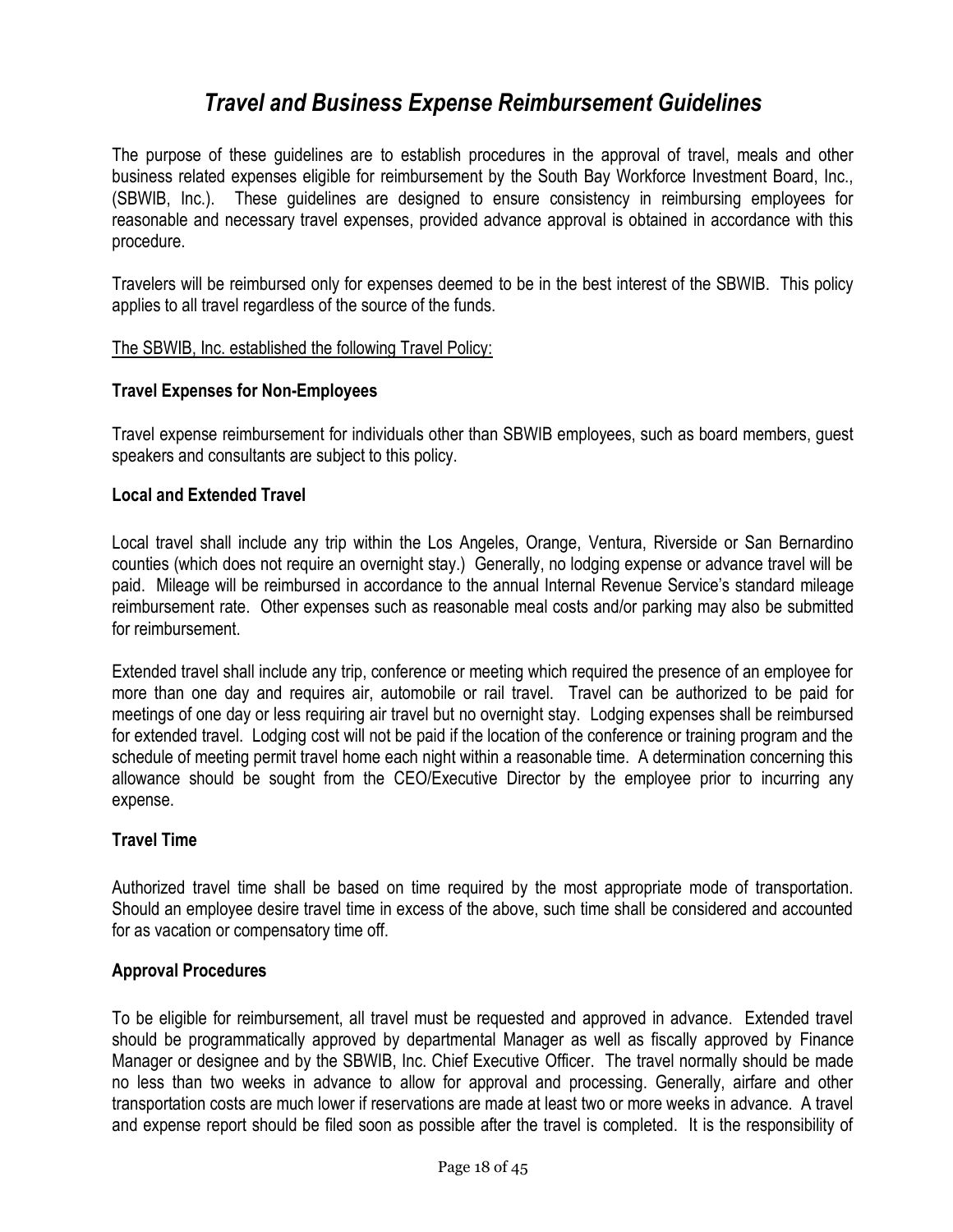the individual filing the travel and expense report to assure the accuracy of the report, the appropriateness of the expenses, and compliance with all aspects of this policy. **Guideline for Reimbursable Expenses**

### **Relationship to Assignment**

To qualify for approval, travel must bear a reasonable relationship to the employee's job responsibilities. Examples of appropriate travel include, but are not limited to:

- Participation in local, State and Department of Labor (DOL) activities, professional conference, seminars or other job training programs relevant to the employee's assignment.
- Official representation of the organization at meetings or events. The City will not pay for expenses incurred in the performance of any legal representation, whether compensated or uncompensated, for any other institution, organization, firm, agency or individual.

### **Eligibility of Employees on Leave**

Normally, employees are not eligible for expense reimbursement while on unpaid leave of absence from the organization, unless the employee is requested to represent the organization at a professional meeting, event or other activity.

#### **Transportation**

The payment of travel expenses for domestic and international travel will be based upon the following considerations:

- The mode of travel should be the most economical means reasonably possible. However, if time and convenience of the traveler and time away from the organization cause a traveler to select a mode of travel other than the most economical, those factors will be considered in the computation of reimbursement.
- Reimbursement for air, rail, automobile rental car and taxicabs must be evidenced by original receipts issued by the carrier.

#### *Automobile:*

- For approved travel, use of the traveler's automobile will be reimbursed per mile in accordance to the currently approved Internal Revenue Service's standard mileage rate.
- Parking cost, bridge tolls and turnpike tolls will be reimbursed if properly substantiated by receipts.
- Privately owned vehicle usage makes adequate primary liability insurance for bodily injury and property damage the responsibility of the vehicle owner because the company cannot provide primary coverage.

#### *Automated Rental:*

Rental of an automobile is permitted when necessary for an employee traveling on behalf of the SBWIB. Such rental of an automobile will be allowed and reimbursed on the following basis:

- A traveler is expected to rent a mid-size or smaller vehicle unless a larger car is necessitated by the number of bags and /or travelers in the group.
- Gasoline charges on a rental car will be reimbursed with submission of an original receipt and the rental agreement.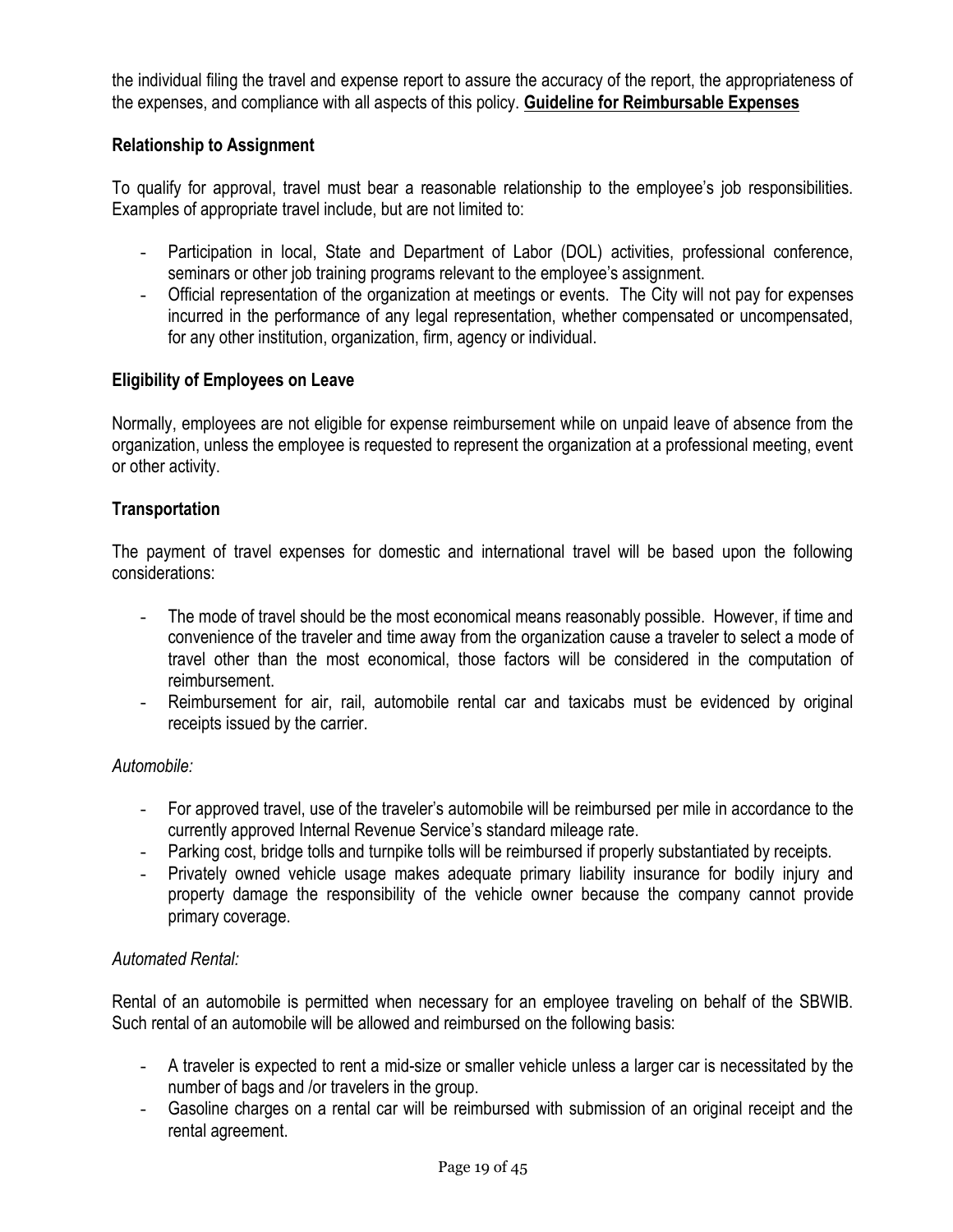- Reimbursement for rental cars will be made promptly upon submission of a Travel Expense Report for the trip, documented by an original rental agreement. Credit cards receipts are not sufficient for reimbursement.

# *Airlines:*

Traveling by air is limited to tourist/coach class. The SBWIB will not pay for first-class or business class fares unless the SBWIB requires the employee to make an unscheduled trip on an emergency basis and no tourist/coach class tickets are available. Only the customer's airline ticket (or electronic ticket receipt) serves as a receipt for air travel, not itinerary.

### *Rail:*

Rail travel should be by coach class, unless overnight travel is involved. Only the customer's rail ticket serves as receipt.

## *Taxicab/Airport Shuttles:*

Taxicabs or airport shuttle travel, where appropriate, will be reimbursed if properly substantiated by the original receipt. Air shuttles or buses should be used whenever possible if less expensive than taxis.

## **Lodging**

Travelers are expected to utilize economical accommodations, including but not limited to the following:

- Reimbursement for lodging may not exceed the normal rate for a standard room. If an individual is attending a convention or conference, use of the convention or conference hotel is appropriate, but not required.
- Traveler should request the lower corporate or education institution rate where available.
- Reimbursement request must be documented by an original itemized hotel bill and receipt, and is limited to room and tax (if required).
- Business phone calls and one personal phone call home (of reasonable duration), per day, if away overnight.
- The sales tax exemption should be requested if applicable.

# **Meals**

Meals purchased at a reasonable cost during business related travel will be reimbursed. Tips/gratuity may be reimbursed within the custom and ordinary percentage applicable to the time of the purchase not to exceed a maximum of 20%. Amounts over 20% will not be reimbursed.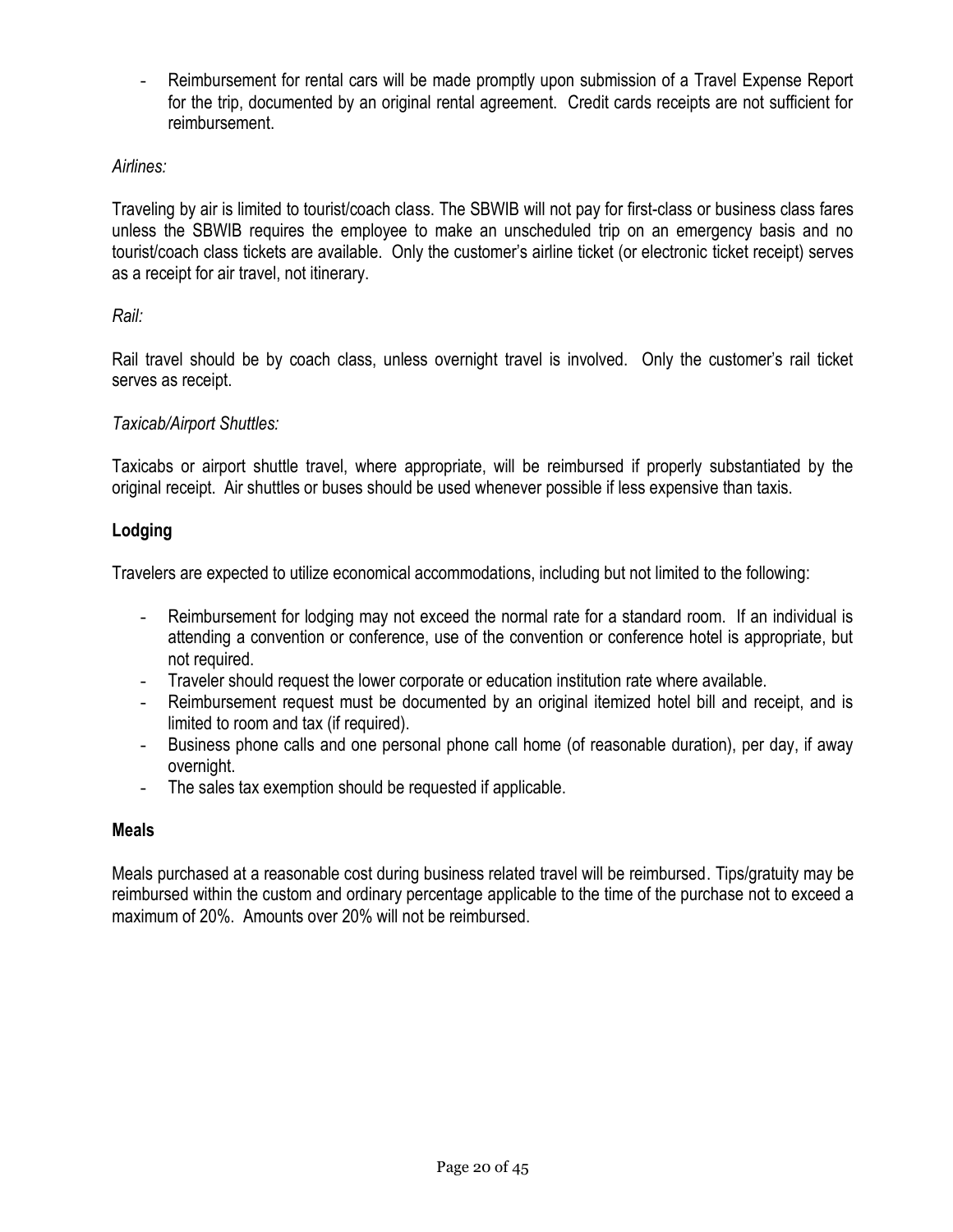### **Non-reimbursable Travel or Business Related Expenses**

All requests are subject to being denied if the expenses are deemed unnecessary and/or unrelated to the purpose of the travel. The below non-reimbursable items are not to be considered all-inclusive, and a rule of reasonableness may be applied by the Executive Director/CEO.

Examples include but are not limited to:

- motel/hotel video rental;
- one employee buying another lunch (unless SBWIB business is being conducted during the lunch);
- a department taking employees to lunch unless attendance or participation of meeting or event is required by company;
- office parties;
- Fines for parking or traffic violations;
- Repair or insurance of personal automobiles;
- Theft loss and damage of personal luggage and effects;
- Membership dues in private or social clubs and organizations not related to the organization;
- Personal expense, e.g., barber, laundry, entertainment and phone calls; (cell phone cost may be reimbursed if employee is required to use personal cell to make work related calls, especially while away on a business related trip. If an individual is away overnight, one personal phone call home per day from the hotel, of reasonable duration, will be reimbursed. If the individual is away for more than five days, laundry will be reimbursed.);
- Passenger insurance, e.g., flight insurance;
- Alcohol beverages purchased for any purpose, including travel, will not be reimbursed;
- Entertainment expenses in which an employee is involved that is not otherwise justified as a necessary travel and/or meeting expense(s) will not be reimbursed.

#### **Receipts**

All claims for reimbursement of the expense items listed below must be documented by the original receipted bill or by a vendor-certified copy of the receipted bill. Photo copies, credit card receipts, or facsimile copies are accepted only in unusual circumstances. Transportation by airline, railroad, rental automobile, taxi, airport shuttle; parking and tolls; accommodations for hotel or motel; registrations; attached official printed receipt, or canceled check and copy of literature itemizing fees.); supplies and miscellaneous expenses (e.g., a long distance telephone charge which did not originate from a SBWIB telephone);

#### **Submission of Travel/Expense Report**

Employees must sign and submit their Travel Expense Report to the appropriate person no later than 30 days after the end of the individual trips. Employees risk the chance of not being reimbursed when submitting late reports.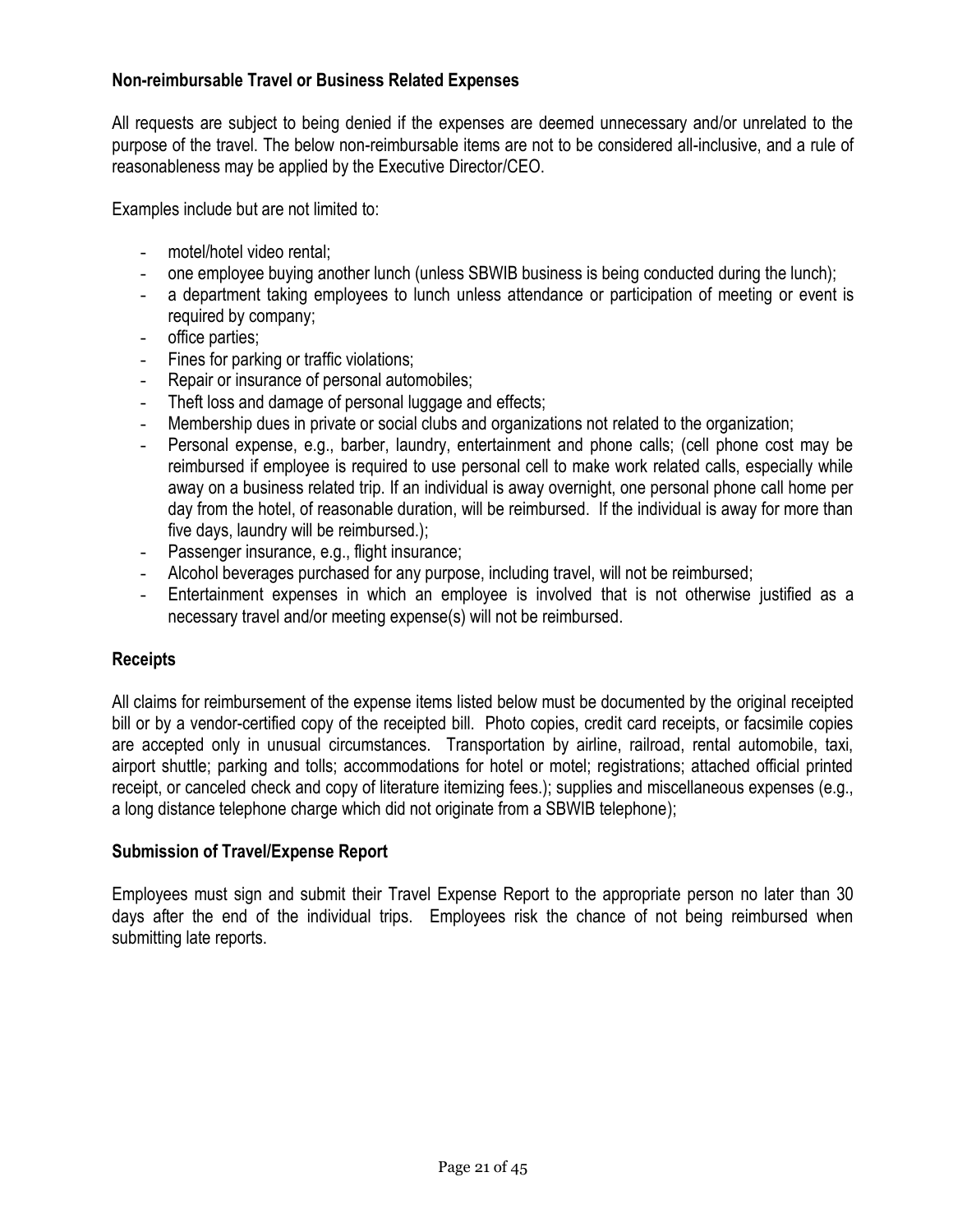# *Property and Equipment*

### **Purpose:**

The basic goal and objective of these guidelines are to define and describe a set of standard procedures and policies necessary to record and control the changes in the fixed asset system in accordance with generally accepted accounting principles.

To this end, we will attempt to outline those policies and procedures as they have been formulated to date. These records are necessary to:

- ensure that the asset is adequately protected from loss, theft, etc.;
- provide necessary documentation for the effective use, maintenance, management and reporting of the asset; and
- appropriately dispose of equipment and/or property,
- provide necessary documentation for insurance purposes.

#### **Definitions:**

- *Equipment* is tangible, nonexpendable personal property having a useful life of more than one year and an acquisition cost of \$5,000 or more per unit, including all costs related to the property's final intended use.
- *Procurement* includes all stages of the process of acquiring property or services, beginning with the process for determining and a need for property or services and ending with contract completion and closeout.
- *Information Technology* is computer hardware and software.
- *Property* is durable goods, equipment, buildings, installations, and land.
- *Intangible Property* is recognized protectable rights and interest such as: patents, copyrights, trademarks, service marks, etc.
- *Depreciation* is the process of allocating the cost of an asset over a period of time.
- *Capital Assets* are assets that are not available or cannot be made available to fund current operations.
- *Capital Expenditures* are expenditures for land or building improvements as well as building and equipment repairs or maintenance expenditures that increase the value of a capital asset or materially increase its estimated value of useful life are identified as capital expenditures in Federal regulations.
- *Capital expenditures for equipment* also mean the net invoice price of the equipment including cost of any modifications, attachments, accessories or auxiliary apparatus necessary to make it usable for the purpose for which it is acquired.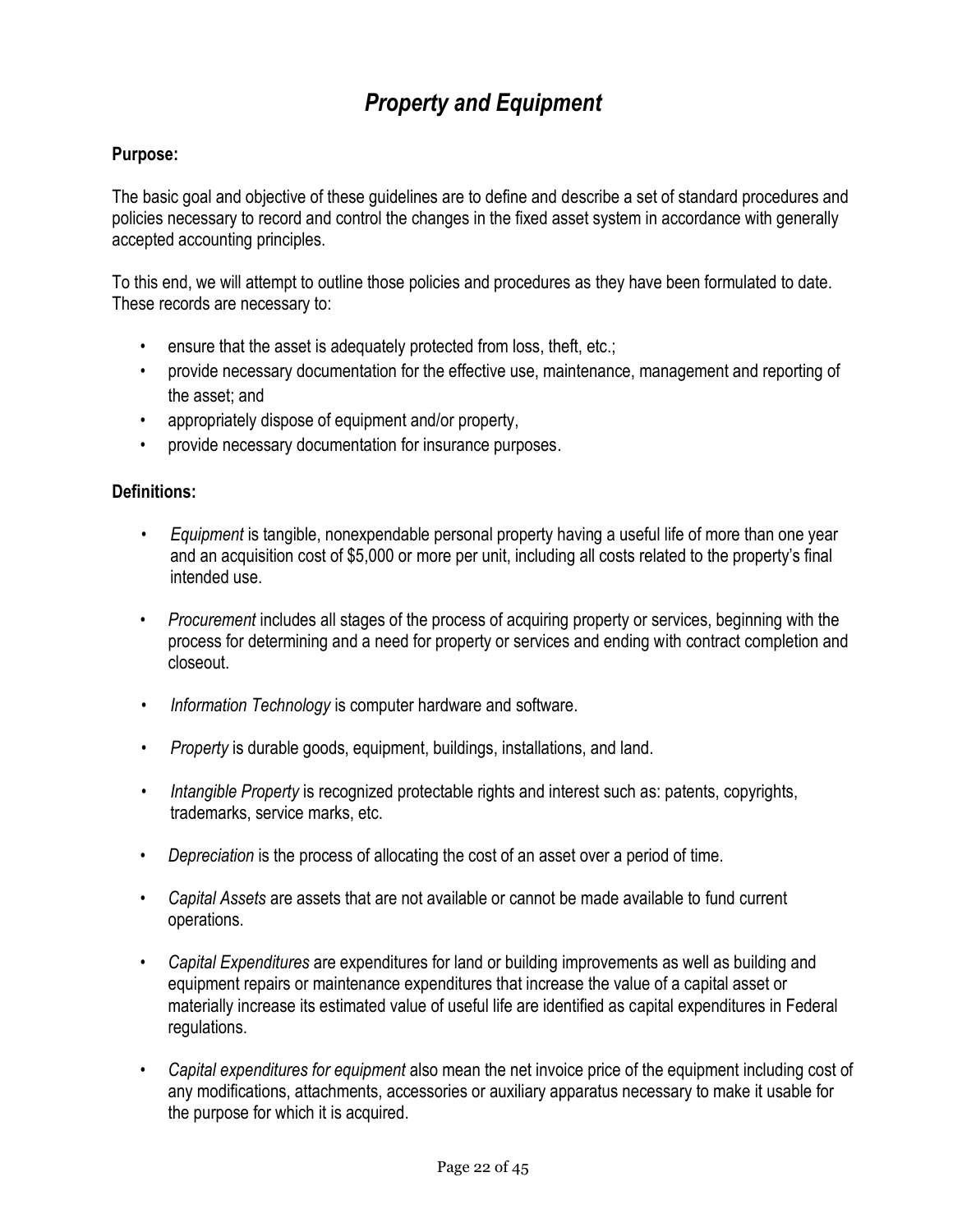- *Computer Software* is considered to be non-expendable personal property.
- *Intellectual Property* is recognized protected rights and interest such as: patents, copyrights, trademarks, service marks, etc. - referred to as intangible property.
- *Supplies* are all tangible personal property other than equipment.

| <b>Types of Property</b>                                                                                                                                                                                                                    |                                                                                                                               |                                                        |                                                                                                                               |  |
|---------------------------------------------------------------------------------------------------------------------------------------------------------------------------------------------------------------------------------------------|-------------------------------------------------------------------------------------------------------------------------------|--------------------------------------------------------|-------------------------------------------------------------------------------------------------------------------------------|--|
| Real                                                                                                                                                                                                                                        | <b>Personal</b><br>Tangible                                                                                                   |                                                        | Personal<br>Intangible                                                                                                        |  |
| Land, including land<br>improvements, structures, and<br>property incident to the principal<br>property (appurtenances)<br>thereto, but excluding moveable<br>machinery and equipment (not<br>generally allowable under the<br>WIA program) | Nonexpendable<br>(Equipment)<br>Useful life of more<br>than one year and<br>a unit acquisition<br>cost of \$5,000 or<br>more. | <b>Expendable</b><br>(Supplies)<br>Everything<br>else. | Without physical existence:<br>patents, trademarks, or<br>copyrights that are produced<br>or acquired under the<br>agreement. |  |

## **Purchase Considerations**

In order to satisfy federal and state procurement requirements the following considerations must be made prior to requesting approval to charge funds for the purchase of property with a per unit cost of \$5,000 or more.

- Is this purchase necessary and reasonable?
- Why is the purchase needed?
- Have the best products been selected?
- What procurement method will be used?
- Was a lease option considered in lieu of the purchase?
- What other costs are associated with the purchase?
- Is there a cost sharing agreement if multiple partners will share the cost of the purchase?

# **Purchase Procedures**

A. Prior Approval Process:

To charge fund accounts for any property purchase (including software purchases) with a per unit acquisition cost of \$5,000 or more, the following steps will occur:

- a) A "Request for Purchase" must be completed by the Procurement Manager and submitted to the CFO or designee for approval of funds.
- b) The form must then be submitted to the CEO who will then review the form and either approve or disapprove the request in which it will then be returned to the Procurement Manager for further processing.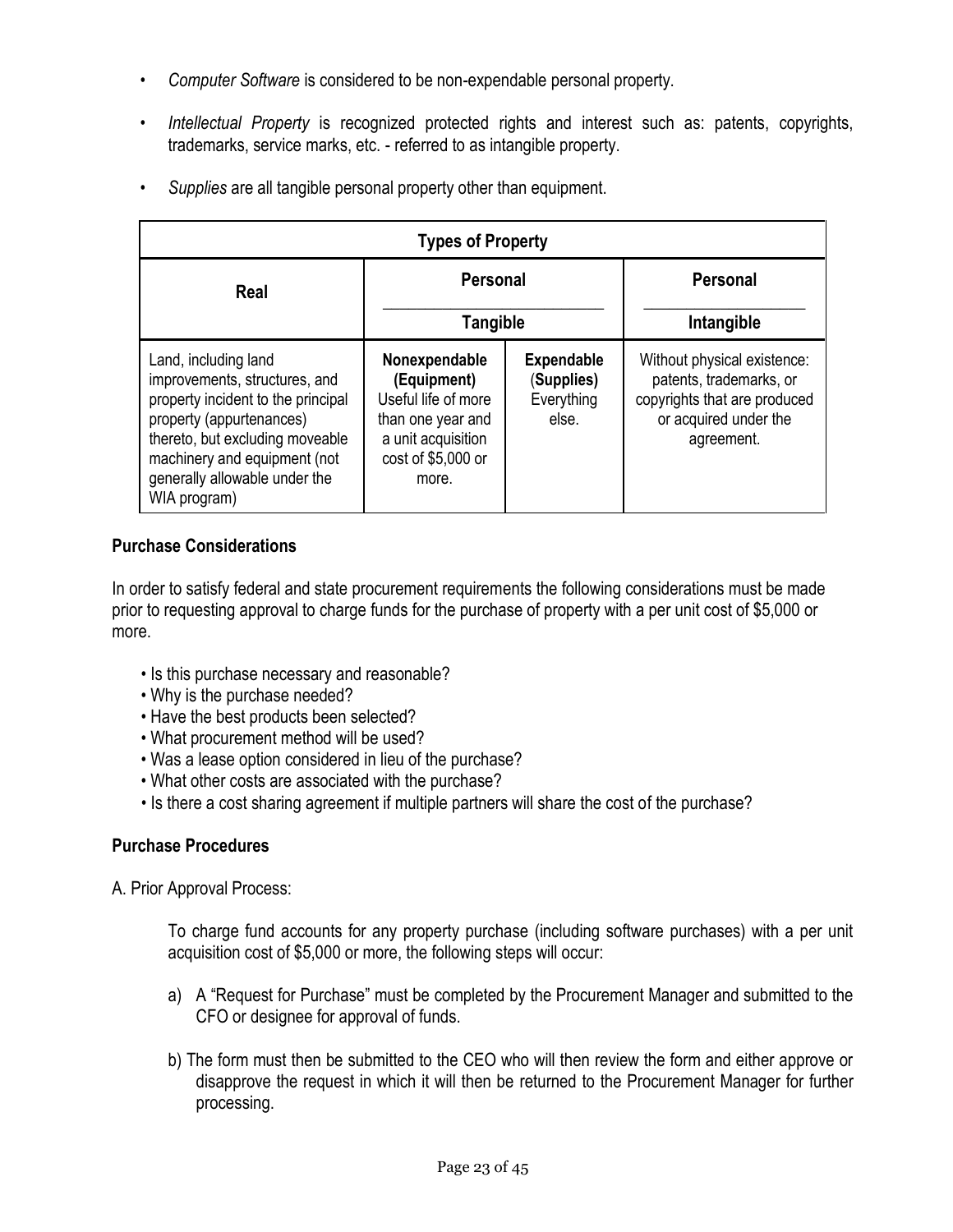### B. Budget Plans:

An entity may occasionally submit budget plans that include an equipment request. The approval of the budget plan DOES NOT constitute approval of the equipment request. A separate request to purchase equipment must be submitted for approval at time of purchase.

C. Cost Sharing Information:

When an entity plans to enter into a "cost sharing" agreement for the purchase of property with a per unit purchase price of \$5,000 or more, prior approval must be obtained.

## D. Leasing Considerations:

The decision to lease or buy personal property must be governed by considerations of economy. Consideration may differ by property type and according to market conditions. The length of the contract period of the lease should also be considered. Leasing with an option to purchase is generally preferable to straight leasing. However, administrative requirements may prohibit the purchasing of real property and contracts should be reviewed thoroughly for purchasing guidelines before requests are submitted.

## E. Equipment Inventory

All SBWIB offices and offices under the Administration of the SBWIB should maintain accurate records of inventory for all supplies with a unit acquisition cost of \$300 or more which includes, but is not limited to, facilities or conference room furniture and/or supplies, chairs, fax machines, printers and computers. *The following procedures shall be enforced:* 

- 1. All equipment, both donated and/or purchased, should be inventoried immediately upon arrival.
- 2. All equipment should have a unique identification mark or sticker to be referenced for inventory purposes.
- 3. A physical property inventory must be taken and reconciled with the property records at least once every two years. Any differences between quantities determined by the physical inspection and those shown in the purchase records shall be investigated to determine the causes of the difference.
- 4. The Procurement Manager must be certain to log and verify the physical existence, current utilization, and continued need for the equipment. The log will be reviewed and filed by the Finance Manager / CEO or designee. An updated version should be requested upon knowledge of new purchases and purchases shall not be made without first receiving approval from the Finance Manager (approving funds) and CEO or designee's.
- 5. Equipment logs shall include, at minimum, the following information:
	- a) A description of the equipment;
	- b) Manufacturer's serial number, model number, Federal Stock number, national stock number, or other identification number;
	- c) Source in which the equipment was purchased or acquired;
	- d) Acquisition date (or date received, if the equipment was furnished by the federal government);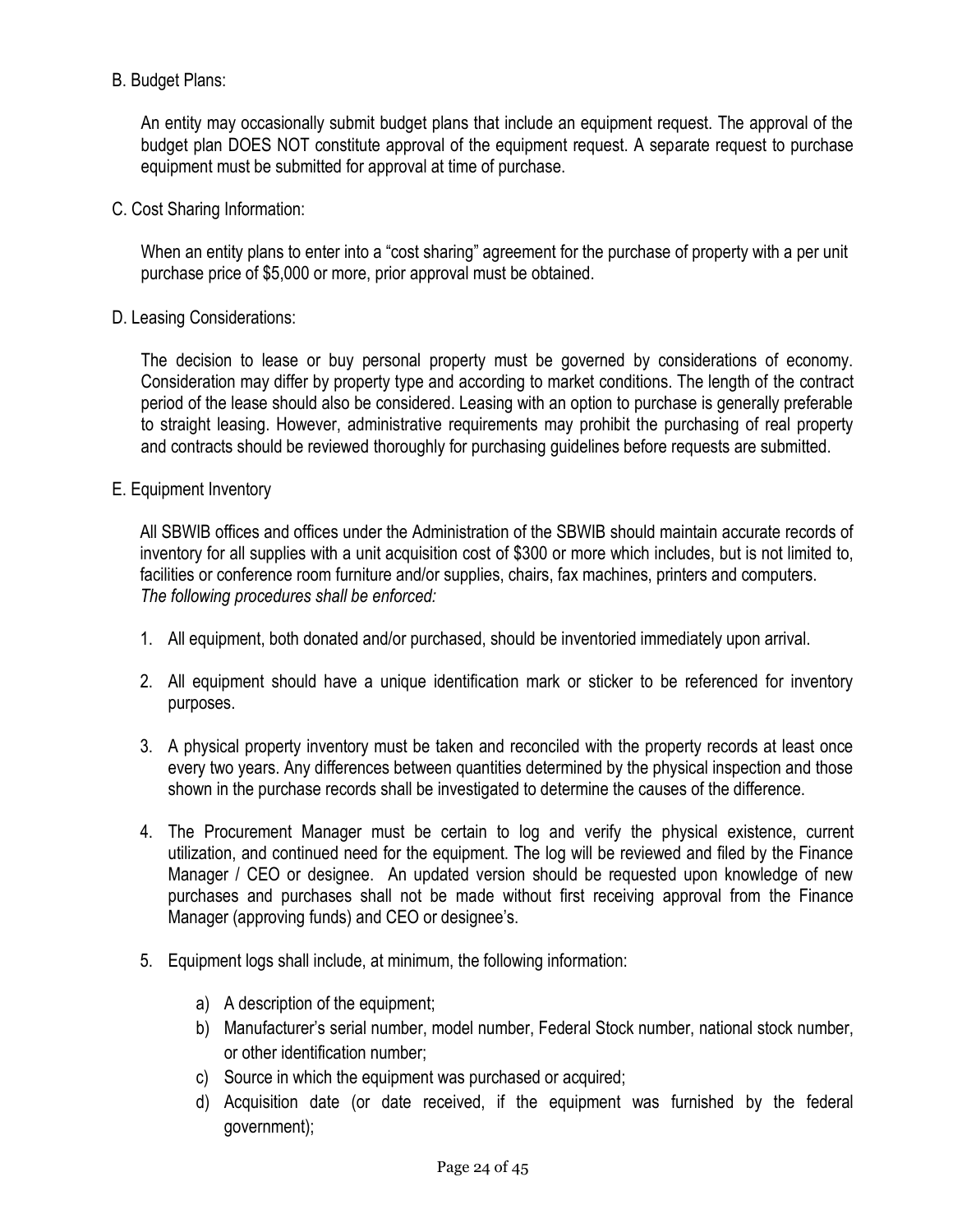- e) Per unit cost at acquisition and assigned funding accounts;
- f) Records showing maintenance procedures to keep the equipment in good operating order;
- g) Location and condition of the equipment and the date the information was reported;
- h) Disposition date, sale price or the method used to determine current fair market value at the time of inventory;
- 6. The Finance Manager shall be informed in writing of any change in status, position or condition of any property or equipment.
- 7. A control system shall be in effect to insure adequate safeguards to prevent loss, damage, or theft of the equipment. Any loss, damage, or theft of equipment shall be investigated and fully documented.
- 8. Adequate maintenance procedures shall be implemented to keep the equipment in good condition.
- 9. For purposes of checks and balances, no employee within the Fiscal Department will be allowed to conduct inventories if they were involved in the payment processing or approval of any equipment purchases. However, all inventory logs should be submitted and further reconciled by a staff member of the Fiscal Department, using the equipment and financial records.
- 10. Depreciation is recorded at least annually. Depreciation is computed using the straight-line method over the estimated useful lives of the related assets. Any impaired assets discovered during the inventory will be written down to their actual value.
- F. Property Records Retention:

All property records must be maintained from date of acquisition through final disposition. Records must also be maintained for a period of three years from the date of the final disposition.

G. Report of Lost, Stolen or Damaged, Non-Expendable Personal Property

Should any non-expendable personal property with an acquisition cost of \$300 or more purchased with SBWIB funds or acquired by donation be lost under any circumstances, stolen or damaged, the SBWIB Report of Lost, Stolen or Damaged Non-Expendable Property Form shall be completed and appropriate police reports shall be filed within five days of the incident. Any other expendable supplies such as computer, printers or fax machines should also be reported to the appropriate local police authorities and the mention form submitted to the SBWIB.

H. Maintenance of Equipment

All SBWIB computer type equipment will be maintained by the Information Technology Unit of the SBWIB to ensure the equipment is maintained in good working condition or replaced as needed. Vehicle maintenance for the SBWIB's passenger van which includes tune-ups, oil change and other necessary maintenance as needed may be acquired at any local business providing such services after acquiring 3 quotes.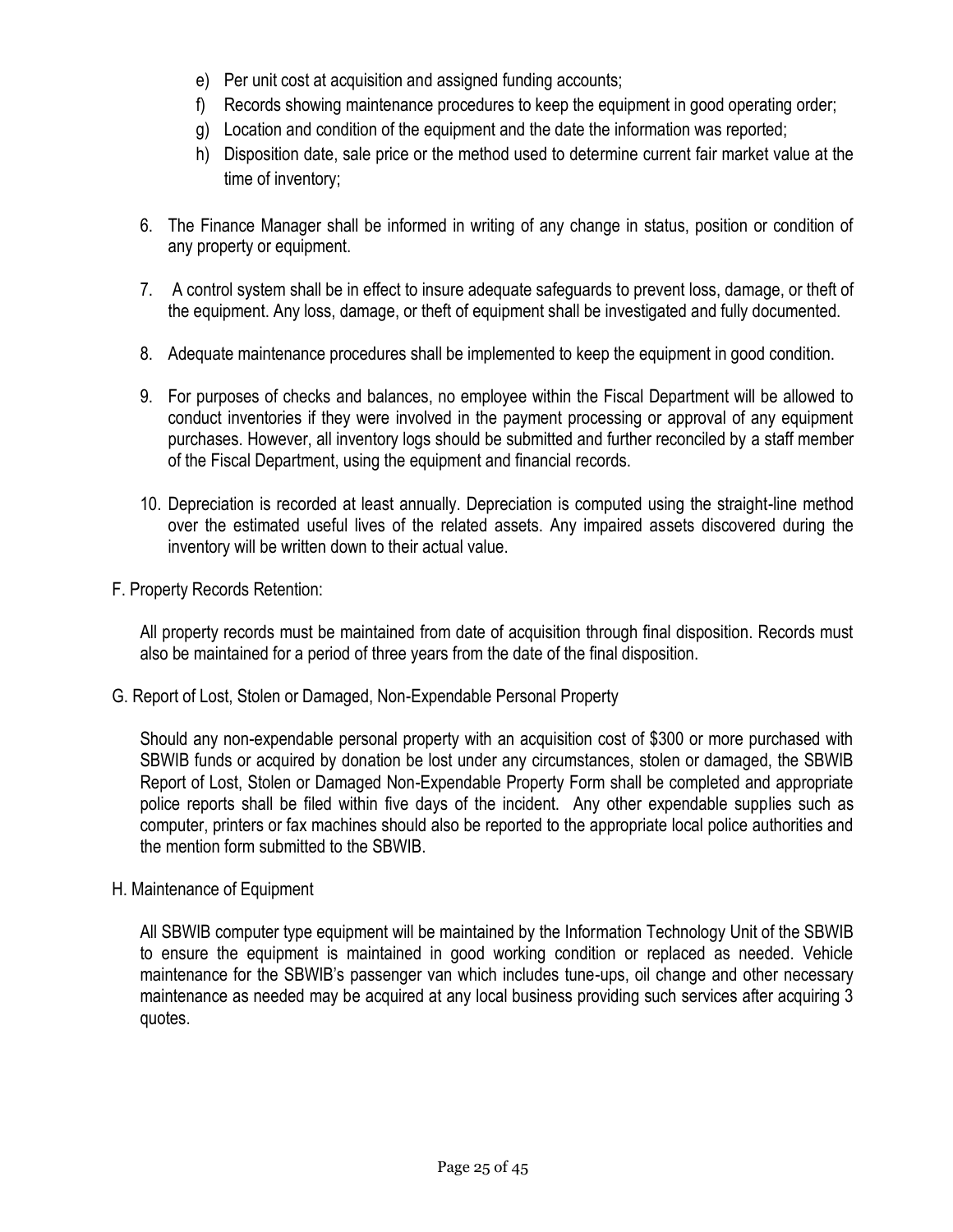### I. Disposition of Equipment

If the recipient has no further use of the equipment and wishes to dispose of it (other than selling the equipment), that person must request a disposition process be completed by the Procurement Manager. Disposal of property should be based on fair market values; however, guidelines may vary based on source of program funds in which the equipment was purchased. A disposition record must be kept for all transactions.

#### **Proper Utilization**

The SBWIB is responsible for the proper utilization of all property. Property must be used for grant-funded purposes in the program for which it was acquired when charged to a specific funding source. When the program or project for which the property was purchased no longer exists, or the property is being used for non-grant purposes, the agency must notify the SBWIB Procurement and Contracts Unit and request disposition instructions.

#### **Contracts**

Contracts for purchasing products or services, similar to a purchase order, should be created and maintained for the file whenever appropriate. All contracts in any amount must first be approved by the CEO and Finance Manager or designees.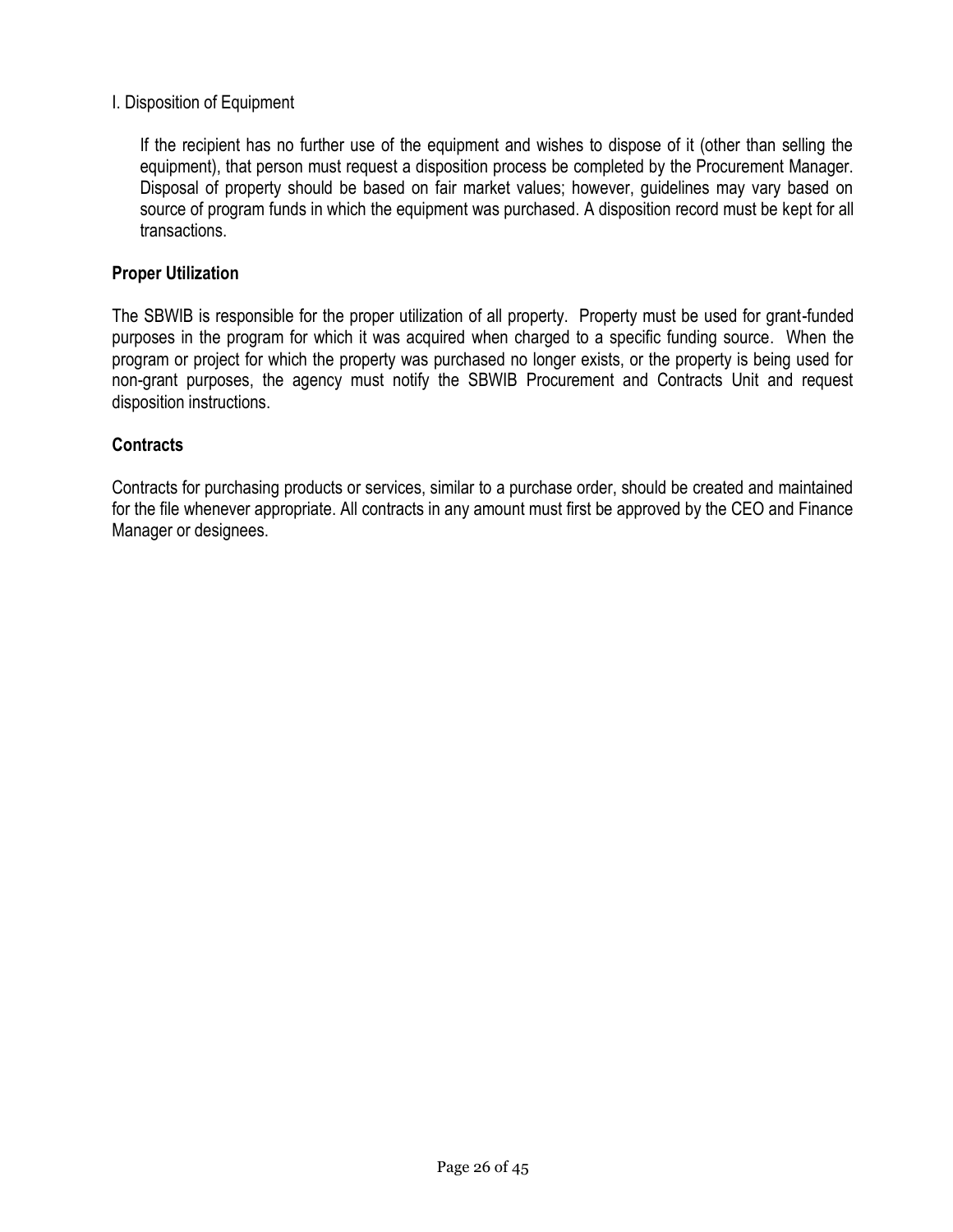# **Property and Equipment Procedure Summary**

- 1. A fixed asset Log is maintained by the Procurement Manager including date of purchase, asset description, purchase/donation information, cost/fair market value, donor/funding source, identification number, life of asset.
- 2. The Log will be reviewed and filed by the Finance Manager / CEO or designee. An updated version should be requested upon knowledge of new purchases and no purchases should be made without the Finance Manager / CFO or designee's knowledge and approval.
- 3. A physical inspection and inventory will be taken of all fixed assets and reconciled to the purchase records, general ledger balances and previous logs every two years, at minimum.
- 4. The Finance Manager shall be informed in writing of any change in status, position or condition of any property or equipment.
- 5. Depreciation is recorded at least annually. Depreciation is computed using the straight-line method over the estimated useful lives of the related assets. Any impaired assets discovered during the inventory will be written down to their actual value.

**Note**: Depreciation Rate is the percentage in which the asset is depreciated every period. The rate is determined by dividing the original cost by the asset life. However, there are several methods to figure depreciation and the Finance and Procurement Managers shall agree on the determination and application of depreciation.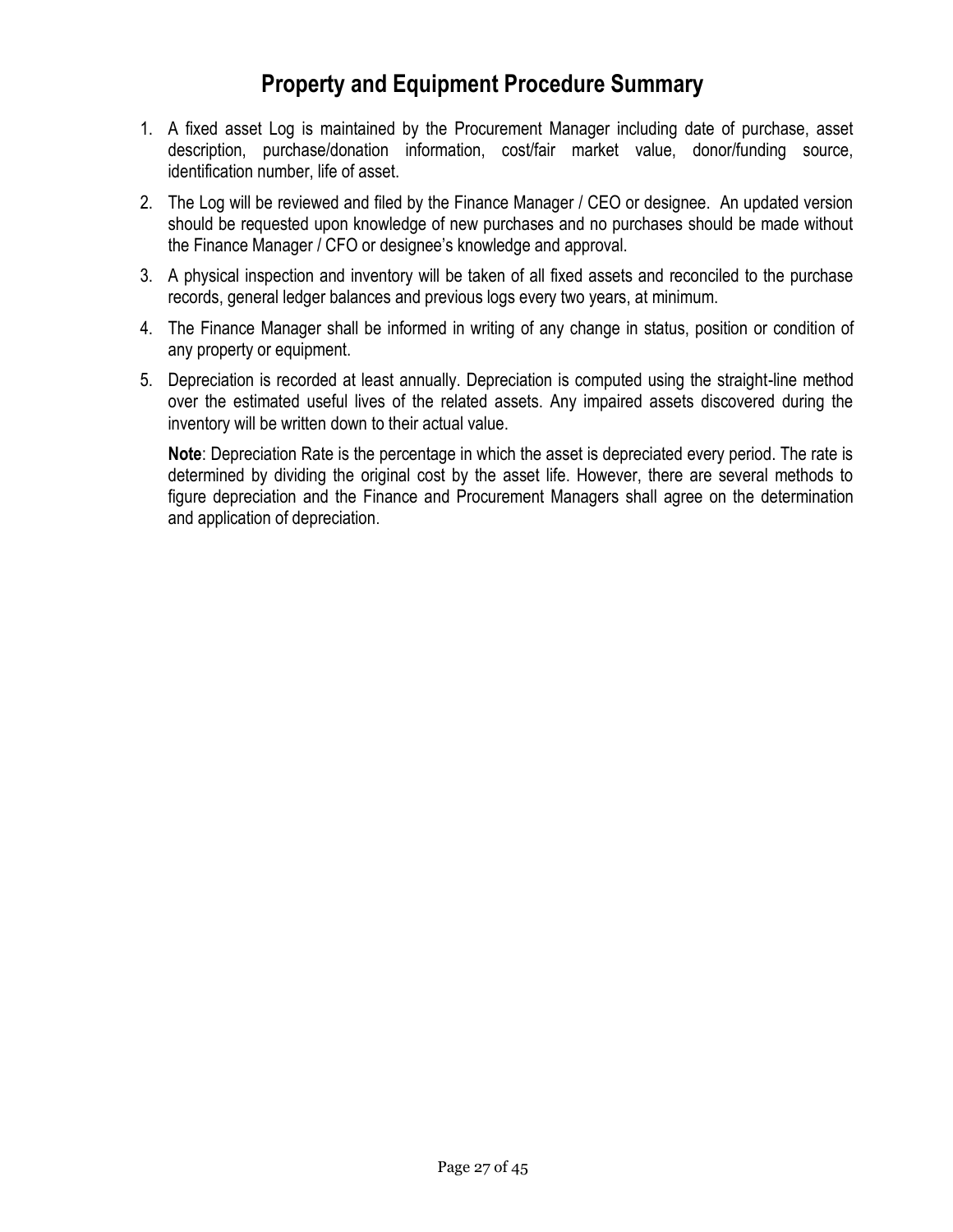# *Accruals*

To ensure a timely close of the General Ledger, it may be necessary to book accrual entries. Some accruals will be made as recurring entries.

**Accrual Accounting** is the matching of revenue and expense. The revenue/expense should be recorded in the period that the event happened and the revenue and expense that are correlated to each other should be recorded within the same period. If there is not any revenue generated by the expense then the expense should be recorded when it occurs not when the cash is paid. In short, accrued expenses are used to increase the accuracy of the financial statements, so that expenses are more closely aligned with those revenues with which they are associated. The vast majority of [accruals](http://www.accountingtools.com/accrual-definition) are usually for [expenses](http://www.accountingtools.com/definition-expense) but there are occasions where revenue may require accruing all the same. Examples of both are shown below:

### **Examples of Accrued Revenue:**

Examples of expenses that are commonly accrued include:

- Interest on loans, for which no lender invoice has yet been received
- Goods received and consumed or sold, for which no supplier invoice has yet been received
- Services received, for which no supplier invoice has yet been received
- Taxes incurred, for which no invoice from a government entity has yet been received
- Wages incurred, for which payment to employees has not yet been made

### Examples of Accrued Expense Journal Entries

- Office supplies received and there is no supplier invoice as of month-end: Debit to office supplies expense, credit to accrued expenses.
- Employee hours worked but not paid as of month-end: Debit to wages expense, credit to accrued expenses.
- Benefit liability incurred and there is no supplier invoice as of month-end: Debit to employee benefits expense, credit to accrued expenses.
- Income taxes are accrued based on income earned. Debit to income tax expense, credit to accrued expenses.
- The first three entries should reverse in the following month. Income taxes are typically retained as accrued expenses until paid.

You should record an accrued expense when you have incurred the expense but have not yet recorded a [supplier](http://www.accountingtools.com/supplier-definition) [invoice](http://www.accountingtools.com/definition-invoice) (probably because you have not yet received the invoice).

### [What is a reversing](http://www.accountingtools.com/questions-and-answers/what-is-a-reversing-entry.html) entry?

<span id="page-27-0"></span>A reversing entry is a [journal entry](http://www.accountingtools.com/journal-entries) made at the beginning of an accounting period, which reverses selected entries made in the immediately preceding accounting period. A reversing entry is typically used in situations when either revenue or expenses were accrued in the preceding period, and you do not want the accruals to remain in the accounting system for another period. If you were to forget to make a reversing entry, this means that the accounting records would already show an initial amount of revenue/expense that was recorded and then will subsequently show an additional – most times identical – amount of expenses/revenue, thereby, being overstated. The key to resolving problems exemplified by this situation is to regularly examine the contents of the organization's liability and asset accounts.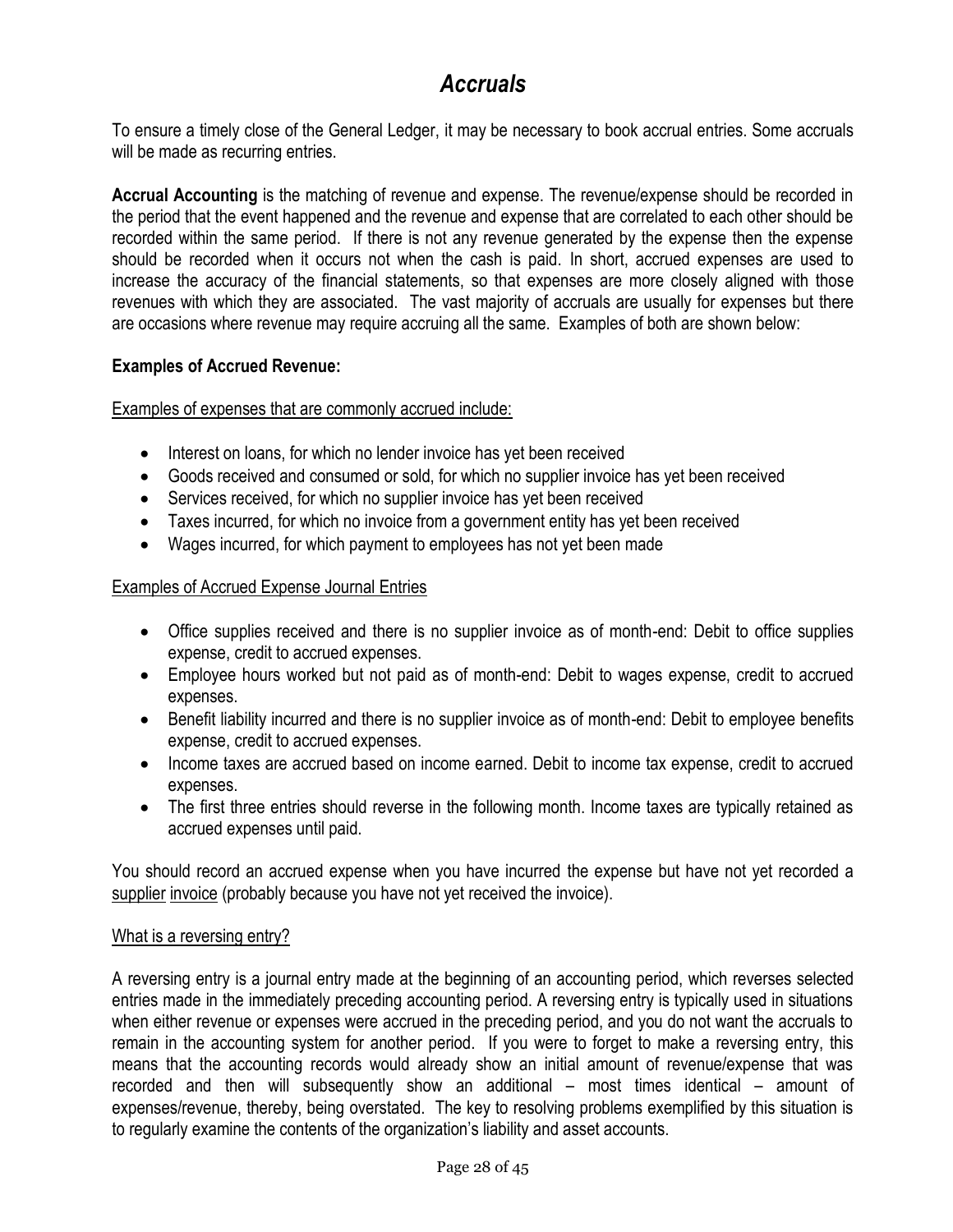# *Bank Account Reconciliations*

Bank reconciliation is the process of matching the balances in an entity's accounting records for a cash account to the corresponding information on a [bank statement,](http://www.accountingtools.com/questions-and-answers/what-is-a-bank-statement.html) with the goal of ascertaining the differences between the two and booking changes to the accounting records as appropriate. The information on the bank statement is the bank's record of all transactions impacting the entity's bank account during the past month. Bank reconciliations for all bank accounts should be completed within thirty (30) days after the last day of the month and no later than sixty (60) days to ensure that cash records are correct.

#### **Bank Reconciliations consists of the following:**

#### Compare Balances

When reconciling a bank statement, the ending bank balance is compared to the actual account balance kept on record. These two amounts rarely are the same because of outstanding checks, deposits and other outstanding items. The process of reconciling a bank statement is to compare these two amounts and calculate where the difference is and why. Any items that have not cleared the bank are added or subtracted to the ending bank account balance. This process balances the checkbook. Reconciling a bank statement also consists of verifying the accuracy of all transactions made in the account.

#### Verify all Credits

All deposits and other credits, including electronic deposits, made to the account must be checked. This procedure consists of looking at the bank statement and the checkbook. All deposits and credits made are check marked off to verify the accuracy of them. After the list is complete, there may be items in the actual checkbook that are not checked off. When a bank statement is generated, it's possible that deposits and other credits were made to the account after the statement date. If this is the case, these deposits will not be checked off and the amounts are added to the ending bank account balance.

#### Verify all Debits

Reconciling a bank statement also consists of verifying all debits made to the account. Debits include things such as checks, debit transactions and charges to the account. The bank statement is compared to the actual checkbook and each item is check marked off as it is verified. Any remaining items in the check book that are not marked off are deducted from the ending bank statement balance. Any items on the bank statement that are not in the checkbook are recorded in the checkbook and subtracted out. Typically banks charge a monthly service fee for the account. This is generally one item that must be recorded in the checkbook and subtracted out.

#### **Other Reconciling Steps**

Once the month-end bank statement arrives, reconcile the general ledger to the bank balance with the following steps:

- a) Go to the accounting computer system and access the bank reconciliation module;
- b) Check off all issued checks listed in the bank reconciliation module that are listed as having cleared the bank on the bank statement. If any check amounts listed by the bank differ from the amounts listed in the module, make a journal entry to correct to the bank balance.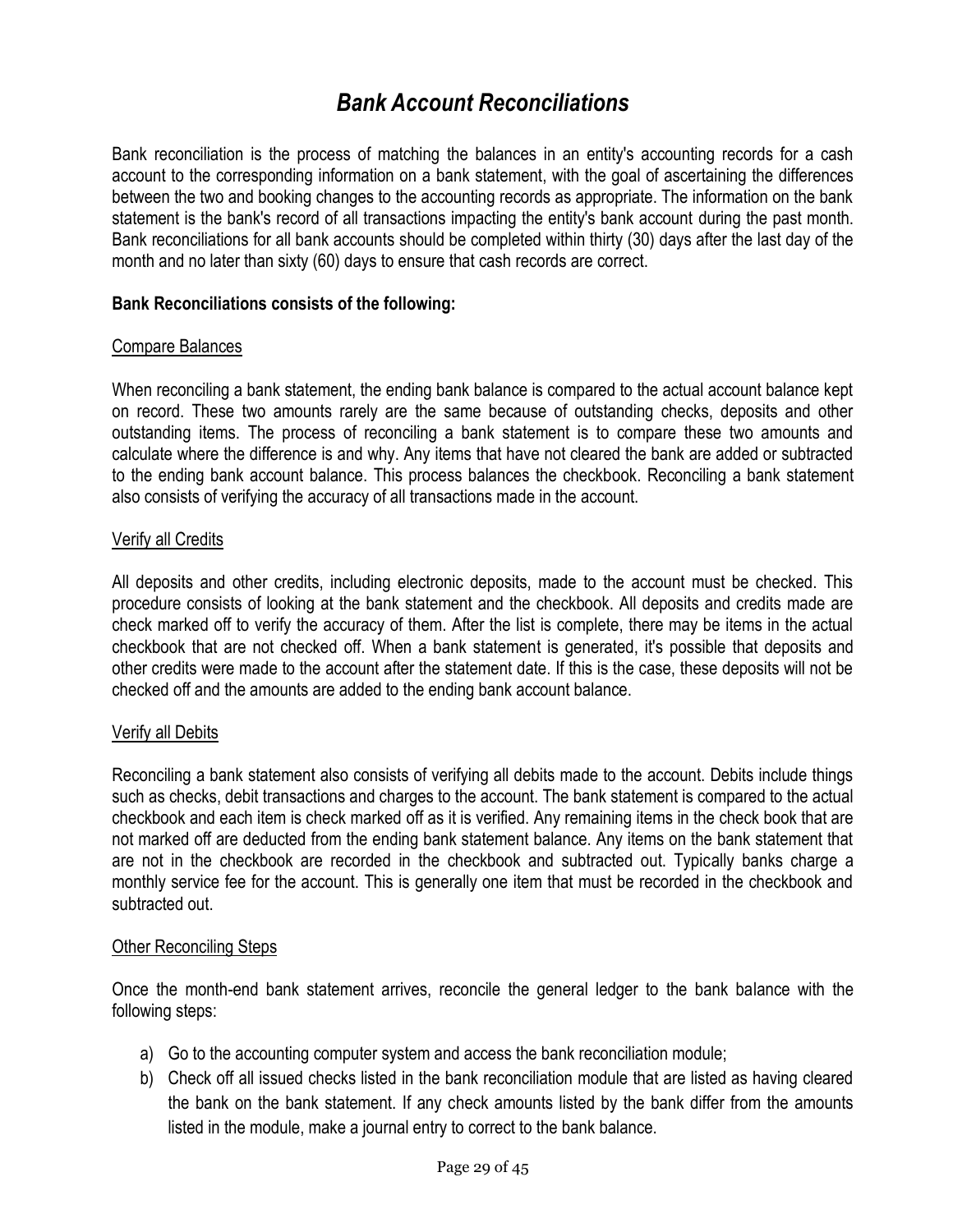- c) Check off all deposits listed in the bank reconciliation module that are listed as having been received by the bank on the bank statement. If any deposit amounts listed by the bank differ from the amounts listed in the module, make a journal entry to correct to the bank balance.
- d) Make a separate journal entry for each special expense or revenue item on the bank statement, such as a monthly account processing fee.
- e) Record in the accounting system any manual checks not previously recorded, but which are listed on the bank statement as having cleared the bank.
- f) If all items reconcile and the bank statement still does not match, then the only remaining possible solution is that the beginning bank reconciliation was incorrect.
- g) Verify that voided checks, if returned, are appropriately defaced and filed.
- h) Investigate any checks that are outstanding over six months.
- i) When the reconciliation is complete, print the Bank Reconciliation, attach the applicable bank statement, along with all corresponding documentation and submit it to the Finance Manager for review and signature.
- j) Once the reconciliation has been approved and signed, store it with the bank statement in a bank statement file for the current year, sorted by month.
- k) All reconciliations must be completed within 30 days and no later than 60 days or within timeframes specified by applicable funders.
- l) All bank reconciliations must reflect signatures and dates in which it was completed (by the preparer) and signatures and dates when the final approval was provided (by the reviewer/approver).

## Key Bank Reconciliation Terminologies and procedures

- **Deposit in transit**. Cash and/or checks that have been received and recorded by an entity, but which have not yet been recorded in the records of the bank where the entity deposits the funds. If this occurs at month-end, the deposit will not appear in the bank statement, and so becomes a reconciling item in the bank reconciliation. A deposit in transit occurs when a deposit arrives at the bank too late for it to be recorded that day, or if the entity mails the deposit to the bank (in which case a [mail float](http://www.accountingtools.com/dictionary-mail-float) of several days can cause a delay), or the entity has not yet sent the deposit to the bank at all.
- **Outstanding check**. A check payment that has been recorded by the issuing entity, but which has not yet cleared its bank account as a deduction from cash. If it has not yet cleared the bank by the end of the month, it does not appear on the month-end bank statement, and so is a reconciling item in the month-end bank reconciliation. All checks still outstanding after six months should be voided.
- **NSF check**. A check that was not honored by the bank of the entity issuing the check, on the grounds that the entity's bank account does not contain sufficient funds. NSF is an acronym for "nonsufficient funds." The entity attempting to cash an NSF check may be charged a processing fee by its bank. The entity issuing an NSF check will certainly be charged a fee by its bank.
- **NUFPI check.** A check issued but not cashed at the organization's control (e.g. check issued in error). NSF is an acronym for "not used for purposes intended."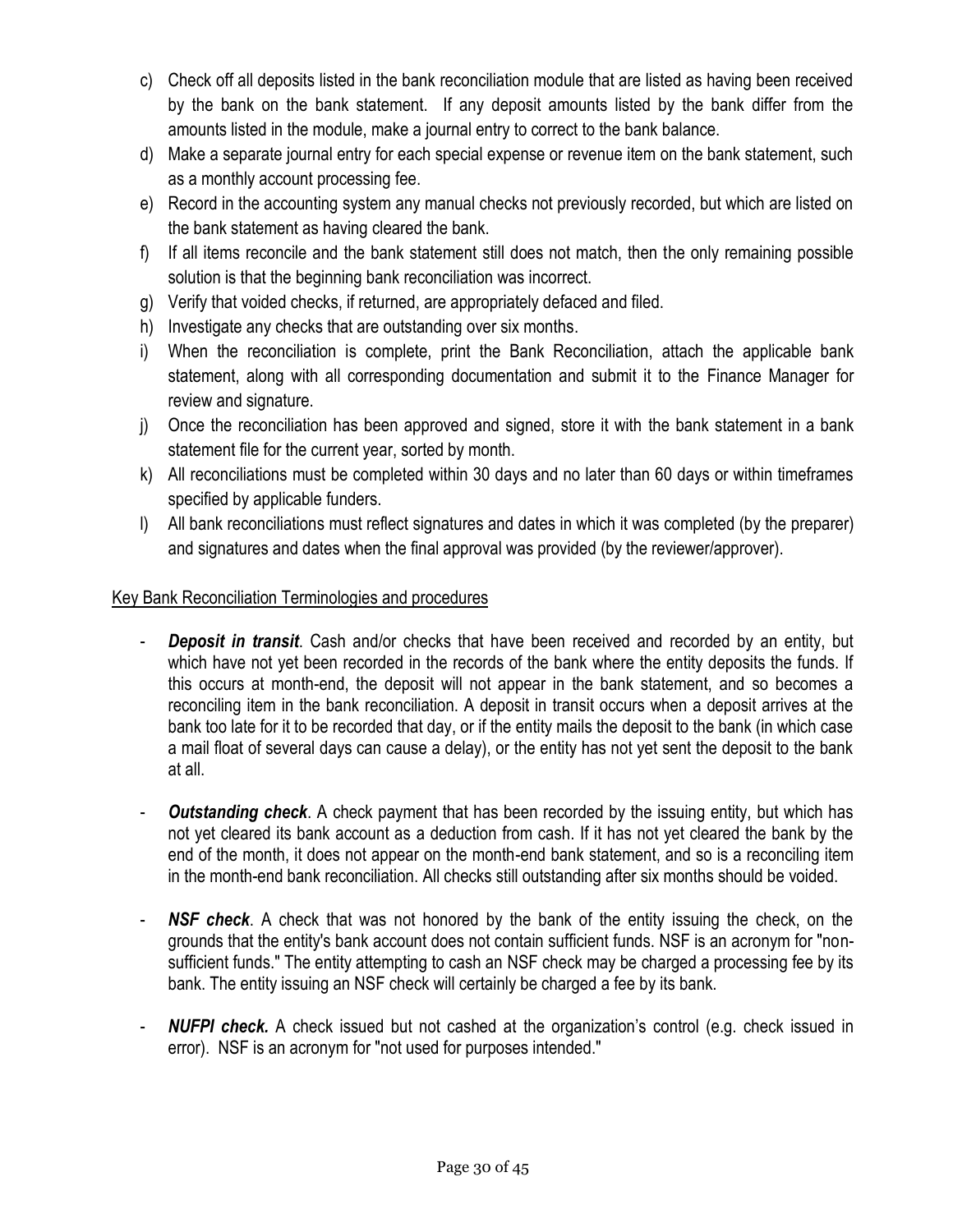# *Financial Reports*

**Financial Reporting:** Financial reports are generated by the Accounting / Fiscal department for the purpose of tracking expenses, budgeting, forecasting, etc.

The Finance Manager or designee(s) will prepare the monthly and annual financial reports for distribution to the CEO, for meeting distribution and/or for filing and later referencing.

These reports may include: balance sheet, statement of income and expenses, budget versus actual report for each program which has an established budget, a budget versus actual report for the organization, accounts receivable aging, accounts payable register and aging, cash flow projection, and any other requested reports.

Periodic and annual financial reports will also be submitted to the Fiscal Committee and Board of Directors for review and approval. However, all reports much first be approved by the Finance Manager and CEO before distributing.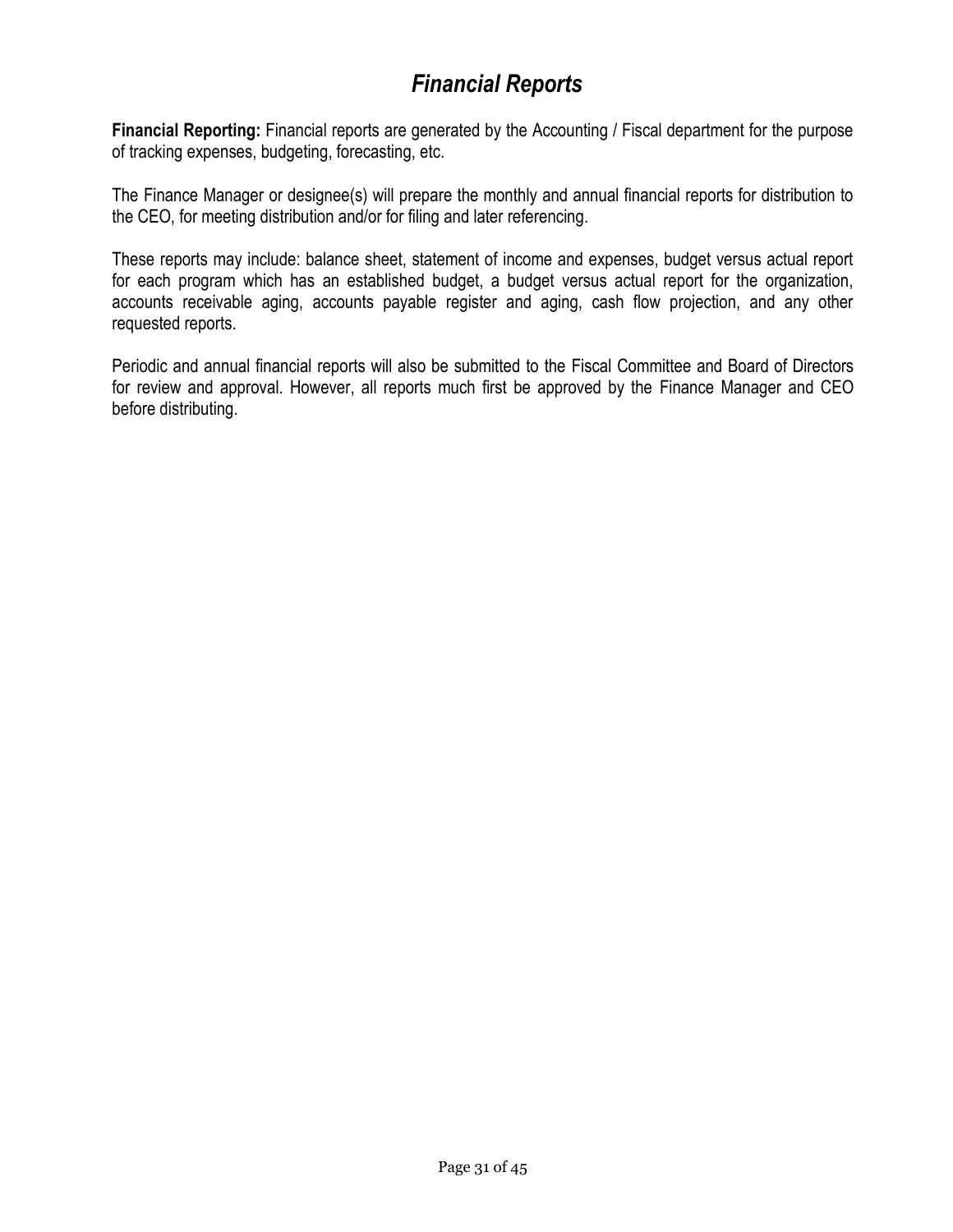# *Grant Compliance*

When a new grant is received or renewed, a copy of the executed grant must be forwarded to the Finance Manager. The Finance Manager or designee should set up a permanent file for the grant and maintain the contract along with any other financial correspondence regarding the grant. It is the responsibility of the Finance Manager to review the grant contract and extract any fiscal items which must be complied with by the SBWIB.

It is the policy of SBWIB to adhere to any restrictions imposed by its funders, governmental, federal and/or private. Therefore, SBWIB employees are expected to bring to the attention of management, any instances of non-compliance.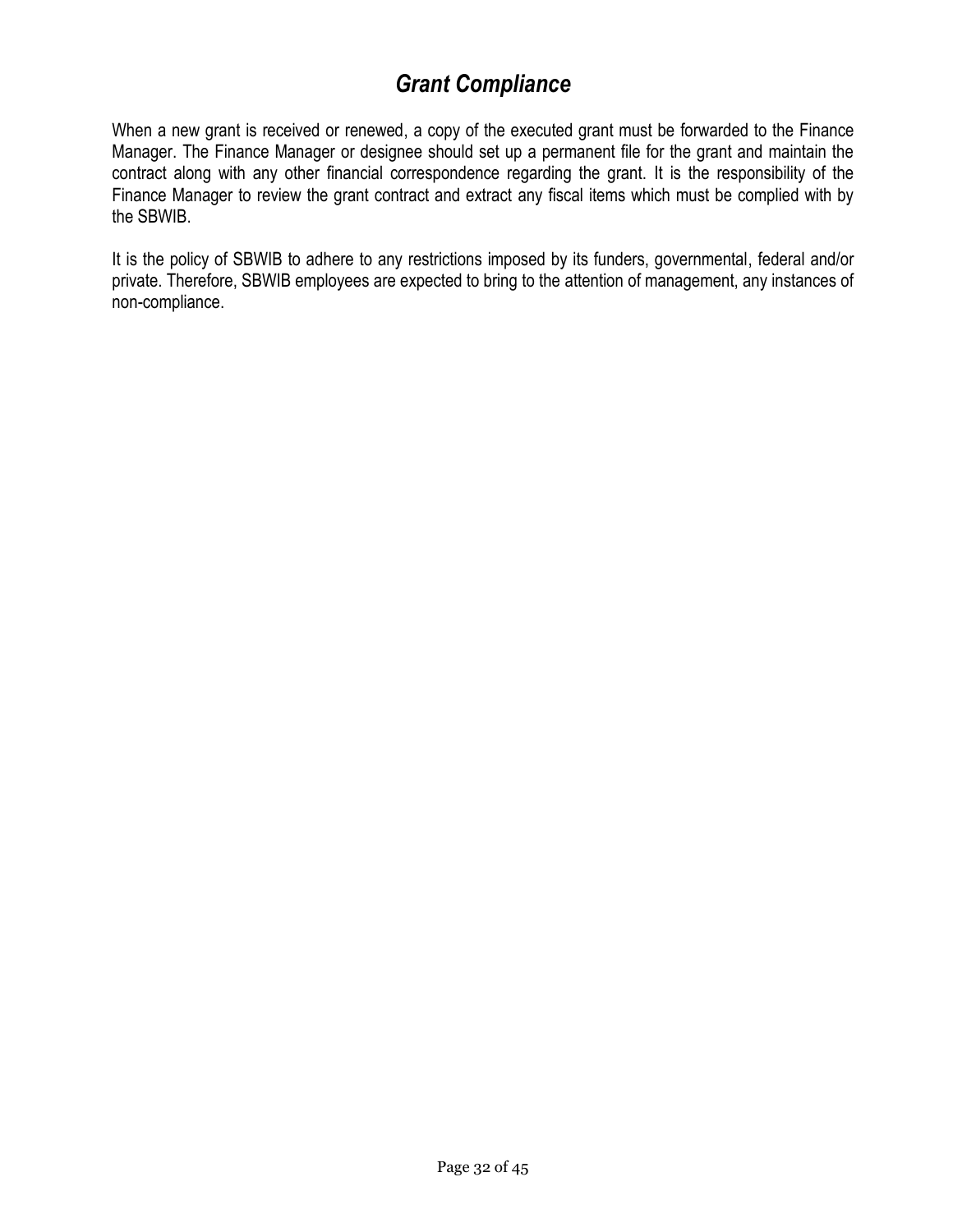# *Close-Out Procedures*

One of the many important phases following the end of a grant or contract performance year is the close-out stage. The closet-out stage is the final process of a funded project that may include the closing out of contracts, grants, and cooperative agreements and also subcontracts. Once the award is physically complete, e.g., the period of performance has expired, the "clock begins ticking" for submission by the awardee of final deliverables mentioned above.

Staff should anticipate the completion of the close-out process whether communication or instructions have been provided or not. However, if no procedures have been provided then the staff should make contact with the contractors in which they have been assigned and confirm if/what the closet-out procedures are.

Close-out procedures provided within this policy are not an all-inclusive guide for closing out contracts and should be used in conjunction with regulations put in places by the Funders.

There are some basic assumptions necessary for understanding the essential nature of the close-out process as described here:

- Each individual contract, grant, or cooperative agreement is potentially different in its Close-Out requirements than the next. An intimate knowledge of the specific terms and conditions of an award, especially relating to final deliverable requirements, is a pre-requisite for a complete understanding of the Close-Out process. Read the terms and conditions of each award for a full understanding of the Close-Out process.
- Each Contractor/Funder is charged with providing specific and detailed procedures for the Close-Out process, and the contracted will be charged with the responsibility of providing evidence and supportive documentation of its completion according to the procedures provided.

The primary purpose of close out procedures is to ensure that:

- 1. The contracted has complied with the terms and conditions set forth in the award, including timely submission of all deliverables:
- 2. Final progress reports are delivered and goals have been met or extended;
- 3. Final costs have been reviewed and accepted or budget modifications have been made, including requests to deobligate or rollover excess funds;
- 4. Final invoices have been submitted and paid.

Staff should contact and follow up with the sponsoring agency following submittal of deliverables to gain formal acceptance, or to facilitate necessary desirable changes to the deliverables.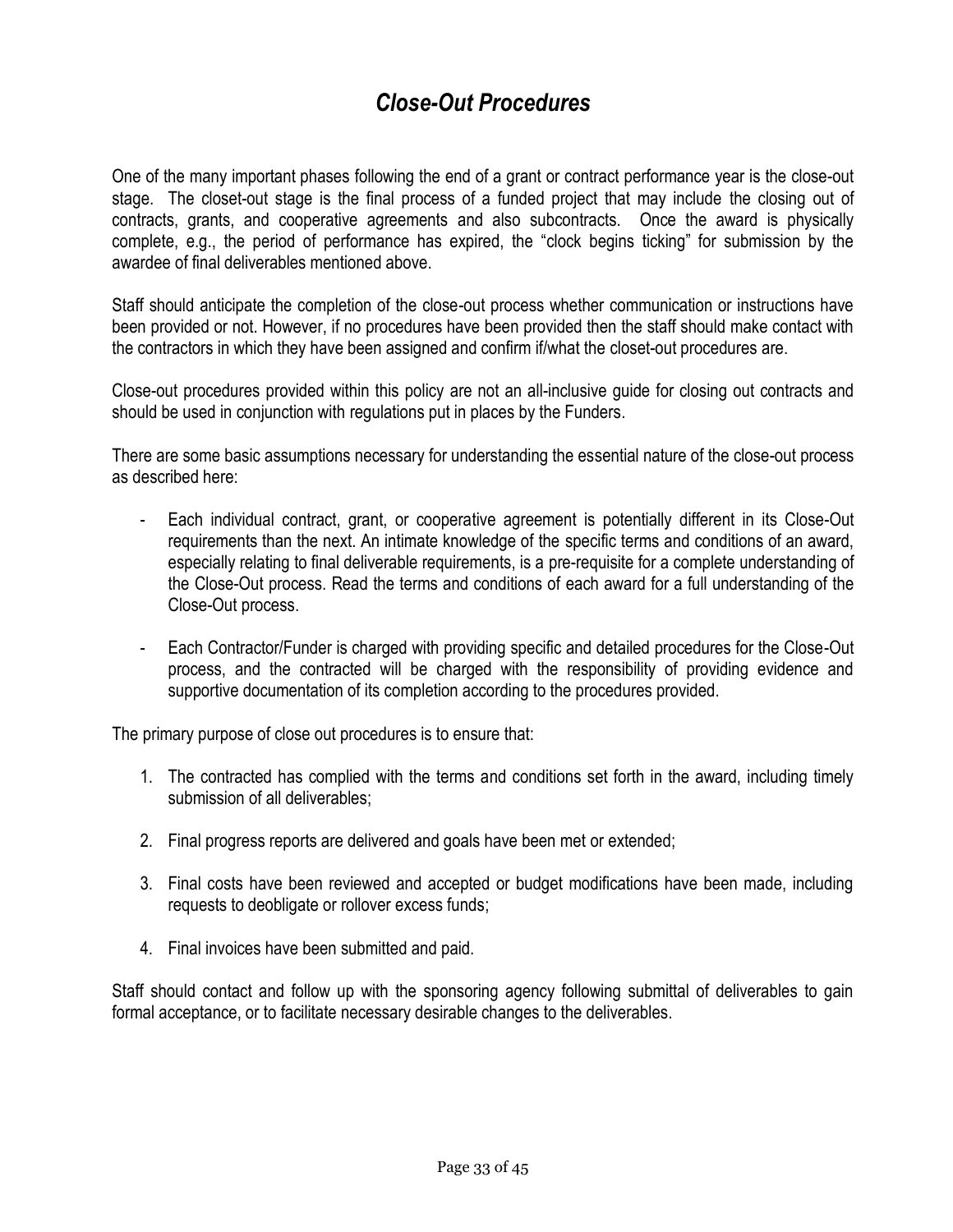# *Close-Out Preparations Summary*

#### 1. **Account reconciliation for programs (billing/reporting**):

- a. All actual billings, information in Quick Books and Allocation worksheets should correspond; discrepancies should be resolved immediately.
- b. All invoices must be posted and appear in the correct Quickbook's revenue account corresponding to each invoice and all payments received should be reconciled.
- c. All revenue posted in relation to each applicable account should match the expenses, with the exception of any "fixed-fee" (programmatic-based) contracts (TSE for Inglewood, Redondo and Gardena, and Probation I and II).
- d. Receivables should be checked periodically and follow-ups should be conducted for any payments not received or not received in a timely manner.
- 2. **Payroll liability accounts** for both staff and participants should be in balance after each Journal Entry (JE) has been posted. All discrepancies should be corrected immediately after the posting of a JE, or an explanation should be provided, explaining the discrepancy.
- 3. **Retirement, Health and other Supplemental benefit accounts** should be reconciled at the end of each month and especially as the year end approaches.
- 4. **Payroll** reconciliation should be done every quarter after receiving the 941 reports to avoid time consuming projects while finalizing all cost for the closing of the fiscal year.
- 5. **Credit card accounts** should be in balance after each month also to avoid time consuming projects while finalizing all cost for the closing of the fiscal year.
- 6. **Petty Cash account** funds should be counted and reconciled quarterly and always before the year's end.
- 7. The **inventory asset account** (e.g., gift cards and Blue Prints books) should be updated with the usage. Proper logs, and signatory and funding (when applicable) receipt trails should be maintained with each account. Ongoing follow-ups with pertinent One Stop personnel in regards to the usage of each inventory account should be conducted, at minimum, quarterly as well before and at the year's end.
- 8. **Budget modifications** should be requested when applicable for each grant/program before year's end. It is best to not wait until the last moment to submit modifications as the chances of receiving denials of such requests may increase.
- 9. **Bank Reconciliations**: Must be completed no later than sixty days after the end of each month.
- 10. **Fiscal Monitoring** should be completed before year end. All staff assigned with monitoring duties should maintain a status log of all monitoring visits. This log should consist of the following: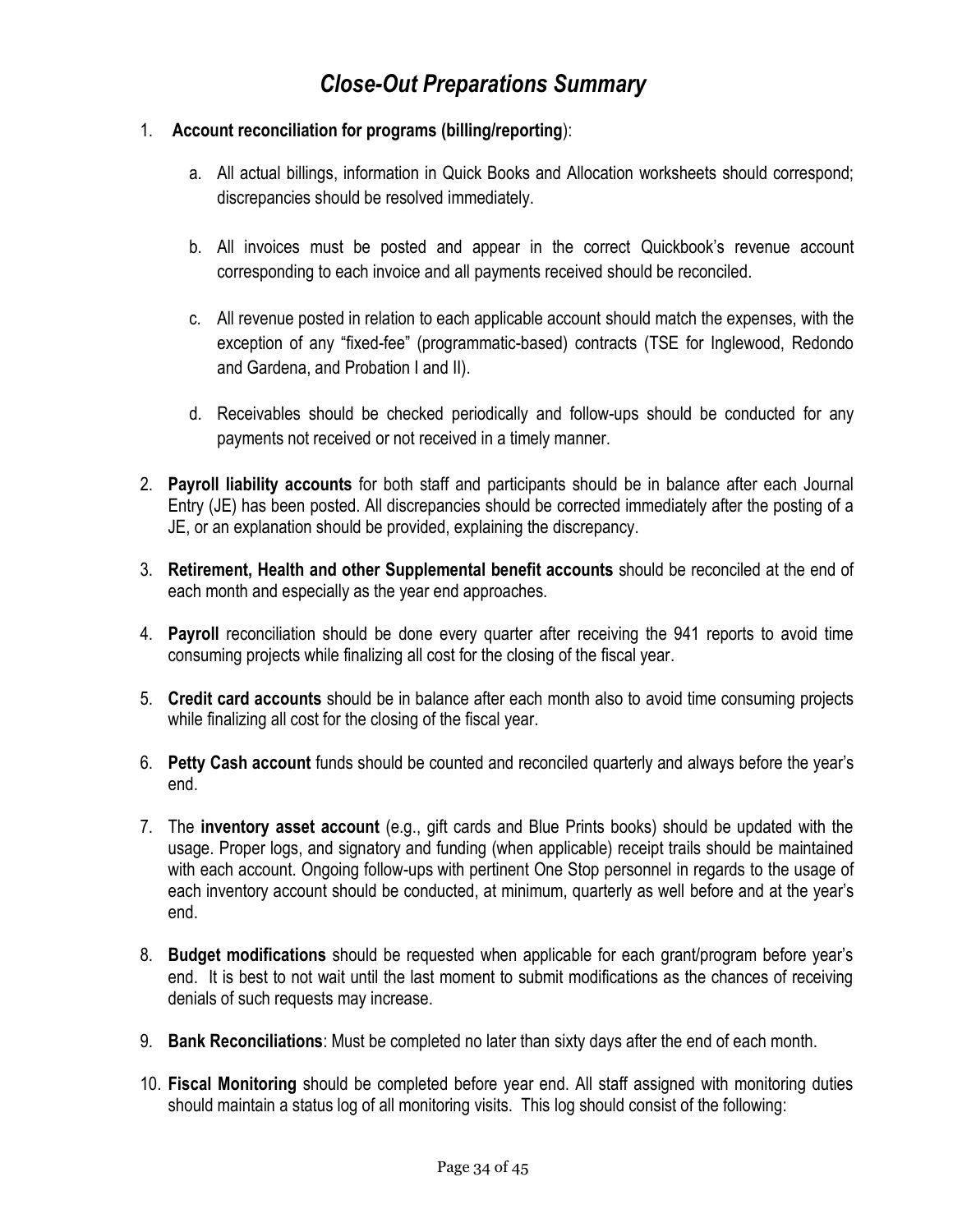- a. Agency being monitored;
- b. Point of contact's information;
- c. Anticipated date of visit;
- d. Agency status notes, including information for any findings;
- e. Notes detailing resolutions of findings and follow-up dates when applicable;
- f. Actual date visit was conducted and dates of completion.

Such logs should be submitted to the Finance Manager or designee quarterly.

# 11. **Grants / Funded Programs**:

- a. All expenses should be monitored to ensure that 80% of all obligations have been met by June  $30<sup>th</sup>$  or the fiscal's year end. Frequent reviews of all programs obligations should begin after January 1st of each year. If obligations have not been made, such findings should be reported to the Finance Manager for further discussions of action plans.
- b. Update Excel worksheets or other financial programs, for training obligations to establish the balance outstanding and to ensure that no overpayments have been made. (It may be necessary to perform manual reconciliations and updates especially when/if financial systems are not properly functioning – to avoid delays and noncompliance of year-end reporting.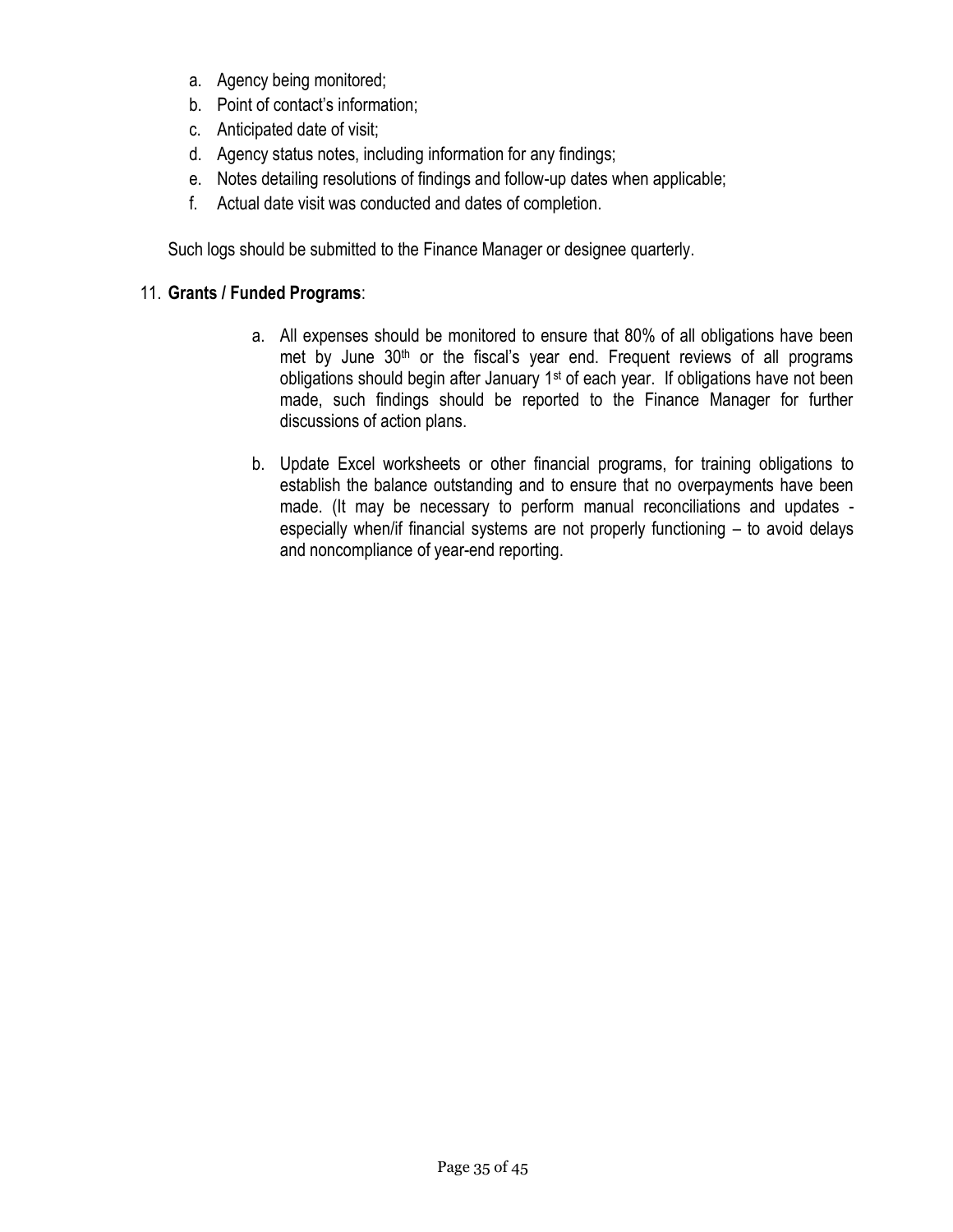# *Other Monthly – Year End Close-Out Procedures*

- 1. The Finance Manager/CFO will review and sign off on all month- and year-end journal entries. They will be printed and filed for audit trail purposes.
- 2. At the end of each month and fiscal year end, the Fiscal Manager/CFO will review all balance sheet accounts including verification of the following balances: cash accounts match the bank reconciliations, fixed assets accounts reflect all purchases, write-downs and retirements, accounts receivable and payable accounts match outstanding amounts due and owed.
- 3. The income and expense accounts review will include reconciliation to amounts received and expended and verification that payroll expenses match the payroll reports including federal and state payroll tax filings.
- 4. Once the final monthly and fiscal year-end financial statements are printed, reviewed, and approved by the Finance Manager/CFO and Executive Director/CEO, no more entries or adjustments will be made into that month or year's ledgers.
- 5. At the end of the fiscal year, the Finance Manager/CFO or outside CPA will prepare the annual Return for Organization Exempt from Income Tax (IRS Form 990). The return will be presented to the CEO, the Board Fiscal Committee, and the Board Chair for their review and approval. The Finance Manager or designee will then file the return with the Internal Revenue Service by the annual deadline.
- 6. All other appropriate government filings including those required by the state tax board and attorney general's office will be completed and filed with the appropriate agency.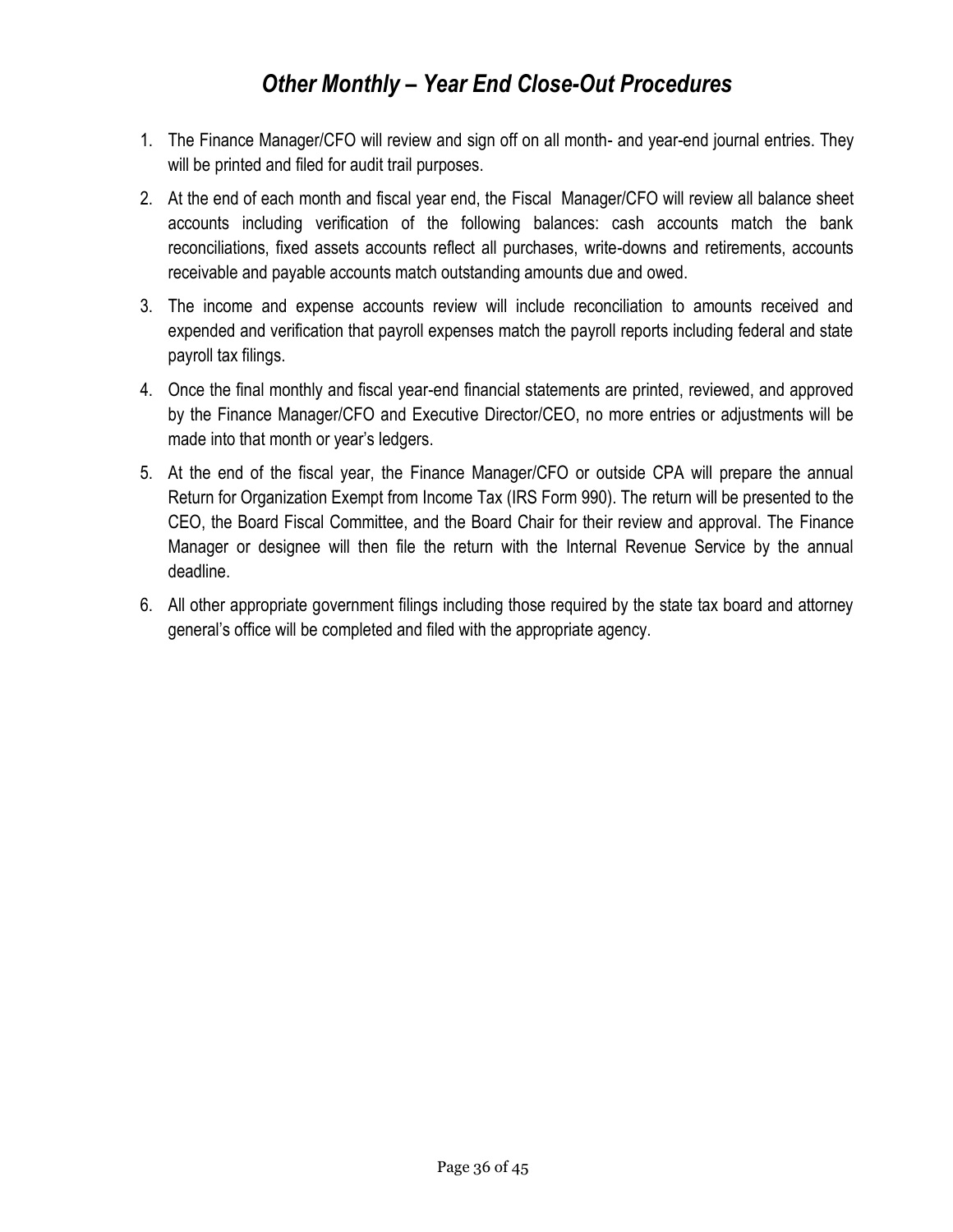# *Fiscal Policy Statements*

- <span id="page-36-0"></span>1. All cash accounts (except petty cash) owned by SBWIB, Inc. will be held in financial institutions which are insured by the FDIC. No bank account will carry a balance over the FDIC insured amount.
- 2. All capital expenditures which exceed one thousand dollars (\$1,000) will be capitalized.
- 3. Employee or public personal checks will not be cashed through the petty cash fund.
- 4. No salary advances will be made under any circumstances unless preceded by a termination from employment.
- 5. No travel cash advances will be made except under special conditions and pre-approved by the Executive Director.
- 6. Reimbursements will be paid upon complete expense reporting and approval using the official SBWIB, Inc. forms. Reimbursements to the Executive Director will be authorized by the Board Chair.
- 7. Any donated item with a value exceeding (\$50) will be recorded and a letter acknowledging the donation will be sent to the donor within two weeks of the receipt of the donation or within time indicated by donor.
- 8. All volunteer time shall be recorded as in-kind donations.
- 9. The Executive Director/CEO, the designated Board member or Finance Manager and one Senior Fiscal staff member are the signatories on the SBWIB, Inc. bank accounts. All checks in the amount of \$5,000 will require at least two signatures and checks in the amount of \$4,999 and under will only require one signature.
- 10. Bank statements will be reconciled monthly but no later than within sixty (60) days. All bank statements reconciliations will be provided to the Executive Director/CEO or designee for final review and approval.
- 11. Correction fluid and/or tape will never be used in preparing any accounting documents, including timesheets.
- 12. Accounting and personnel records will be kept in locked file cabinets within the HR office. Only the HR and Senior Fiscal staff-members, Executive Director/CEO and Finance Manager will have access to the keys.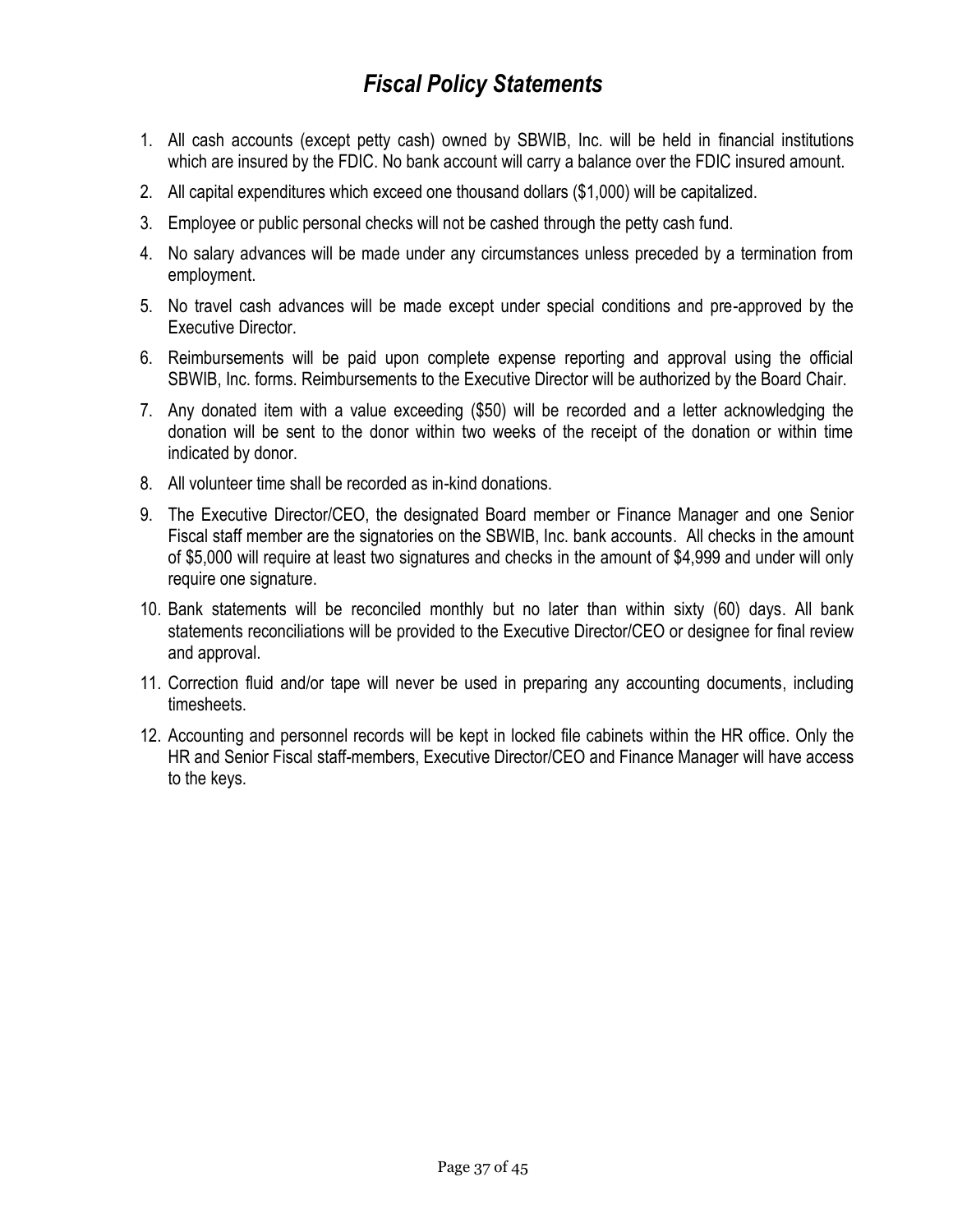# *Personnel*

### **Personnel Files**

The Human Resources Department is charged with the responsibility of maintaining personnel files on all staff and volunteer persons.

Each personnel file should contain the following information, at a minimum:

- a. Employment application or resume;
- b. Personnel Action Status form, including: date of employment, position, pay rates (and changes therein);
- c. Job Description;
- d. W-4 Form, withholding authorization;
- e. I-9 Immigration Form and proof of identity / eligibility to work;
- f. A record of background investigation or letter of clearance;
- g. Authorization of payroll deductions (when applicable);
- h. Signed company policy acknowledgement documents;
- i. Termination data, when applicable

All personnel records are to be kept locked in a locking file cabinet in the Human Resource (HR) office. Access to these files other than by HR staff, Manager/Supervisor of pertinent employee or CEO is prohibited. For auditor / monitor review, personnel documents may be stored in two folders in which information protected by HIPPA or that not applicable to the review may be separated for the purpose of maintaining employees' privacy. Said documents may contain health information or information pertaining to employees' bank accounts or other private matters. As such, template documents may be provided for review when requested.

Employees may request to see a copy of their file by emailing HR to establish an appointment. Employees are not permitted to take files away from HR office and must be supervised during the review.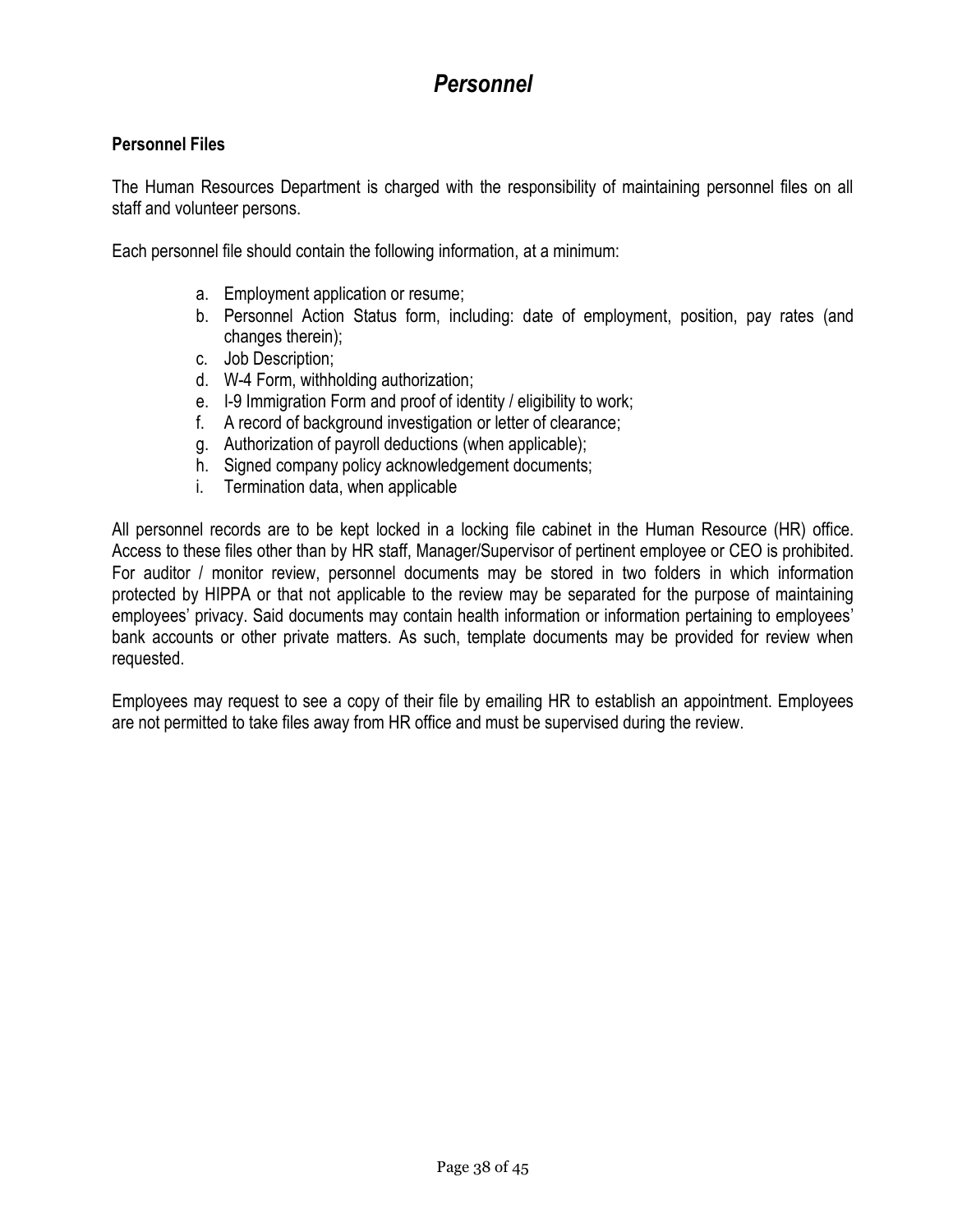# *Timesheet Processing*

<span id="page-38-0"></span>Timesheets are a legal document, which are the source of payroll transactions, and are related to a project, customer invoicing. Timesheets serve as the legal authority to pay an employee. They also serve as a verification of time off, and provide the legal basis to grant an employee benefits, including workers' compensation as appropriate.

The below guidelines are intended to provide information that will allow the effective monitoring of timesheet completion and ensure that staff receives the pay for the work undertaken. This document also sets forth rules, procedures and guidelines established in accordance with applicable federal and local laws, which govern the responsibility of the Employee, Supervisor, and the Payroll / Fiscal Departments for the accurate completion, submission and review of all time sheets.

#### **Definitions**

**Short weeks:** Weeks in which employees work Monday through Thursdays and off on Fridays. **Long weeks:** Weeks in which employees work Monday through Fridays.

#### Employees' Process

- 1. Timesheets are to be completed by each employee only on the approved document provided by the organization.
- 2. The approved timesheet is made up of two sections: the time certification section, found above the bold line and the time allocation, found below the bold line. Time certification section, including signatures should always be completed in pen. The time allocation, however, should be completed in pencil only.
- 3. It is the responsibility of each individual employee to complete an accurate timesheet and submit it promptly for authorization to their immediate supervisor. Timesheets are to be signed by employees immediately upon receipt and Entries on timesheets should wherever possible, be completed daily.
- 4. Any corrections to timesheets are to be made by making a single line through the error and writing in the corrected information. All corrections should be initialed by the employee or applicable staff member. **Correction fluid and/or tape are not allowable.**
- 5. Both the employee and the employee's supervisor are required to sign the completed timesheet before it will be processed.
- *6.* Timesheets are due on a biweekly basis and should be submitted to supervisors by 10 a.m. on Mondays mornings of short work weeks. *Timesheet due dates may be modified as necessary during holiday seasons and communicated accordingly.*
- 7. Paychecks will be distributed by the Front Office Coordinator, Manager or designee of each Career Center on Thursdays during the long weeks or according to the organization's pay schedule. *Paydates may be modified as necessary during holiday seasons and communicated accordingly.*
- 8. If the employee requests that his/her check be turned over to a third party, the request must be made in writing prior to distribution.
- 9. Employees may choose direct deposit in which their paychecks will be deposited directly into the designated account and a verification stub will be available for pick up according to the instructions provided in bulletin number 7. See HR or Fiscal for Direct Deposit forms.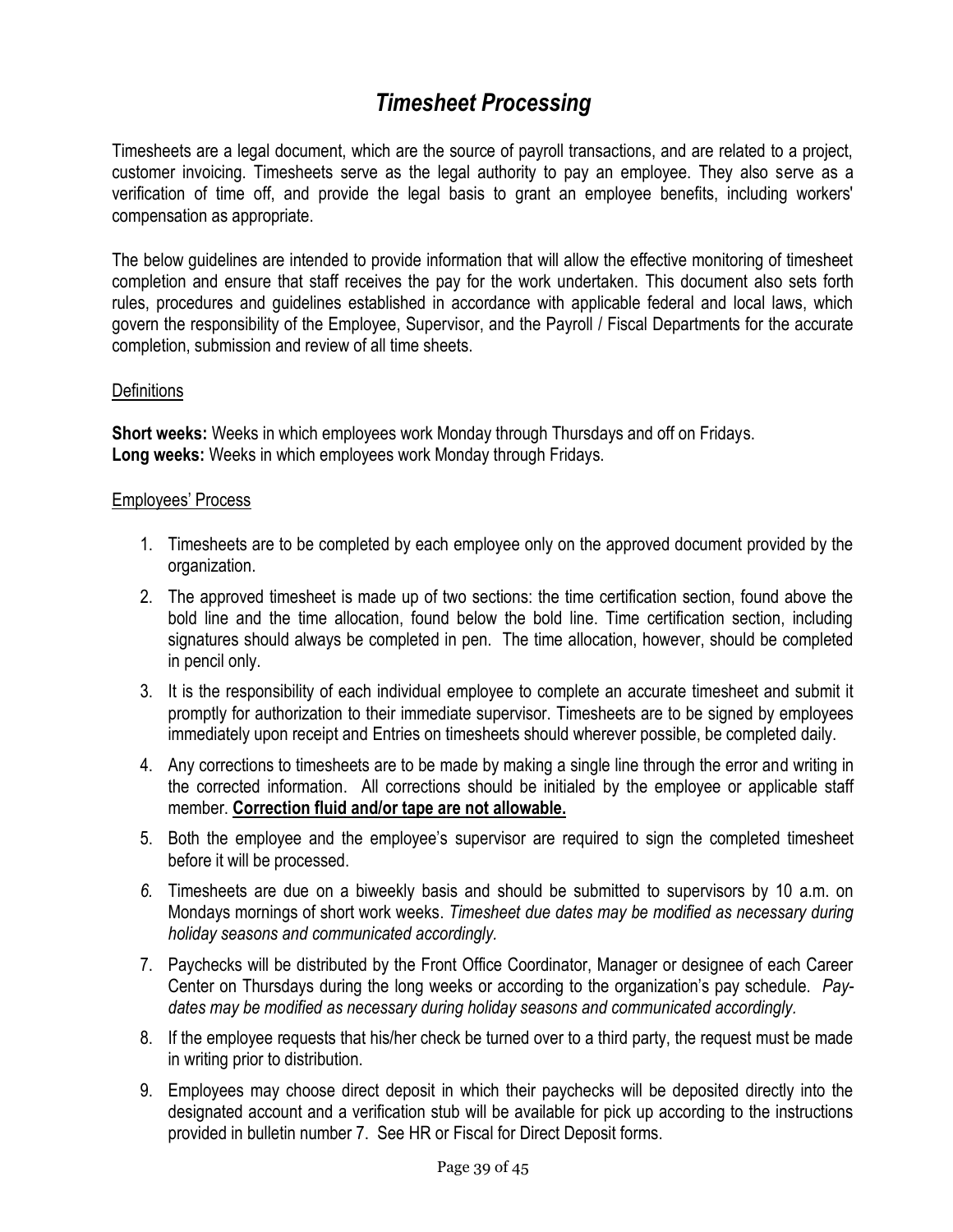- 10. Under no circumstances will timesheets be paid, if the procedures set forth in this document are not followed. Timesheets cannot be banked, held back or back-dated for payment for any work undertaken even if the work has been authorized in advance. The submission of timesheets on a biweekly basis is vital to ensure that payment is received, as payment will not be made unless a timesheet which complies with these procedures has been submitted.
- 11. Under no circumstances should an employee falsify his/her own, or a fellow employee's, timesheets or encourage a fellow employee to take such action on their behalf. This also includes completion of timesheets in advance for work that may be authorized, but not yet undertaken. Time sheets are considered legal documents and, therefore, it is the responsibility of the employee to accurately complete and submit his/her own timesheets. Falsification of timesheets submitted is considered gross misconduct and disciplinary action may be taken against you.
- 12. Under no circumstances will an advance, or early payment, be made against any timesheet, where work has taken place and, under the terms of this policy, is due to be paid or where the work may be authorized to be undertaken but has not yet been completed.
- 13. All W-2 statements are to be issued to employees prior to January  $31<sup>st</sup>$  of the following year for the prior calendar year. You may contact the Fiscal Department for more information.

#### Interim Process

- 14. Supervisors / Managers who are responsible for authorizing timesheets should ensure that the work was authorized in advance and that the timesheets are accurate prior to authorization and forwarding to the Human Resources.
- 15. Once Supervisors / Managers have reviewed timesheets for accuracy, they should then sign them and forward them to the Administration's Front Office Manager or designee no later than 12 noon on Tuesdays during the short week.
- 16. It is then the duty of the Front Office Manager or designee to perform the preliminary review of all timesheets, ensuring that hours have been truthfully submitted and that all timesheets reflect the applicable signatures of approval.
- *17.* Once the Front Office Manager or designee has completed the preliminary review, timesheets shall then be forwarded to Human Resources no later than 2:00 p.m. on the Wednesdays during short weeks. *Timesheet due dates may be modified as necessary during holiday seasons and communicated accordingly.*
- 18. Human resources will conduct one final review, ensuring compliance of applicable company policies and federal and state laws. Timesheets will then be passed onto the assigned Payroll Clerk for processing.
- 19. Once the checks have been processed and received, the payroll clerk will forward all paychecks/stubs to the Front Office Manager for distribution.
- 20. The Front Office Manager or designee will then distribute paychecks/stubs to the Front Office Coordinator or Management staff at each Center for further distribution. *Pay-dates may be modified as necessary during holiday seasons and communicated accordingly.*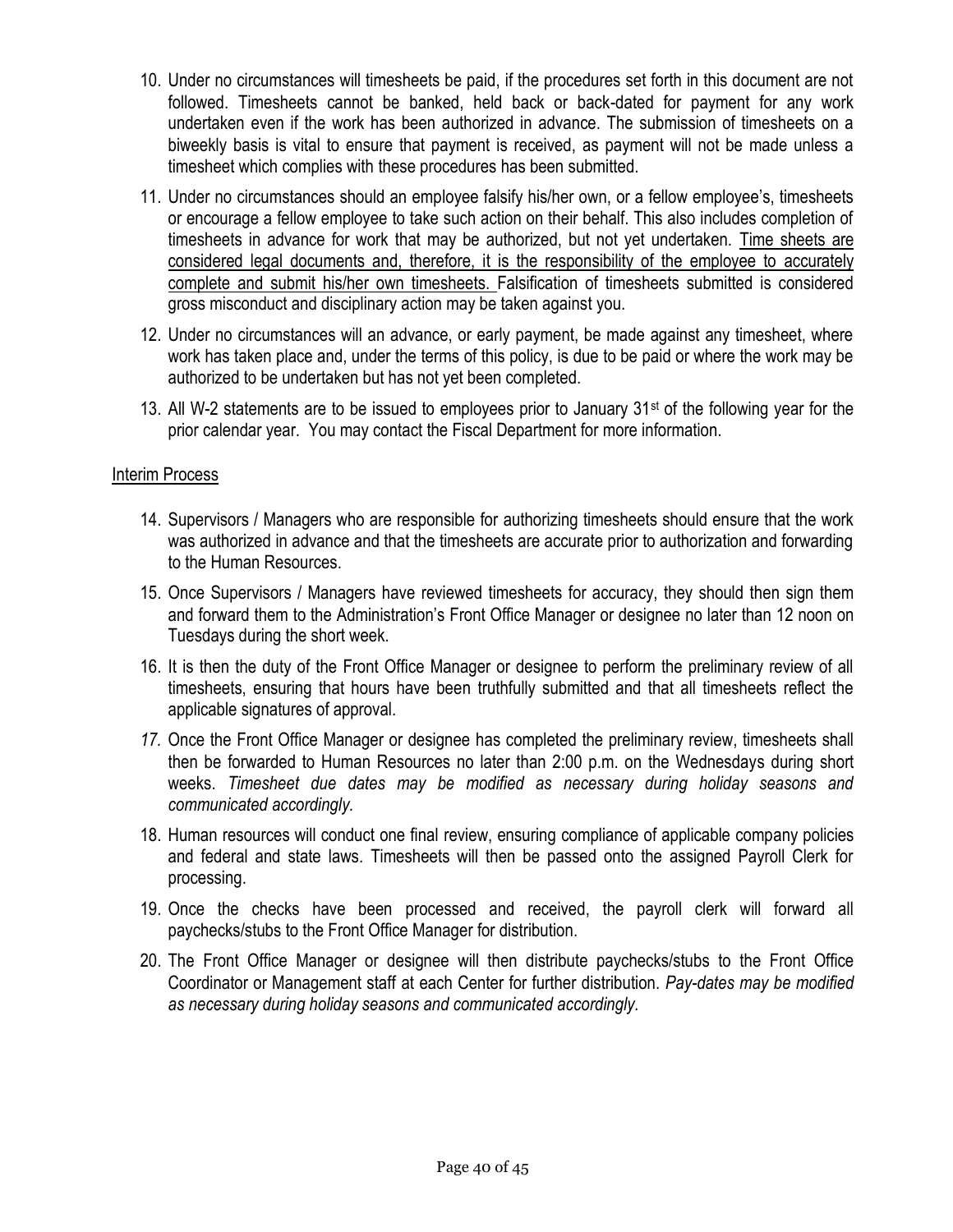# *Payroll Processing*

**Payroll** – Payroll is a critical function of the accounting department and includes making sure all employees' wages are paid accurately and timely. The total wages and salaries earned are called gross wages or gross earnings, and must be accurately calculated on a biweekly basis. Correct amounts of income tax, social security tax, retirement, vacation, sick pay, and other benefits earned by the employees should be deducted from gross wages and/or updated every pay period as well. In addition, proper tax is assessed and tax payments are to be submitted on time according to state and federal government agencies.

The processing of payroll can produce errors in several places, which calls for a detailed process flow that incorporates several controls. The procedures set forth in this policy shall be used to ensure that payroll is handled consistently on a repetitive basis. The actual process flow may vary somewhat from the steps noted below, since there may be differences related to the use of manual or computerized payroll processing solutions. However, the most likely version of the procedure, including responsibilities and basic controls, are as follow:

- 1. *Update employee master file.* The payroll clerk may receive notification of a number of changes to employee information that impacts the processing of payroll, such as withholding exemptions and pay rate changes. If so, update the employee master file in the payroll system with these changes and verify that the payroll module is set for the correct pay period.
- 2. *Enter time worked.* Enter the amount of regular and overtime hours (when applicable) worked by each employee in the payroll system. If processing manual checks, then enter manual payments. Enter the amounts of any manual paychecks that have not yet been recorded in the payroll system. These may be pay adjustments from previous periods, or payments related to the initial hiring or the termination of employees.
- 3. *Deductions.* Enter any changes to the standard deductions from employee pay, such as for medical insurance, garnishments, etc. For appropriate calculations of garnishments, use the tax tables provided by the federal and state governments to determine the proper amount of tax withholdings.
- 4. *Review reports.* Print the preliminary payroll register summary reports and forward them to another payroll clerk to review for errors. Also focus on excessively high or low wage amounts to spot potentially inaccurate hours worked or wage rates. Make changes as necessary.
- 5. *Issue payments.* Once the analyses of reports indicate no further errors, the payroll clerk should then complete the process.
- 6. *Issue management reports (optional).* Issue payroll reports to management that are related to the payroll just completed. Examples of such reports are a trend line of overtime by employee and a trend line of compensation expenses by department.
- 7. *Back up data.* Once the payroll has been completed, back up the data related to it. If payroll processing is outsourced, this is handled by the supplier. If in-house software is being used, archive the data. If a manual system is used, put the payroll register in locked storage.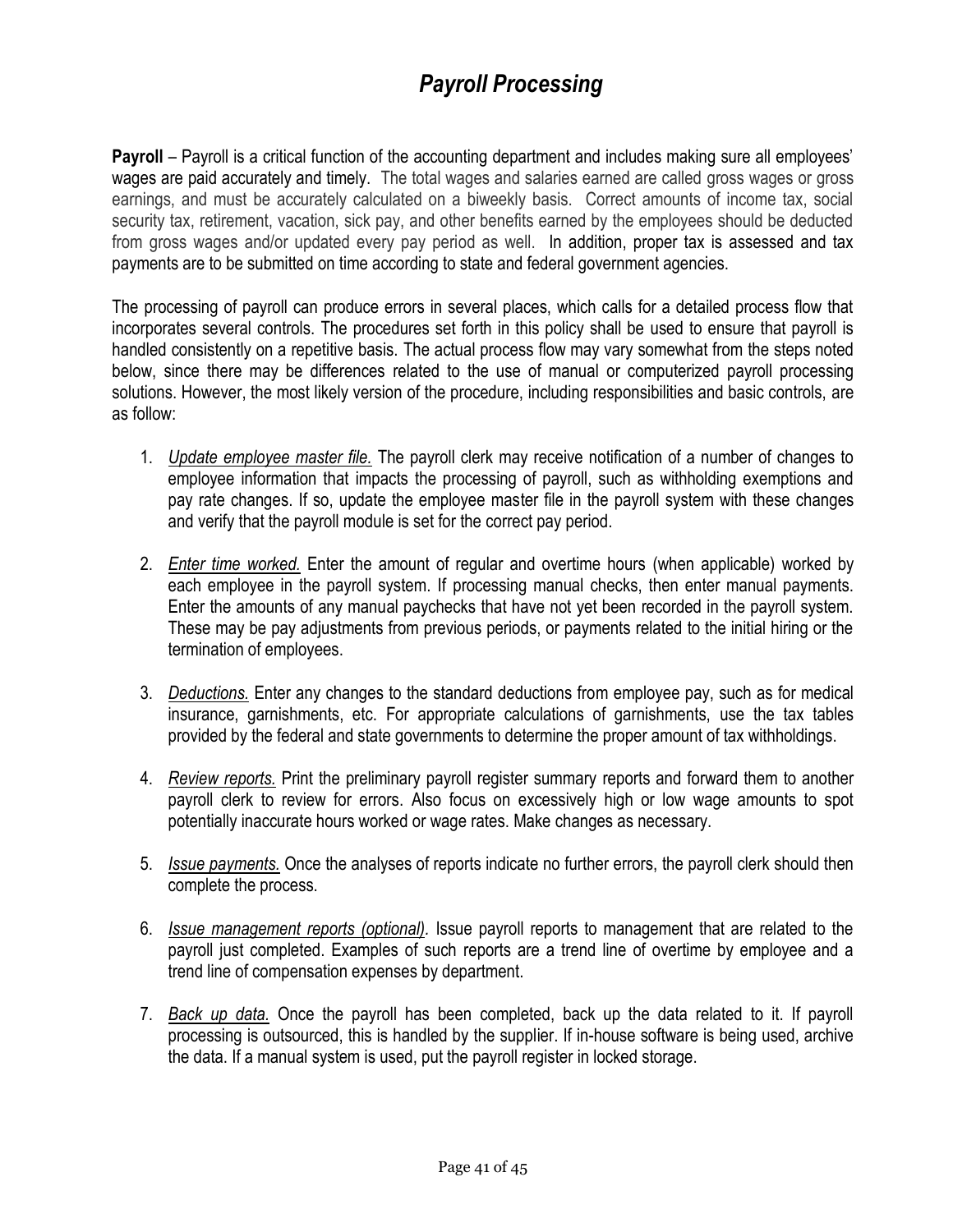- 8. *Lock down the period.* Lock down the payroll period in the payroll module for the period just completed, to prevent unauthorized changes. This is essentially the same as Step 2; by locking down the payroll period, we are essentially shifting forward to the next payroll period.
- 9. *Deposit taxes.* Deposit payroll taxes and verify their transmission to the government. If the company has outsourced its payroll processing, this step is handled by the supplier.
- 10. *Store timecards.* File the timecards near the payroll department. It is quite possible that employees will question their pay, in which case the most recent timecards should be easily accessible for review. After a month or two, the timecards can be shifted to longer-term storage.
- 11. *Investigate errors.* If there are payroll processing problems, be assured that employees will find them! Investigate all transaction errors encountered, and initiate changes to mitigate their continued occurrence. This may involve the alteration of procedures or the imposition of new controls.

### Other Payroll Processes

- 1. The Finance Manager will review payroll expenditures and allocations monthly.
- 2. All quarterly federal and state payroll reports will be prepared and filed appropriately.
- 3. Employees may choose direct deposit in which their paychecks will be deposited directly into the designated account and a verification stub will be available for pick up according to the instructions provided in bulletin number 7. You may visit or email HR or a Fiscal staff member for Direct Deposit forms.
- 4. All W-2 statements are to be issued to employees prior to January  $31<sup>st</sup>$  of the following year for the prior calendar year.
- 5. Contracts with consultants will include rate and schedule of pay, deliverables, time frame, and other information such as workplan, etc. All consultant contracts must first be approved by the CEO and Finance Manager or designee.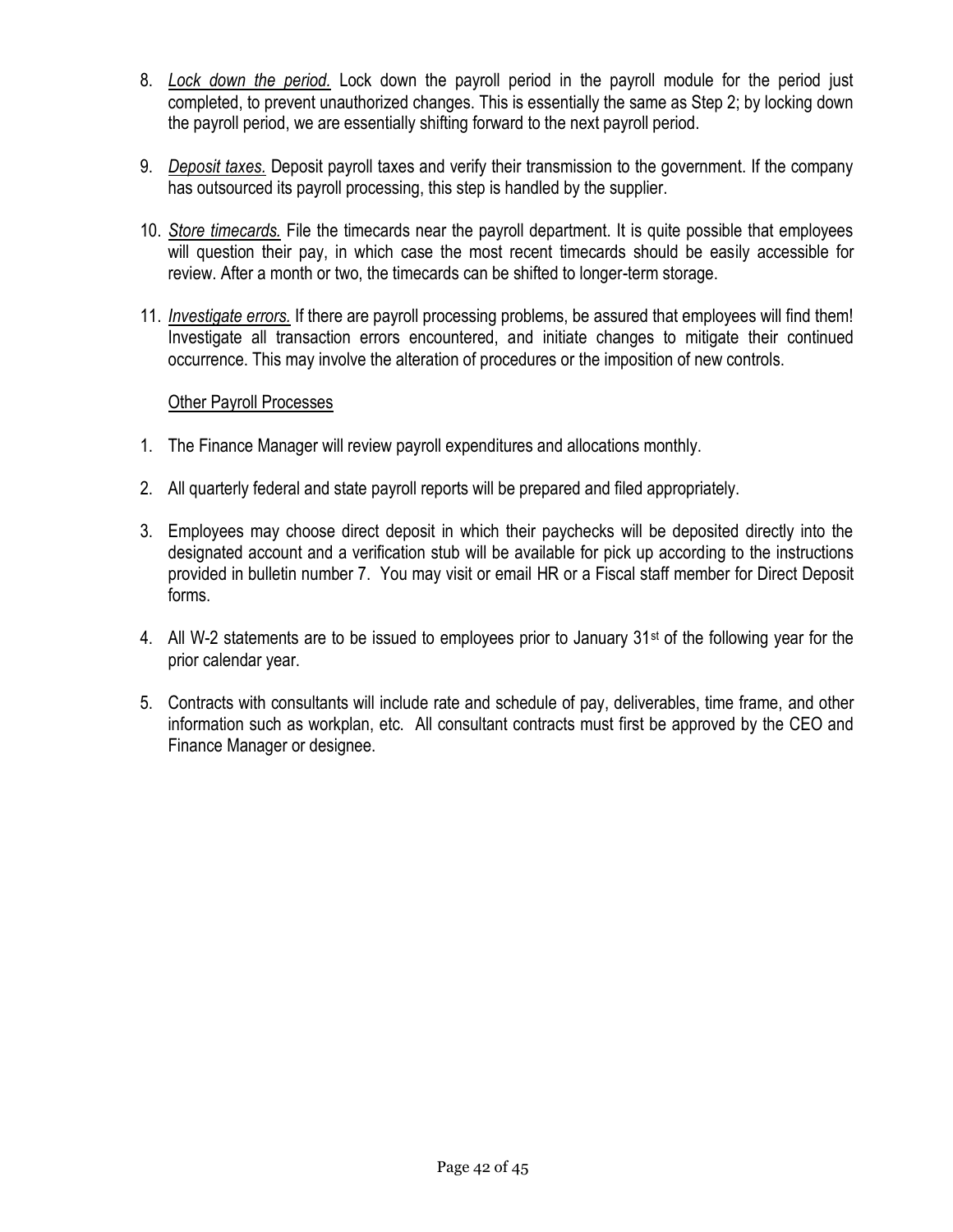# *Fraudulent Activities*

Fraud is generally defined in the law as an intentional misrepresentation of material existing fact made by one person to another with knowledge of its falsity and/or a false representation of a matter of fact—whether by words or by conduct, by false or misleading allegations, or by concealment of what should have been disclosed—that deceives and is intended to deceive another so that the individual will act upon inflicting legal damage or injury. Fraud may also be made by an omission or purposeful failure to state material facts, which nondisclosure makes other statements misleading.

To constitute fraud, a misrepresentation or omission must also relate to an 'existing fact', not a promise to do something in the future, unless the person who made the promise did so without any present intent to perform it or with a positive intent not to perform it. Promises to do something in the future or a mere expression of opinion cannot be the basis of a claim of fraud unless the person stating the opinion has exclusive or superior knowledge of existing facts which are inconsistent with such opinion. The false statement or omission must be material, meaning that it was significant to the decision to be made.

Sometimes, it must be shown that the plaintiff's reliance was justifiable, and that upon reasonable inquiry would not have discovered the truth of the matter. For injury or damage to be the result of fraud, it must be shown that, except for the fraud, the injury or damage would not have occurred.

Further, to constitute fraud the misrepresentation or omission must be made knowingly and intentionally, not as a result of mistake or accident, or in negligent disregard of its truth or falsity. Also, the plaintiff must prove that the defendant intended for the plaintiff to rely upon the misrepresentation and/or omission; that the plaintiff did in fact rely upon the misrepresentation and/or omission; and that the plaintiff suffered injury or damage as a result of the fraud. Damages may include punitive damages as a punishment or public example due to the malicious nature of the fraud

Management staff is responsible for the detection and prevention of fraud, misappropriations, and other irregularities.

### Actions Constituting Fraud

The terms defalcation, misappropriation, and other irregularities refer, but are not limited to:

- Any dishonest or fraudulent act
- Intentional misappropriation of funds, securities, supplies, or other assets
- Impropriety in the handling or reporting of money or financial transactions
- Profiteering as a result of insider knowledge of company activities
- Disclosing confidential and proprietary information to outside parties
- Disclosing to other persons securities activities engaged in or contemplated by the company
- Accepting or seeking anything of material value from contractors, vendors, or persons providing services/materials to the employee. Exception: Gifts less than \$50 in value or donations made to for organization wide use.
- Destruction, removal, or inappropriate use of records, furniture, fixtures, and equipment; and/or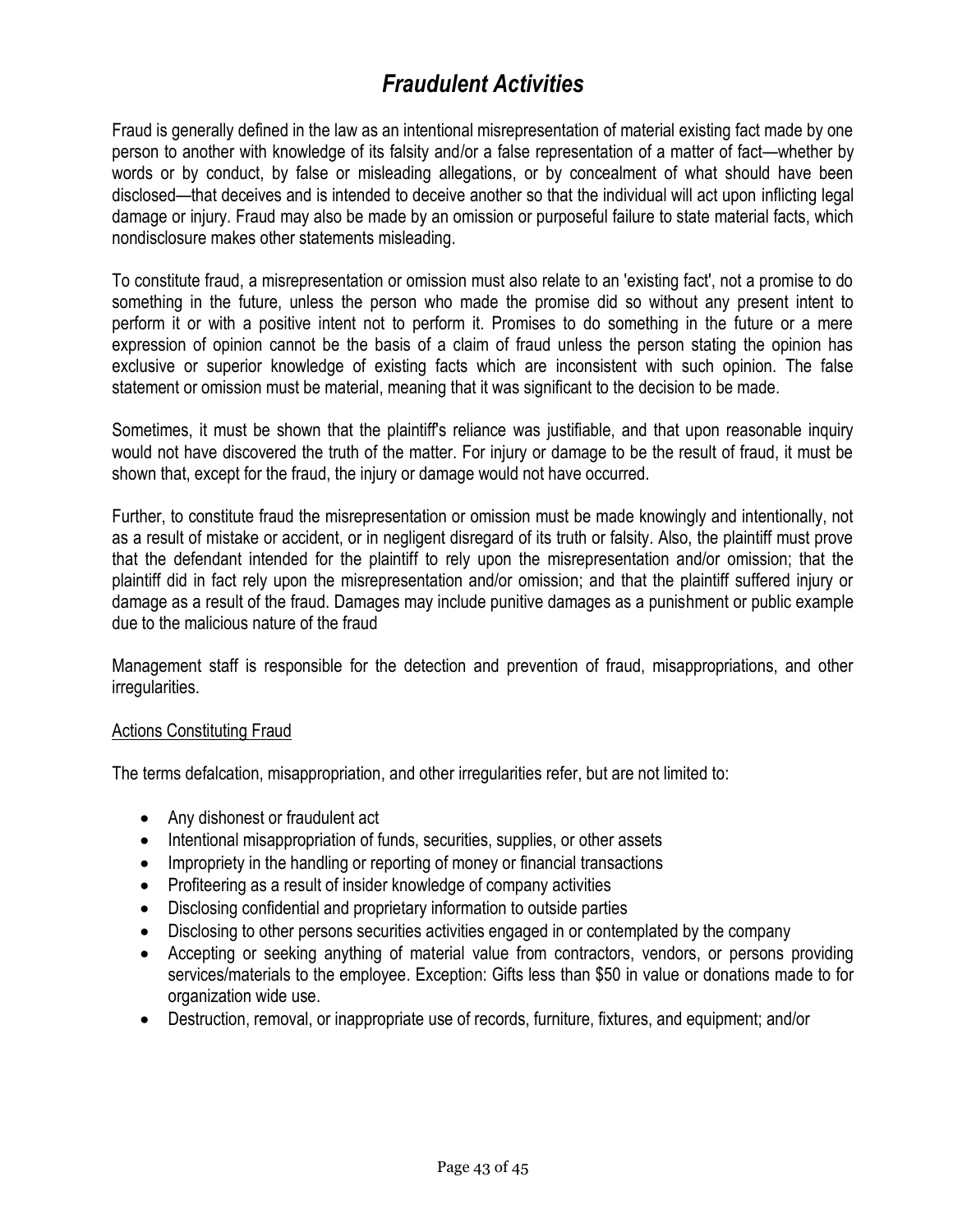Any similar or related irregularity; irregularities concerning an employee's moral, ethical, or behavioral conduct should be resolved by departmental management under the direction of the CEO and the Human Resources. If there is any question as to whether an action constitutes fraud, contact management for guidance.

All personnel are expected to comply with the following guidelines if such incidents are suspected:

- $\triangleright$  Any irregularity that is detected or suspected must be reported immediately to Management or Senior HR staff. If the suspicions involve the aforementioned, the matters should be reported directly to the CEO. In no case should such notification be reported later than three days from the time the information or evidence is received.
- $\triangleright$  The supervisor/manager shall report such information or evidence in writing to the CEO of the nonprofit organization within one day of receipt.
- $\triangleright$  The director shall report the matter in writing, within one day, of receipt to the governing board's chairperson.
- $\triangleright$  The chairperson shall report the matter in writing, within five days of receipt, to the director of the funding division within the Department of Health and Human Services.
- $\triangleright$  Upon receipt of such notification, the division director shall report the matter, within three days, to the Secretary's Office which has ultimate responsibility for notifying other appropriate parties.

#### Investigation Responsibilities

The Fiscal Department has the primary responsibility for the investigation of all suspected fraudulent acts. If the investigation substantiates that fraudulent activities have occurred with an employee, the Finance Manager will issue correspondence documenting the incident to the CEO for further resolving.

Incidents involving participants may be referred to the Gain / County offices for further investigating and disciplinary action.

Investigation results will not be disclosed or discussed with anyone other than those who have a legitimate need to know. This is important in order to avoid damaging the reputations of persons suspected but subsequently found innocent of wrongful conduct and to protect the Company from potential civil liability.